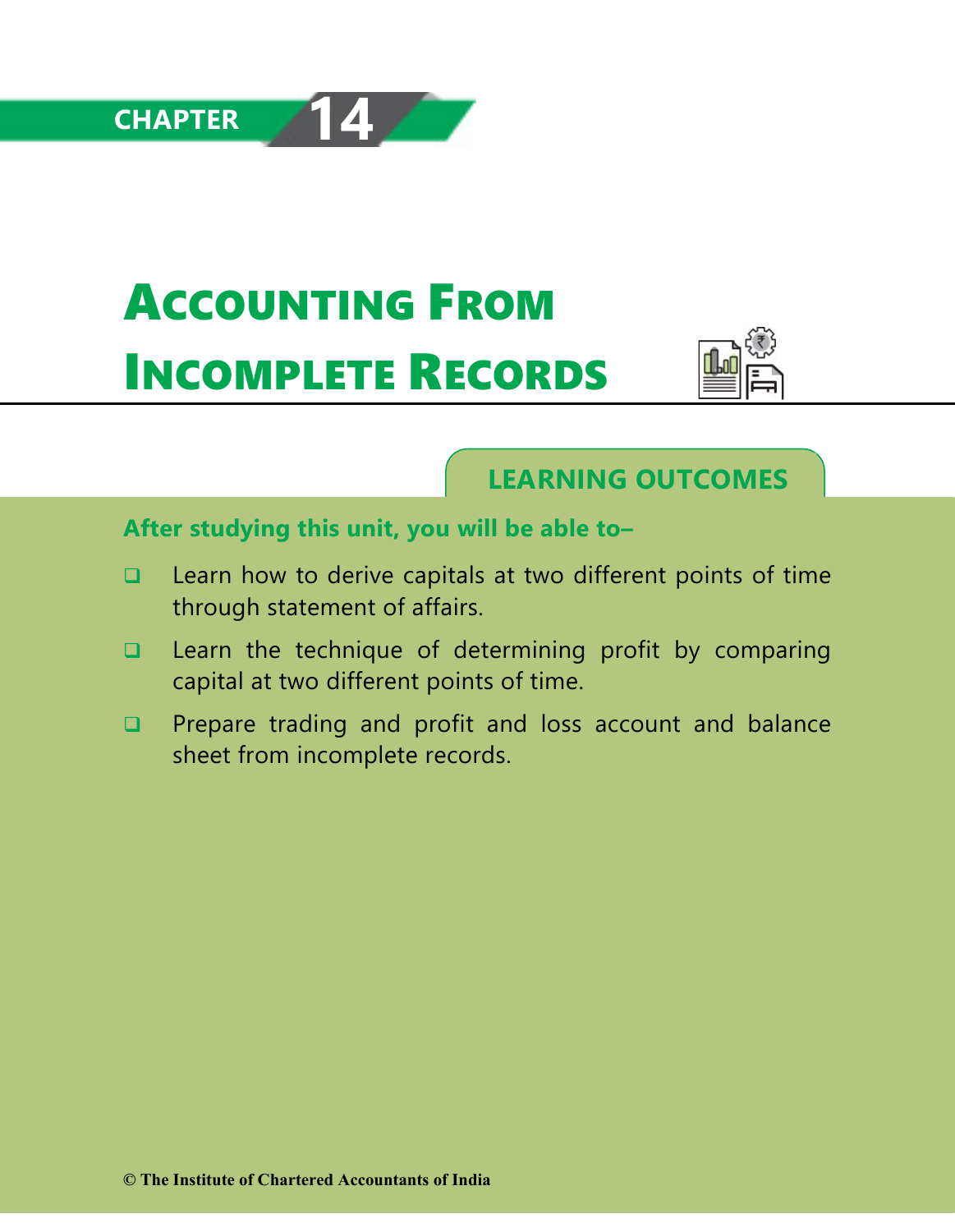

- $\Box$  Single entry system is generally found in sole trading concerns or partnership firms.
- $\Box$  Single entry system ignores the concept of duality and therefore, transactions are not recorded in their two-fold aspects.

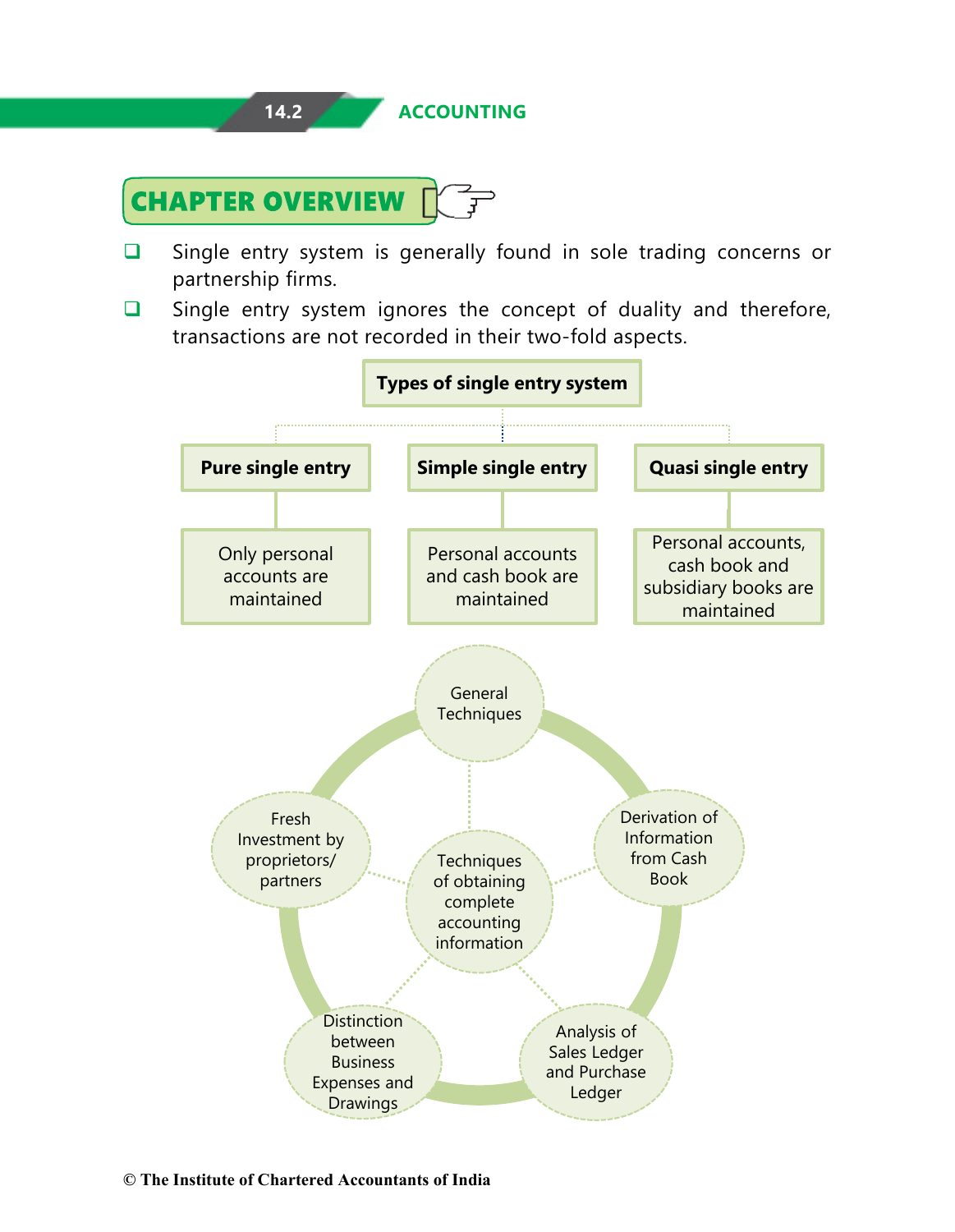# **1. INTRODUCTION**

Very often small sole proprietorship and partnership businesses do not maintain double entry book keeping system. Sometimes they keep record of the cash transactions and credit transactions only. Sometimes they do not maintain records of all transactions. But at the end of the accounting period they want to know the performance and financial position of their businesses. This creates some special problems to the accountants. This chapter discusses how to complete the accounts from available incomplete records.

The term **"Single Entry System"** is popularly used to describe the problems of accounts from incomplete records. In practice, the quack accountants follow some hybrid methods. For some transactions they complete double entries. For some others they just maintain one entry. Still for some others, they even do not pass any entry. Briefly, this may be stated as incomplete records. The task of the accountant is to establish linkage among the available information and to finalise the accounts.

#### **Features**

- It is an inaccurate, unscientific and unsystematic method of recording business transactions.
- There is generally no record of real and personal accounts and, in most of the cases; a record is kept for cash transactions and personal accounts.
- Cash book mixes up business and personal transactions of the owners.
- There is no uniformity in maintaining the records and the system may differ from firm to firm depending on the requirements and convenience of each firm.
- Profit under this system is only an estimate based on available information and therefore true and correct profits cannot be determined. The same is the case with the financial position in the absence of a proper balance sheet.



A scrutiny of many procedures adopted in maintaining records under single entry system brings forth the existence of following three types:

(i) **Pure single entry**: In this, only personal accounts are maintained with the result that no information is available in respect of cash and bank balances,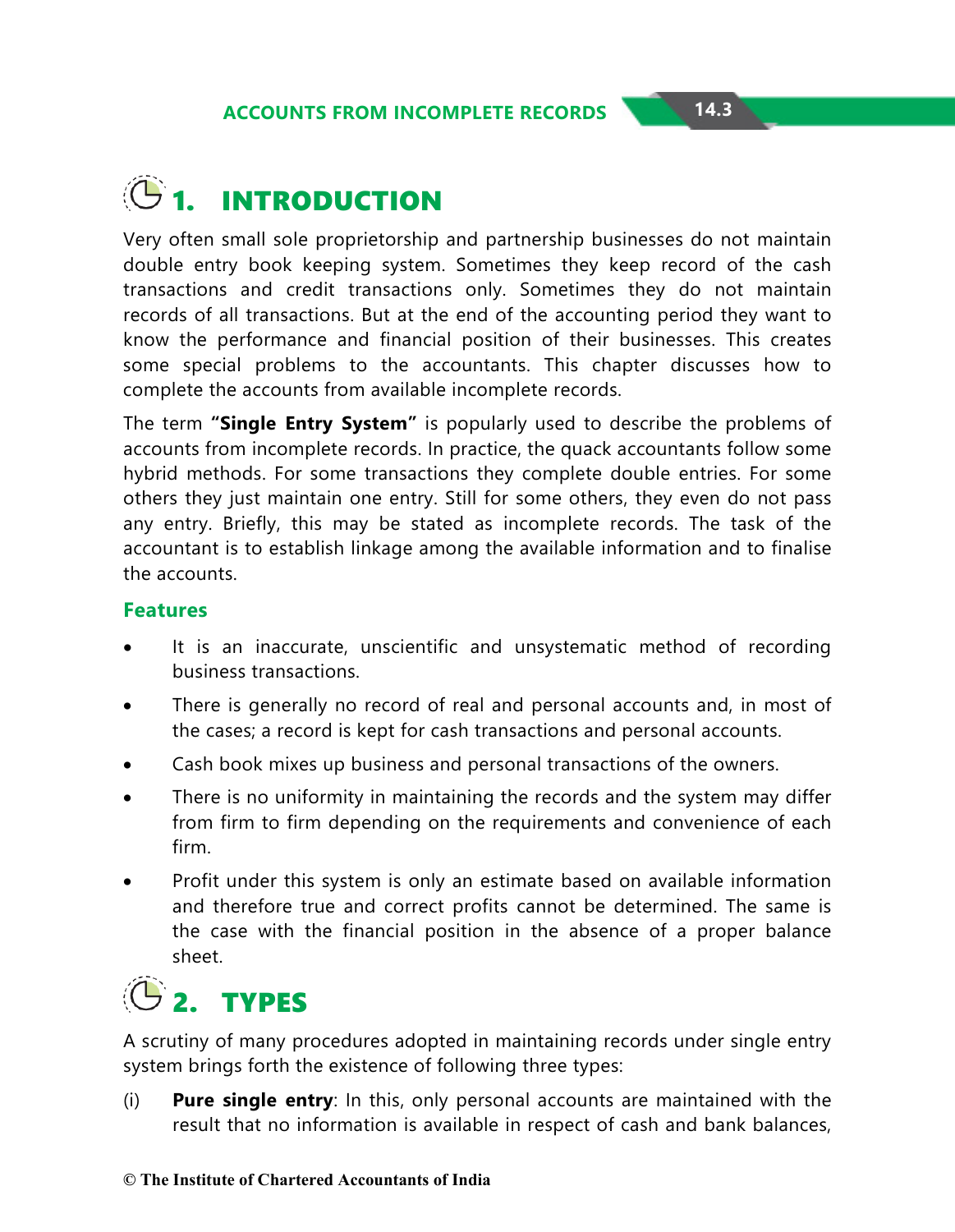

sales and purchases, etc. In view of its failure to provide even the basic information regarding cash etc., this method exists only on paper and has no practical application.

- (ii) **Simple single entry**: In this, only: (a) personal accounts, and (b) cash book are maintained. Although these accounts are kept on the basis of double entry system, postings from cash book are made only to personal accounts and no other account is to be found in the ledger. Cash received from debtors or cash paid to creditors is simply noted on the bills issued or received as the case may be.
- (iii) **Quasi single entry**: In this: (a) personal accounts, (b) cash book, and (c) some subsidiary books are maintained. The main subsidiary books kept under this system are Sales book, Purchases book and Bills book. No separate record is maintained for discounts, which are entered into the personal accounts. In addition, some scattered information is also available in respect of few important items of expenses like wages, rent, rates, etc. In fact, this is the method which is generally adopted as a substitute for double entry system.

# **3. ASCERTAINMENT OF PROFIT BY CAPITAL COMPARISON**

This method is also known as **Net Worth method or Statement of Affairs Method**.

### **Closing Capital – Opening Capital = Profit**

If detailed information regarding revenue and expenses is not known, it becomes difficult to prepare profit and loss account. Instead by collecting information about assets and liabilities, it is easier to prepare balance sheet at two different points of time. So, while preparing accounts from incomplete records, if sufficient information is not available, it is better to follow the method of capital comparison to arrive at the profit figure.

#### **3.1 Methods of Capital Comparison**

Capital is increased if there is profit, while capital is reduced if there is loss. However, if the proprietor/partners made fresh investments in the business, capital is increased; if they make withdrawal capital is reduced. So while determining the profit by capital comparison, the following rules should be followed.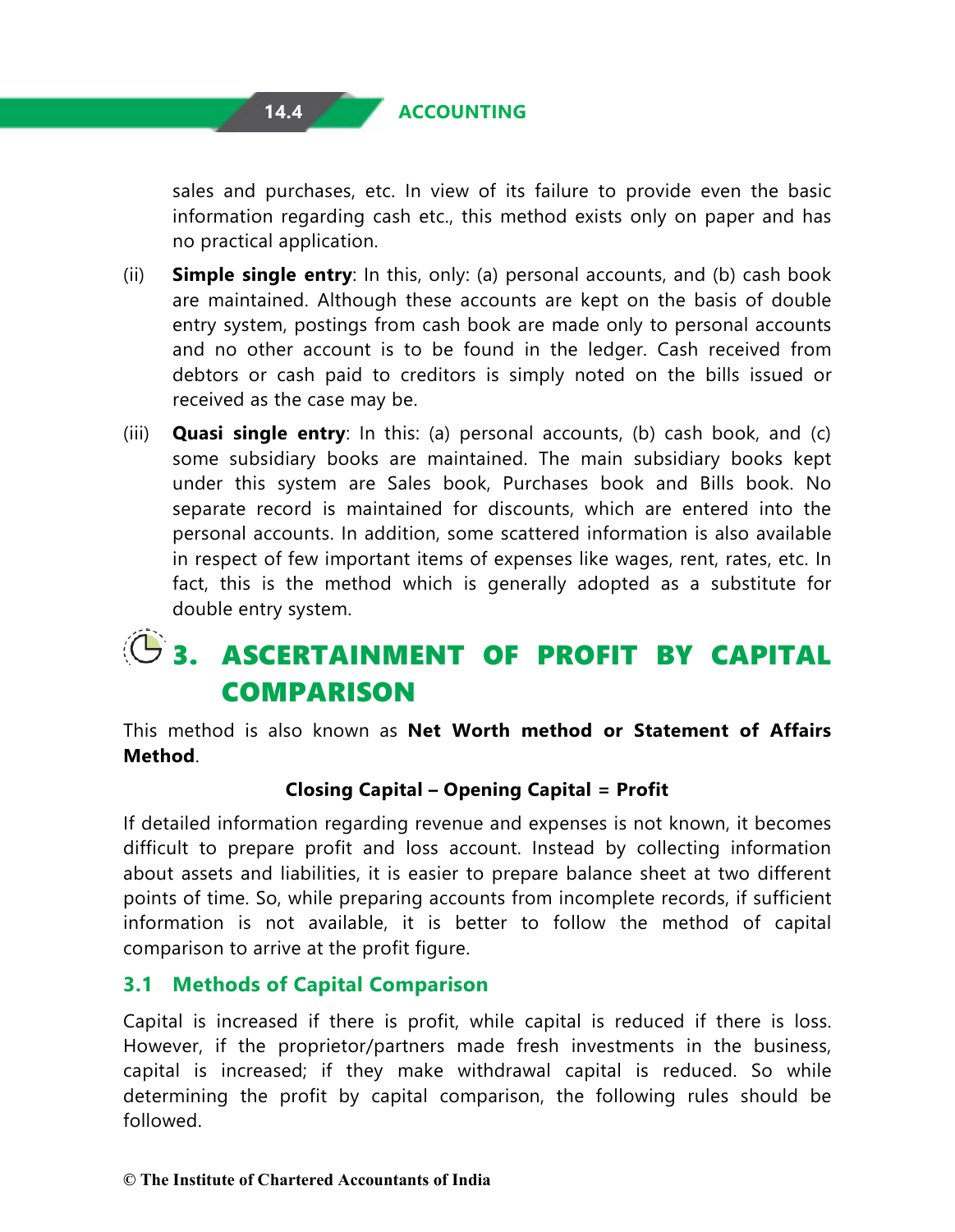| <b>Particulars</b>             |   |
|--------------------------------|---|
| Capital at the end (a)         |   |
| Add: Drawings                  |   |
| Less: Fresh capital introduced |   |
| Capital at the beginning (b)   |   |
| Profit (a-b)                   | . |

It is clear from the above discussion that to follow the capital comparison method one should know the opening capital and closing capital. This should be determined by preparing statement of affairs at the two respective points of time. Capital always equals assets minus liabilities.

Thus preparation of statement of affairs will require listing up of assets and liabilities and their amount. The accountant utilises the following sources for the purpose of finding out the assets and liabilities of a business enterprise:

- (i) Cash book for cash balance
- (ii) Bank pass book for bank balance
- (iii) Personal ledger for debtors and creditors
- (iv) Inventory by actual counting and valuation.
- (v) As regards fixed assets, he prepares a list of them. The proprietor would help him by disclosing the original cost and date of purchase. After deducting reasonable amount of depreciation, the written down or depreciated value would be included in the Statement of Affairs.

After obtaining all necessary information about assets and liabilities, the next task of the accountants is to prepare statement of affairs at two different points of time.

The design of the statement of affairs is just like balance sheet as given below:

| <b>Liabilities</b>    |           | <b>Assets</b>   |    |
|-----------------------|-----------|-----------------|----|
| Capital (Bal. Fig.)   | XX        | <b>Building</b> | XX |
| Loans, Bank overdraft | <b>XX</b> | Machinery       | XX |
| Sundry creditors      |           | xx   Furniture  | XX |
| Bills payable         | <b>XX</b> | Inventory       | XX |
| Outstanding expenses  |           | Sundry debtors  | XX |

#### **Statement of affairs as on...........**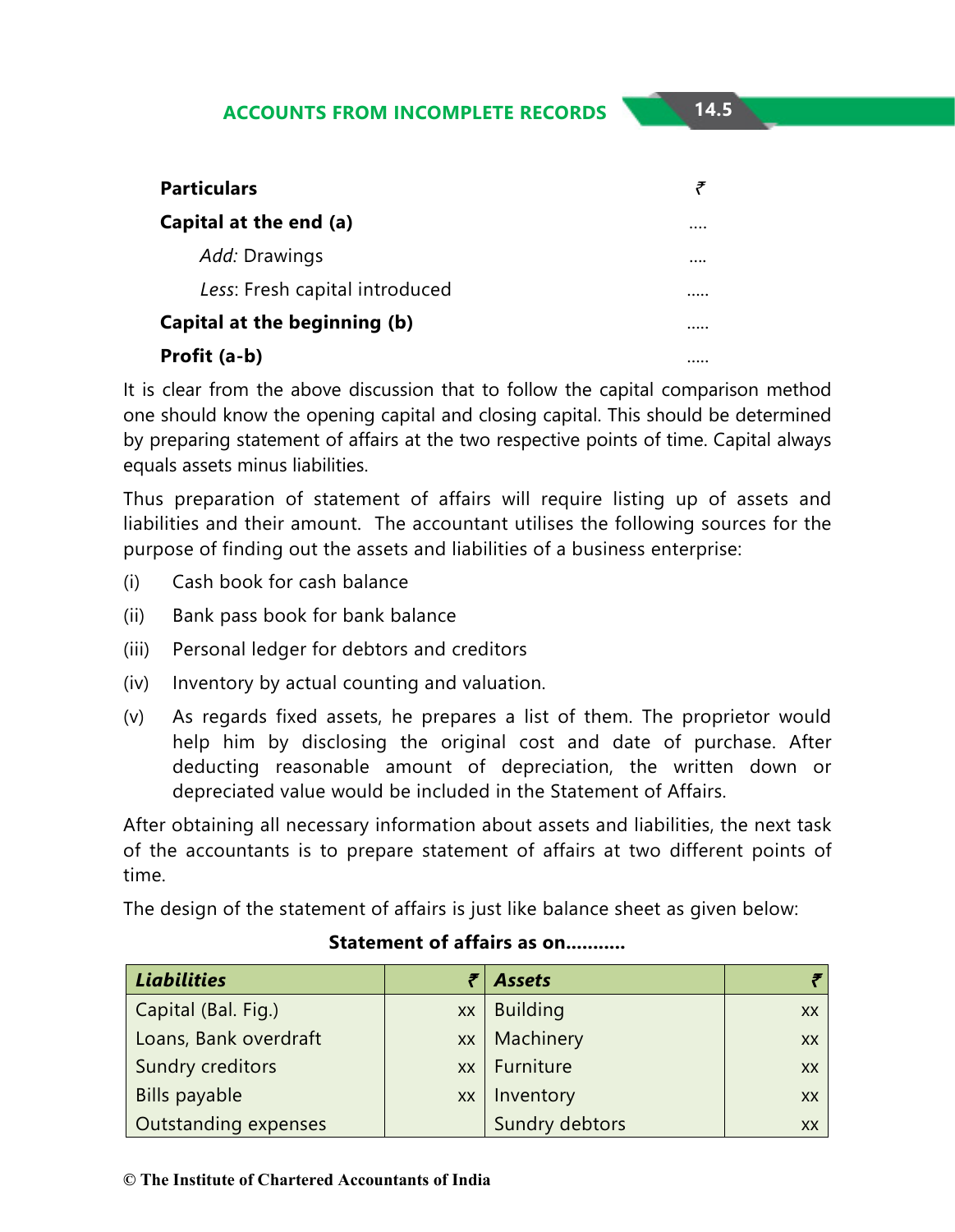|    | <b>Bills receivable</b> |    |
|----|-------------------------|----|
|    | Loans and advances      | XX |
|    | Cash and bank           | XX |
|    | Prepaid expenses        | XX |
| XX |                         |    |

Now from the statement of affairs prepared for two different dates, opening and closing capital balances can be obtained.

| <b>Basis</b>                        | <b>Statement of affairs</b>                                                                                                                                                                                                                                                                         | <b>Balance sheet</b>                                                                                                                                                                                                                                                                    |
|-------------------------------------|-----------------------------------------------------------------------------------------------------------------------------------------------------------------------------------------------------------------------------------------------------------------------------------------------------|-----------------------------------------------------------------------------------------------------------------------------------------------------------------------------------------------------------------------------------------------------------------------------------------|
| <b>Reliability</b>                  | It is prepared on the basis of<br>transactions partly recorded on<br>the basis of double entry book<br>keeping and partly on the basis<br>of single entry. Most of the<br>assets are recorded on the<br>basisof estimates, assumptions,<br>information gathered from<br>memory rather than records. | It is based on transactions<br>recorded strictly on the basis<br>of double entry book keeping;<br>each item in the balance sheet<br>verified from the<br>be<br>can<br>relevant subsidiary books and<br>ledger. Hence the balance<br>sheet is not only reliable, but<br>also dependable. |
| <b>Capital</b>                      | In this statement, capital is<br>balancing<br>figure<br>merely<br>$\mathsf{a}$<br>being excess of assets over<br>capital. Hence assets need not<br>be equal to liabilities.                                                                                                                         | Capital is derived from the<br>capital account in the ledger<br>and therefore the total of<br>assets side will always<br>be<br>equal to the total of liabilities<br>side.                                                                                                               |
| <b>Omission</b>                     | Since<br>this<br>statement<br>is.<br>prepared on the<br>basis<br><sub>of</sub><br>incomplete records, it is very<br>difficult, to locate the assets<br>and liabilities, if they<br>are<br>omitted from the books.                                                                                   | There is no possibility of<br>omission of any item of asset<br>and liability since all items are<br>properly recorded. Moreover,<br>the<br>it is easy to locate<br>items<br>the<br>missing<br>since<br>balance sheet will not agree.                                                    |
| <b>Basis of</b><br><b>Valuation</b> | The valuation of assets<br>is.<br>generally done in an arbitrary<br>manner; therefore no method<br>of valuation is disclosed.                                                                                                                                                                       | The valuation of assets is done<br>scientific basis, that is<br>on a<br>original cost in the case of new<br>depreciated<br>assets<br>and                                                                                                                                                |

# **3.2 Difference between Statement of Affairs and Balance Sheet**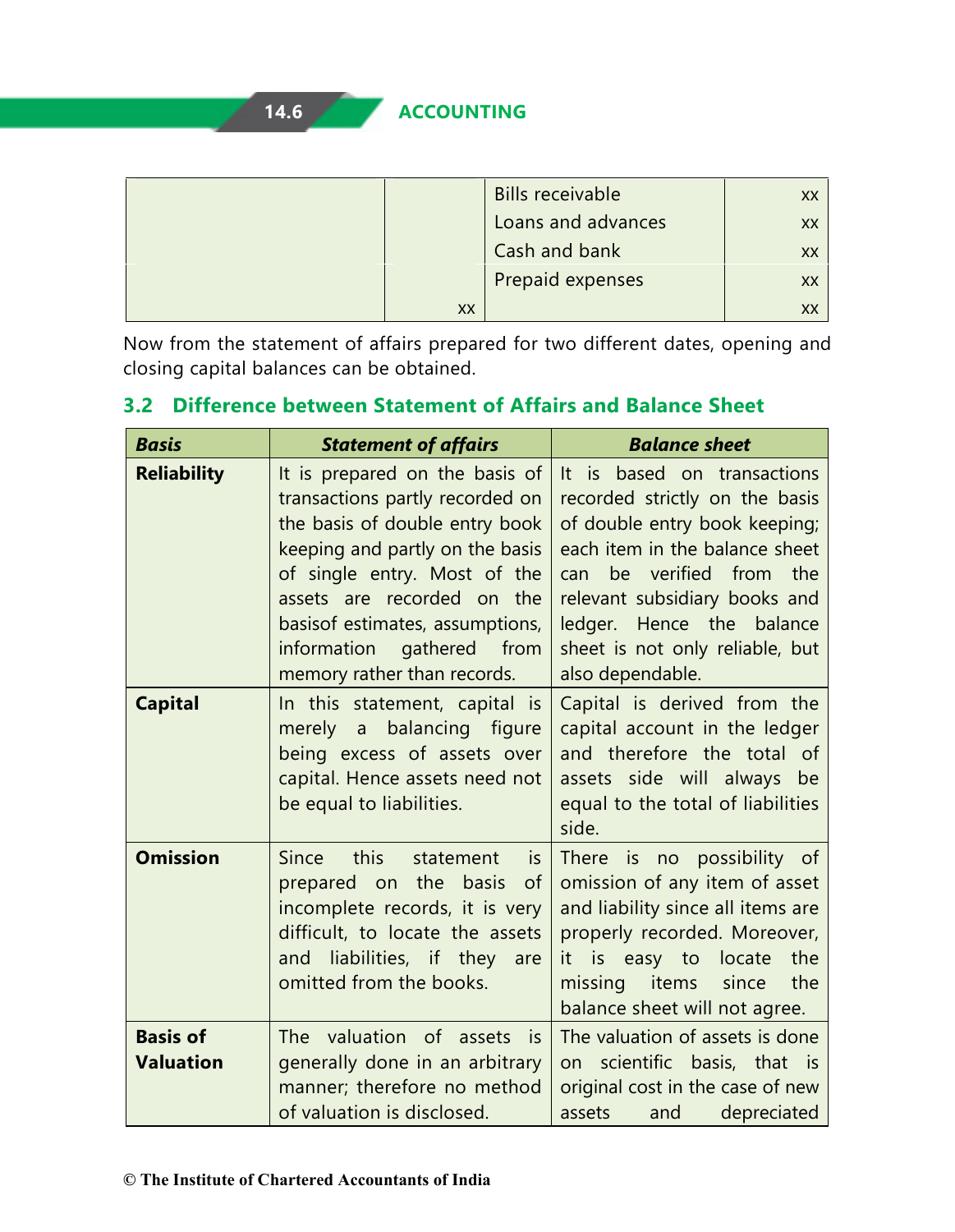|                |                                                                                                                                                                                                                                                                                 | amount on the basis of cost<br>minus depreciation to date for<br>used assets. Any change in the<br>method of valuation is<br>properly disclosed. |
|----------------|---------------------------------------------------------------------------------------------------------------------------------------------------------------------------------------------------------------------------------------------------------------------------------|--------------------------------------------------------------------------------------------------------------------------------------------------|
| <b>Objects</b> | The object of preparing this The object of preparing the<br>statement in the calculation of   balance sheet is to ascertain<br>capital figures in the the financial position on a<br>beginning and at the end of $ $ particular date.<br>the accounting period<br>respectively. |                                                                                                                                                  |

#### **3.3 Preparation of Statement of Affairs and Determination of Profit**

It has been discussed in Para 3.1 that figures of assets and liabilities should be collected for preparation of statement of affairs. Given below an example:

#### **Illustration 1**

*Assets and Liabilities of Mr. X as on 31-12-2015 and 31-12-2016are as follows:*

|                         | $31 - 12 - 2015$ | $31 - 12 - 2016$ |
|-------------------------|------------------|------------------|
|                         | ₹                |                  |
| Assets                  |                  |                  |
| <b>Building</b>         | 1,00,000         |                  |
| Furniture               | 50,000           |                  |
| Inventory               | 1,20,000         | 2,70,000         |
| Sundry debtors          | 40,000           | 90,000           |
| Cash at bank            | 70,000           | 85,000           |
| Cash in hand            | 1,200            | 3,200            |
| Liabilities             |                  |                  |
| Loans                   | 1,00,000         | 80,000           |
| <b>Sundry creditors</b> | 40,000           | 70,000           |

*Decided to depreciate building by 2.5% and furniture by 10%. One Life Insurance Policy of the Proprietor was matured during the period and the amount ₹40,000 is retained in the business. Proprietor took @ ₹ 2,000 p.m. for meeting family expenses.*

*Prepare Statement of Affairs.*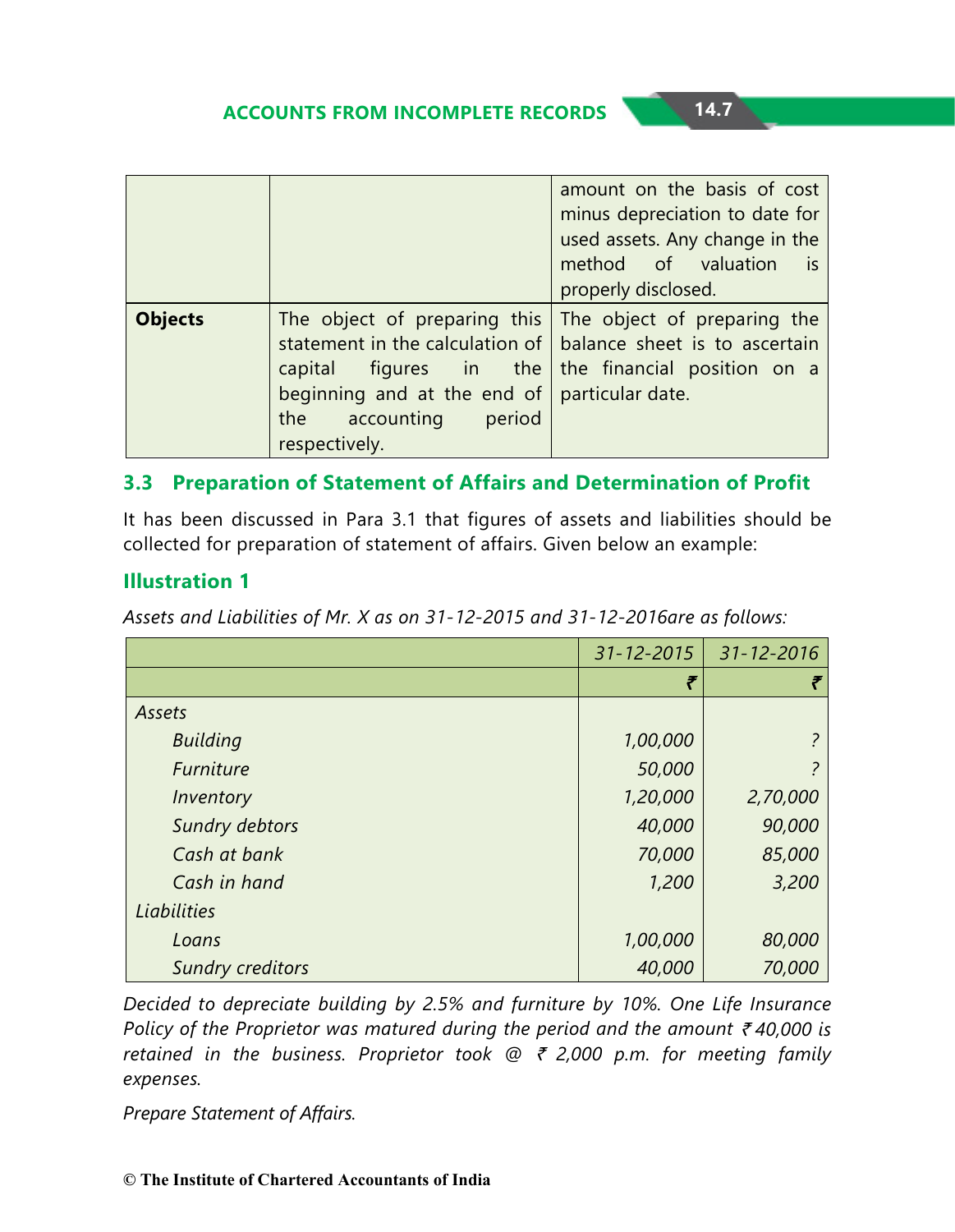#### **Solution**

#### **Statement of Affairs as on 31-12-2015& 31-12-2016**

| <b>Liabilities</b>  | $31 - 12 - 15$ | $31 - 12 - 16$ | <b>Assets</b>     | $31 - 12 - 15$ | $31 - 12 - 16$ |
|---------------------|----------------|----------------|-------------------|----------------|----------------|
|                     |                | ₹              |                   |                |                |
| Capital             | 2,41,200       | 4,40,700       | <b>Building</b>   | 1,00,000       | 97,500         |
| (Bal. Fig.)         |                |                | <b>Furniture</b>  | 50,000         | 45,000         |
| Loans               | 1,00,000       | 80,000         | Inventory         | 1,20,000       | 2,70,000       |
| Sundry<br>creditors | 40,000         | 70,000         | Sundry<br>debtors | 40,000         | 90,000         |
|                     |                |                | Cash at bank      | 70,000         | 85,000         |
|                     |                |                | Cash in hand      | 1,200          | 3,200          |
|                     | 3,81,200       | 5,90,700       |                   | 3,81,200       | 5,90,700       |

#### **Illustration 2**

*Take figures given in Illustration 1. Find out profit of Mr. X.*

#### **Solution**

#### **Determination of Profit by applying the method of the capital comparison**

| Capital Balance as on 31-12-2016       | 4,40,700   |
|----------------------------------------|------------|
| Less: Fresh capital introduced         | (40,000)   |
|                                        | 4,00,700   |
| Add: Drawings (₹ 2000 $\times$ 12)     | 24,000     |
|                                        | 4,24,700   |
| Less: Capital Balance as on 31-12-2015 | (2,41,200) |
| Profit                                 | 1,83,500   |

#### *Note:*

• Closing capital is increased due to fresh capital introduction, so it is deducted.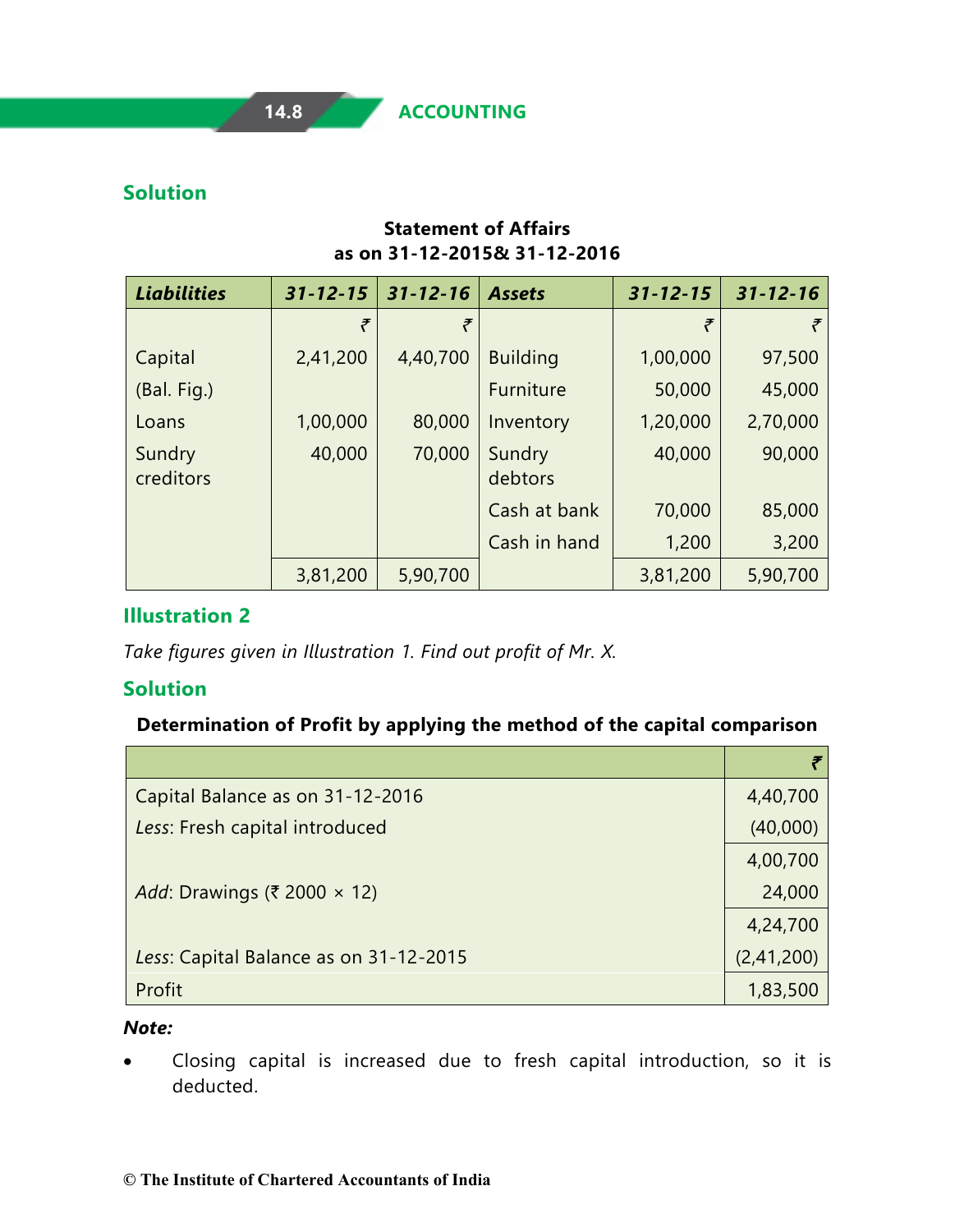• Closing capital was reduced due to withdrawal by proprietor; so it is added back.

#### **Illustration 3**

*Aand B are in Partnership having Profit sharing ratio 2:1. The following information is available about their assets and liabilities:*

|                  | 31-3-2016 | 31-3-2017      |
|------------------|-----------|----------------|
|                  | ₹         | $\tilde{\tau}$ |
| <b>Furniture</b> | 1,20,000  |                |
| <b>Advances</b>  | 70,000    | 50,000         |
| Creditors        | 32,000    | 30,000         |
| <b>Debtors</b>   | 40,000    | 45,000         |
| Inventory        | 60,000    | 74,750         |
| Loan             | 80,000    |                |
| Cash at Bank     | 50,000    | 1,40,000       |

*The partners are entitled to salary @* ` *2,000 p.m. They contributed proportionate capital. Interest is paid @ 6% on capital and charged @ 10% on drawings.*

| <b>Drawings of A and B</b> |  |  |
|----------------------------|--|--|
|----------------------------|--|--|

|               | $\boldsymbol{A}$ | B              |
|---------------|------------------|----------------|
|               | $\bar{\tau}$     | $\tilde{\tau}$ |
| April 30      | 2,000            |                |
| <b>May 31</b> |                  | 2000           |
| June 30       | 4,000            |                |
| Sept. 30      |                  | 6,000          |
| Dec. 31       | 2,000            |                |
| Feb. 28       |                  | 8,000          |

*On 30th June, they took C as 1/3rd partner who contributed* ` *75,000. C is entitled to share of 9 months' profit. The new profit ratio becomes 1:1:1. A withdrew his proportionate share. Depreciate furniture @ 10% p.a., new purchases ₹ 10,000 may be depreciated for 1/4th of a year.*

*Current account as on 31-3-2016: A* ` *5,000 (Cr.), B* ` *2,000 (Dr.)*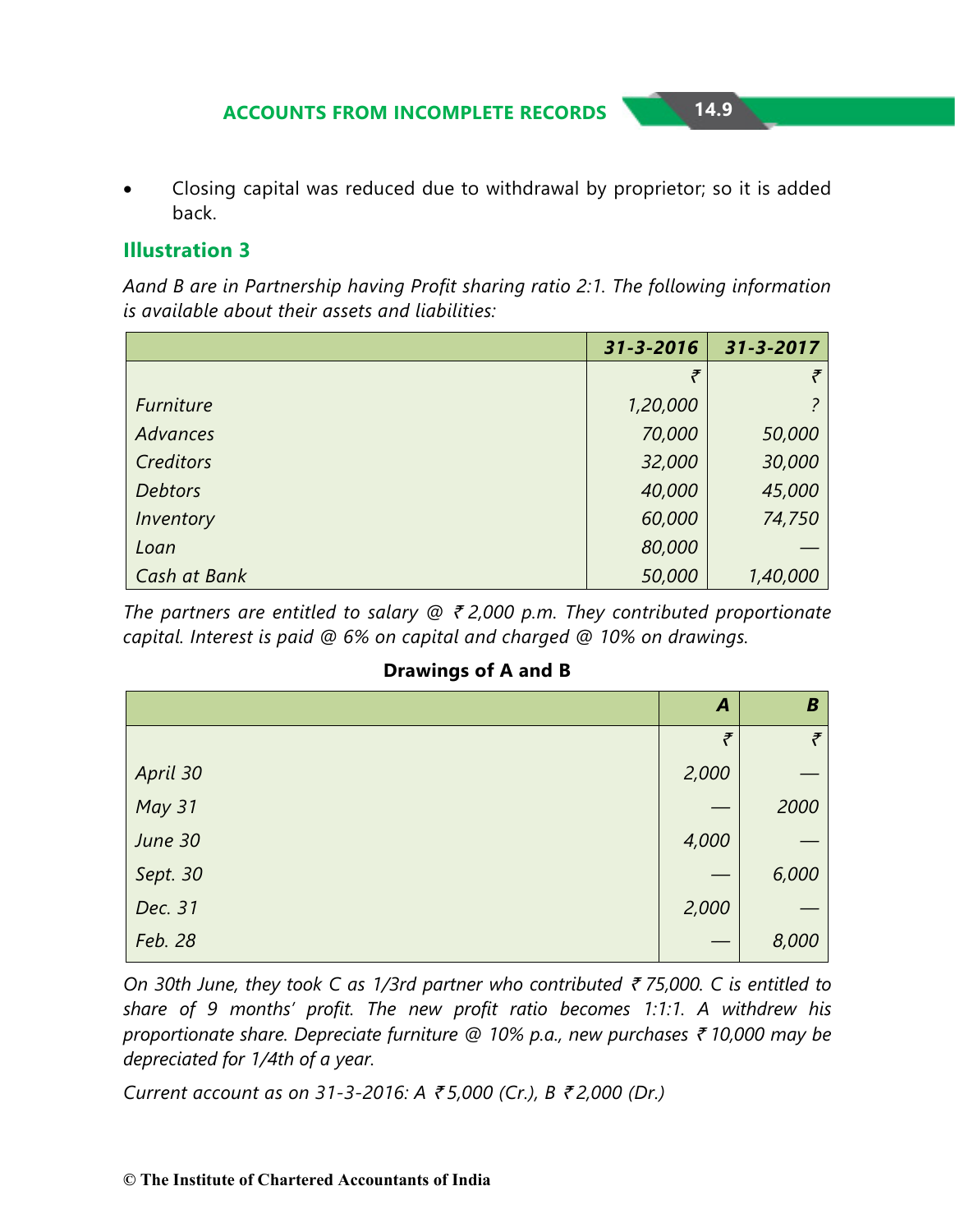**14.10 ACCOUNTING**

*Prepare Statement of Profit, Current Accounts of partners and Statement of Affairs as on 31-3-2017.*

#### **Solution**

| <b>Liabilities</b> | 31-3-2016 | $31 - 3 - 2017$ | <b>Assets</b>  | 31-3-2016 | 31-3-2017 |
|--------------------|-----------|-----------------|----------------|-----------|-----------|
|                    | ₹         | ₹               |                | ₹         | ₹         |
| Capital A/c's      |           |                 | Furniture      | 1,20,000  | 1,17,750  |
| A                  | 1,50,000  | 75,000          | Advances       | 70,000    | 50,000    |
| B                  | 75,000    | 75,000          | Inventory      | 60,000    | 74,750    |
| $\mathsf{C}$       |           | 75,000          | <b>Debtors</b> | 40,000    | 45,000    |
| Loan               | 80,000    |                 | Cash at bank   | 50,000    | 1,40,000  |
| Creditors          | 32,000    | 30,000          | Current A/c B  | 2,000     |           |
| Current<br>A/c's   |           |                 |                |           |           |
| A                  | 5,000     | 74,036*         |                |           |           |
| B                  |           | 48,322*         |                |           |           |
| $\mathsf{C}$       |           | 50,142*         |                |           |           |
|                    | 3,42,000  | 4,27,500        |                | 3,42,000  | 4,27,500  |

#### **Statement of Affairs As on 31-3-2016and 31-3-2017**

\**See* current A/cs.

#### **Notes:**

| (i)  | Depreciation on Furniture    |           |
|------|------------------------------|-----------|
|      | 10% on ₹ 1,20,000            | 12,000    |
|      | 10% on ₹ 10,000 for 1/4 year | 250       |
|      |                              | 12,250    |
| (ii) | Furniture as on 31-3-2016    |           |
|      | Balance as on 31-3-2016      | 1,20,000  |
|      | Add: new purchase            | 10,000    |
|      |                              | 1,30,000  |
|      | Less: Depreciation           | (12, 250) |
|      |                              | 1,17,750  |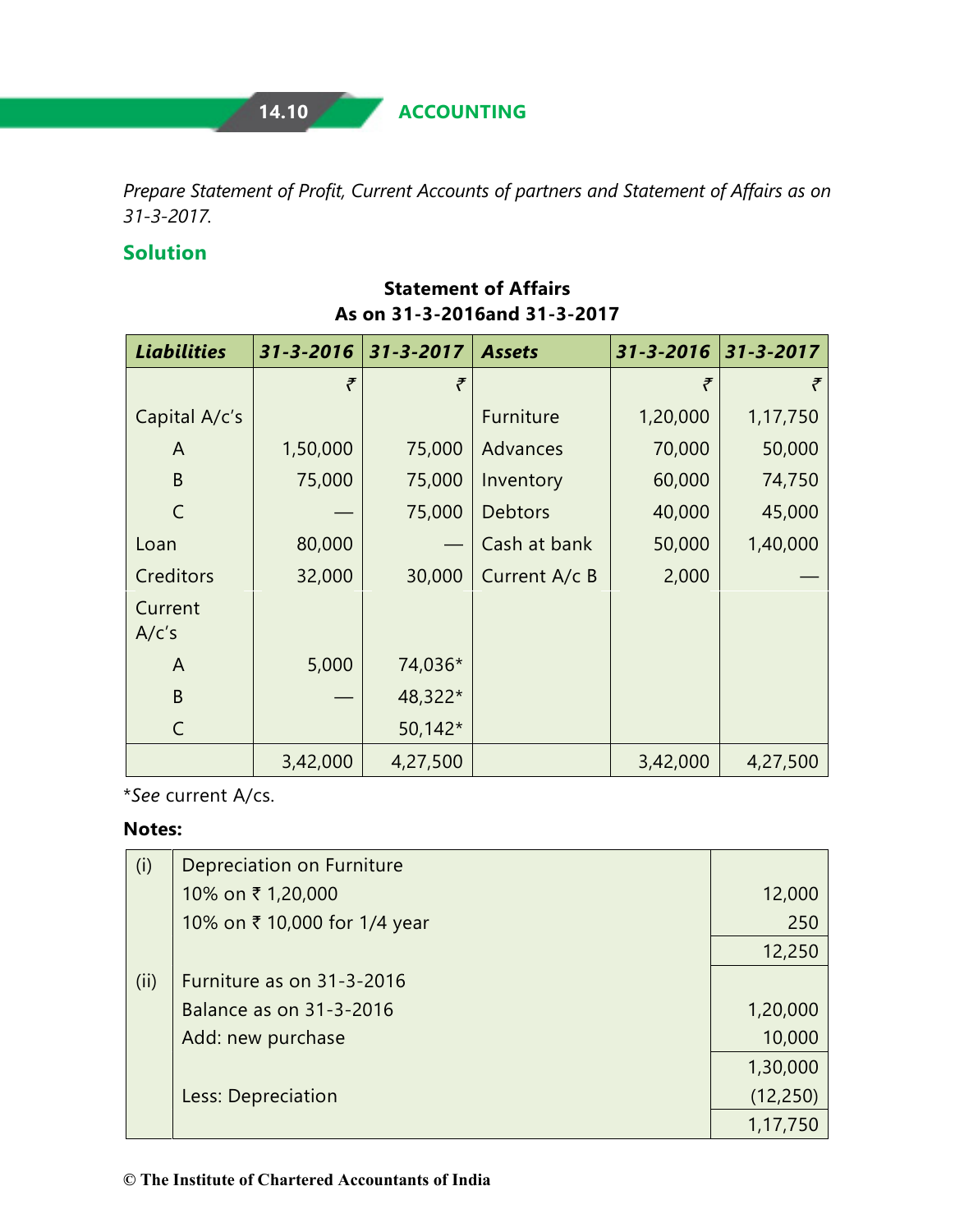| (iii) | Total of Current Accounts as on 31-3-2017                      |            |
|-------|----------------------------------------------------------------|------------|
|       | Total of Assets (1,17,750 + 50,000 + 74,750 + 45,000 +         | 4,27,500   |
|       | 1,40,000                                                       |            |
|       | Less: Fixed Capital $(75,000 + 75,000 + 75,000) +$ Liabilities | (2,55,000) |
|       | (30,000)                                                       |            |
|       |                                                                | 1,72,500   |

This is after adding salary, interest on capital and deducting drawings and interest on drawings.

| (iv) |       |    | Interest on Capital:  |                     | ₹     |
|------|-------|----|-----------------------|---------------------|-------|
|      | $A$ : | on | 1,50,000              | @ 6% for 3 months   | 2,250 |
|      |       | on | 75,000                | @ 6% for 9 months   | 3,375 |
|      |       |    |                       |                     | 5,625 |
|      | B:    | on | 75,000                | @ 6% for 1 year     | 4,500 |
|      | C:    | on | 75,000                | @ 6% for 9 months   | 3,375 |
|      |       |    |                       |                     | 7,875 |
| (v)  |       |    | Interest on Drawings: |                     |       |
|      | $A$ : | on | 2,000                 | @ 10% for 11 months | 183   |
|      |       | on | 4,000                 | @ 10% for 9 months  | 300   |
|      |       | on | 2,000                 | @ 10% for 3 months  | 50    |
|      |       |    |                       |                     | 533   |
|      | $B$ : | on | 2,000                 | @ 10% for 10 months | 167   |
|      |       | on | 6,000                 | @ 10% for 6 months  | 300   |
|      |       | on | 8,000                 | @ 10% for 1 month   | 67    |
|      |       |    |                       |                     | 534   |

| <b>Allocation of Profit</b>                                 | ₹1,15,067 |              |
|-------------------------------------------------------------|-----------|--------------|
| 3 months Profit                                             | ₹ 28,767  |              |
| 9 months Profit                                             | ₹86,300   |              |
| A : $2/3 \times \overline{5}$ 28,767 + 1/3 $\times$ ₹86,300 |           | $= 747,944$  |
| B: $1/3 \times \overline{5}$ 1,15,067                       |           | $=$ ₹ 38,356 |
| C: $1/3 \times \overline{5}$ 86,300                         |           | = ₹28,767    |
|                                                             |           | ₹ 1,15,067   |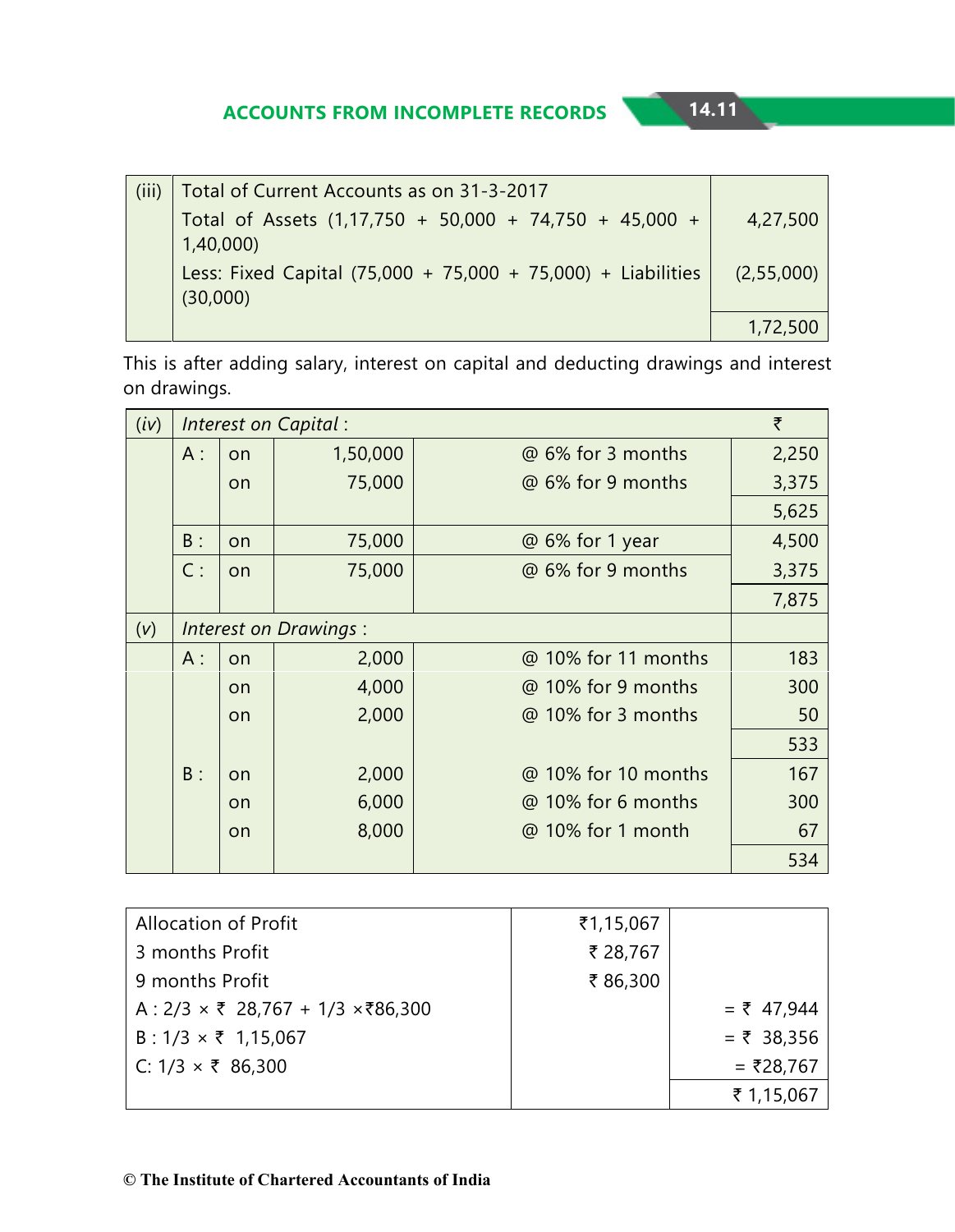**14.12 ACCOUNTING**

#### **Current Accounts**

|    |                       | A      | B      |        |                      | A      | В      |        |
|----|-----------------------|--------|--------|--------|----------------------|--------|--------|--------|
| To | Balance b/d           |        | 2,000  |        | $-$ By Balance b/d   | 5,000  |        |        |
| To | <b>Drawings</b>       | 8,000  | 16,000 |        | $-$ By Salary        | 24,000 | 24,000 | 18,000 |
| To | Interest<br><b>on</b> |        |        |        | By Interest on       |        |        |        |
|    | drawings              | 533    | 534    |        | capital              | 5,625  | 4,500  | 3,375  |
| To | c/d<br><b>Balance</b> | 74,036 | 48,322 |        | $50,142$ By Share of | 47,944 | 38,356 | 28,767 |
|    | (b.f.)                |        |        |        | Profit               |        |        |        |
|    |                       | 82,569 | 66,856 | 50,142 |                      | 82,569 | 66,856 | 50,142 |

#### **Statement of Profit**

| Current Account Balances as on 31-3-2017 |                                                               |   |          |        |  |          |
|------------------------------------------|---------------------------------------------------------------|---|----------|--------|--|----------|
|                                          | Less: Salary $A \bar{z}$ 2,000 $\times$ 12                    |   | $=$      | 24,000 |  |          |
|                                          | $B \t{7} 2,000 \times 12$                                     |   | $\equiv$ | 24,000 |  |          |
|                                          | $C$ ₹ 2,000 × 9                                               |   | $=$      | 18,000 |  | (66,000) |
| Less: Interest on Capital                |                                                               | A |          | 5,625  |  |          |
|                                          |                                                               | B |          | 4,500  |  |          |
|                                          |                                                               | C |          | 3,375  |  | (13,500) |
| Add: Drawings                            |                                                               | A |          | 8,000  |  |          |
|                                          |                                                               | B |          | 16,000 |  | 24,000   |
| Add: Interest on Drawings                |                                                               | A |          | 533    |  |          |
|                                          |                                                               | B |          | 534    |  | 1,067    |
|                                          |                                                               |   |          |        |  | 1,18,067 |
|                                          | Less: Current A/c Balances as on 31-3-2016(₹ 5,000 - ₹ 2,000) |   |          |        |  | (3,000)  |
|                                          |                                                               |   |          |        |  | 1,15,067 |

#### **Illustration 4**

*The Income Tax Officer, on assessing the income of Shri Moti for the financial years 2015-2016 and 2016-2017 feels that Shri Moti has not disclosed the full income. He gives you the following particulars of assets and liabilities of Shri Moti as on 1st April, 2015 and 1st April, 2017.*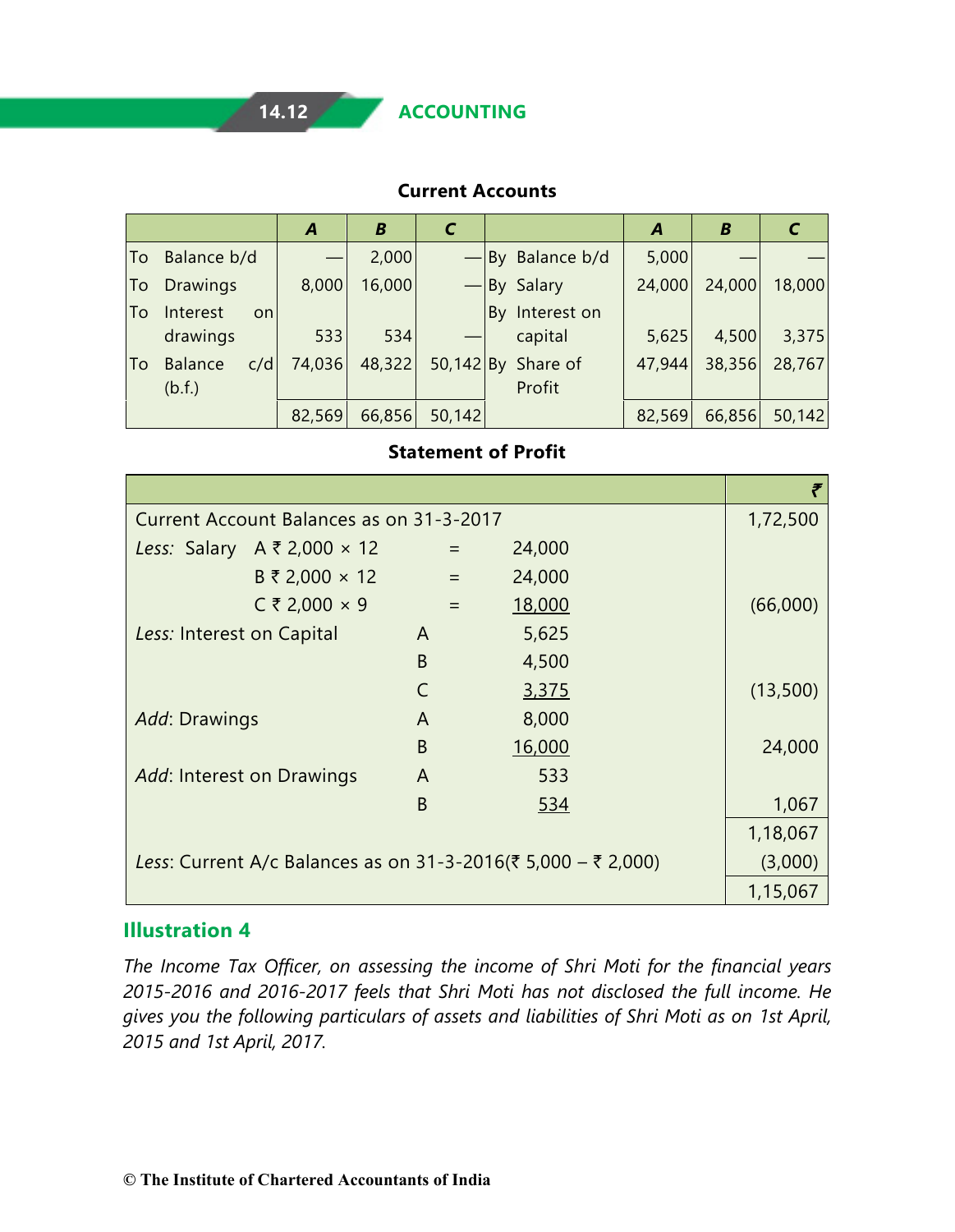| $1 - 4 - 2015$ | Assets      | $\therefore$ Cash in hand | 25,500   |
|----------------|-------------|---------------------------|----------|
|                |             | Inventory                 | 56,000   |
|                |             | Sundry debtors            | 41,500   |
|                |             | Land and Building         | 1,90,000 |
|                |             | Wife's Jewellery          | 75,000   |
|                | Liabilities | Owing to Moti's Brother   | 40,000   |
|                |             | <b>Sundry creditors</b>   | 35,000   |
| $1 - 4 - 2017$ | Assets      | $\therefore$ Cash in hand | 16,000   |
|                |             | Inventory                 | 91,500   |
|                |             | Sundry debtors            | 52,500   |
|                |             | Land and Building         | 1,90,000 |
|                |             | <b>Motor Car</b>          | 1,25,000 |
|                |             | Wife's Jewellery          | 1,25,000 |
|                |             | Loan to Moti's Brother    | 20,000   |
|                | Liabilities | <b>Sundry creditors</b>   | 55,000   |

*During the two years the domestic expenditure was ₹ 4,000 p.m. The declared income of the financial years were ₹1,05,000 for 2015-2016and ₹ 1,23,000 for 2016-2017respectively.*

*State whether the Income-tax Officer's contention is correct. Explain by giving your workings.*

#### **Solution**

#### **Capital Account of Shri Moti**

|                        |           | $1 - 4 - 2015$ |   | $1 - 4 - 2017$ |
|------------------------|-----------|----------------|---|----------------|
|                        | $\bar{z}$ | $\tilde{\tau}$ | ₹ |                |
| Assets                 |           |                |   |                |
| Cash in hand           |           | 25,500         |   | 16,000         |
| Inventory              |           | 56,000         |   | 91,500         |
| Sundry debtors         |           | 41,500         |   | 52,500         |
| Land & Building        |           | 1,90,000       |   | 1,90,000       |
| Wife's Jewellery       |           | 75,000         |   | 1,25,000       |
| Motor Car              |           |                |   | 1,25,000       |
| Loan to Moti's Brother |           |                |   | 20,000         |

**© The Institute of Chartered Accountants of India**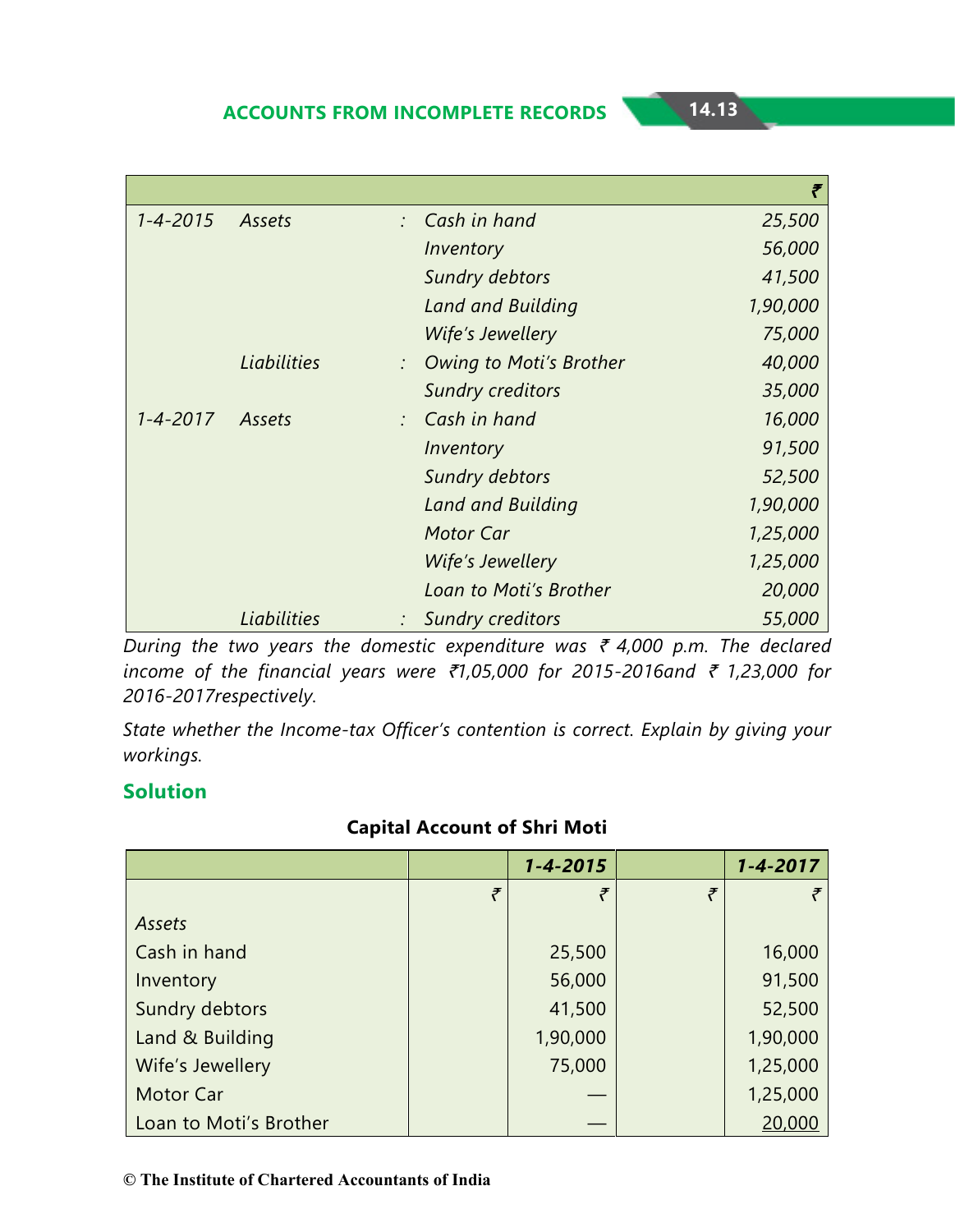|                                                                                  |        | 3,88,000 |        | 6,20,000     |  |  |
|----------------------------------------------------------------------------------|--------|----------|--------|--------------|--|--|
| Liabilities:                                                                     |        |          |        |              |  |  |
| Owing to Moti's Brother                                                          | 40,000 |          |        |              |  |  |
| Sundry creditors                                                                 | 35,000 | 75,000   | 55,000 | 55,000       |  |  |
| Capital                                                                          |        | 3,13,000 |        | 5,65,000     |  |  |
| Income during the two years:                                                     |        |          |        |              |  |  |
| Capital as on 1-4-2017                                                           |        |          |        | 5,65,000     |  |  |
| Add: Drawings – Domestic Expenses for the two years ( $\bar{\xi}$ 4,000 $\times$ |        |          |        | 96,000       |  |  |
| 24 months)                                                                       |        |          |        |              |  |  |
|                                                                                  |        |          |        | 6,61,000     |  |  |
| Less: Capital as on 1-4-2015                                                     |        |          |        | (3, 13, 000) |  |  |
| Income earned in 2015-2016and2016-2017                                           |        |          |        |              |  |  |
| Income declared (₹ 1,05,000 + ₹ 1,23,000)                                        |        |          |        | 2,28,000     |  |  |
| Suppressed Income                                                                |        |          |        | 1,20,000     |  |  |

The Income-tax officer's contention that Shri Moti has not declared his true income is correct. Shri Moti's true income is in excess of the disclosed income by ₹ 1,20,000.

# **4. TECHNIQUES OF OBTAINING COMPLETE** ACCOUNTING INFORMATION

When books of accounts are incomplete, it is essential in the first instance to complete double entry in respect of all transactions. The whole accounting process should be carefully followed and Trial Balance should be drawn up.

#### **4.1 General Techniques**

Where the accounts of a business are incomplete, it is advisable to convert them first to the double entry system and then to draw up the Profit and Loss Account and the Balance Sheet, instead of determining the amount of profit/loss by preparing the statement of affairs. As books of accounts of different firms being incomplete in varying degrees, it is not possible to suggest a formula which could uniformly be applied for preparing final accounts therefrom. As a general rule, it is essential first to start the ledger accounts with the opening balances of assets, liabilities and the capital. Afterwards, each book of original entry should be separately dealt with, so as to complete the double entry by posting into the ledger such entries as have not been posted. For example, If only personal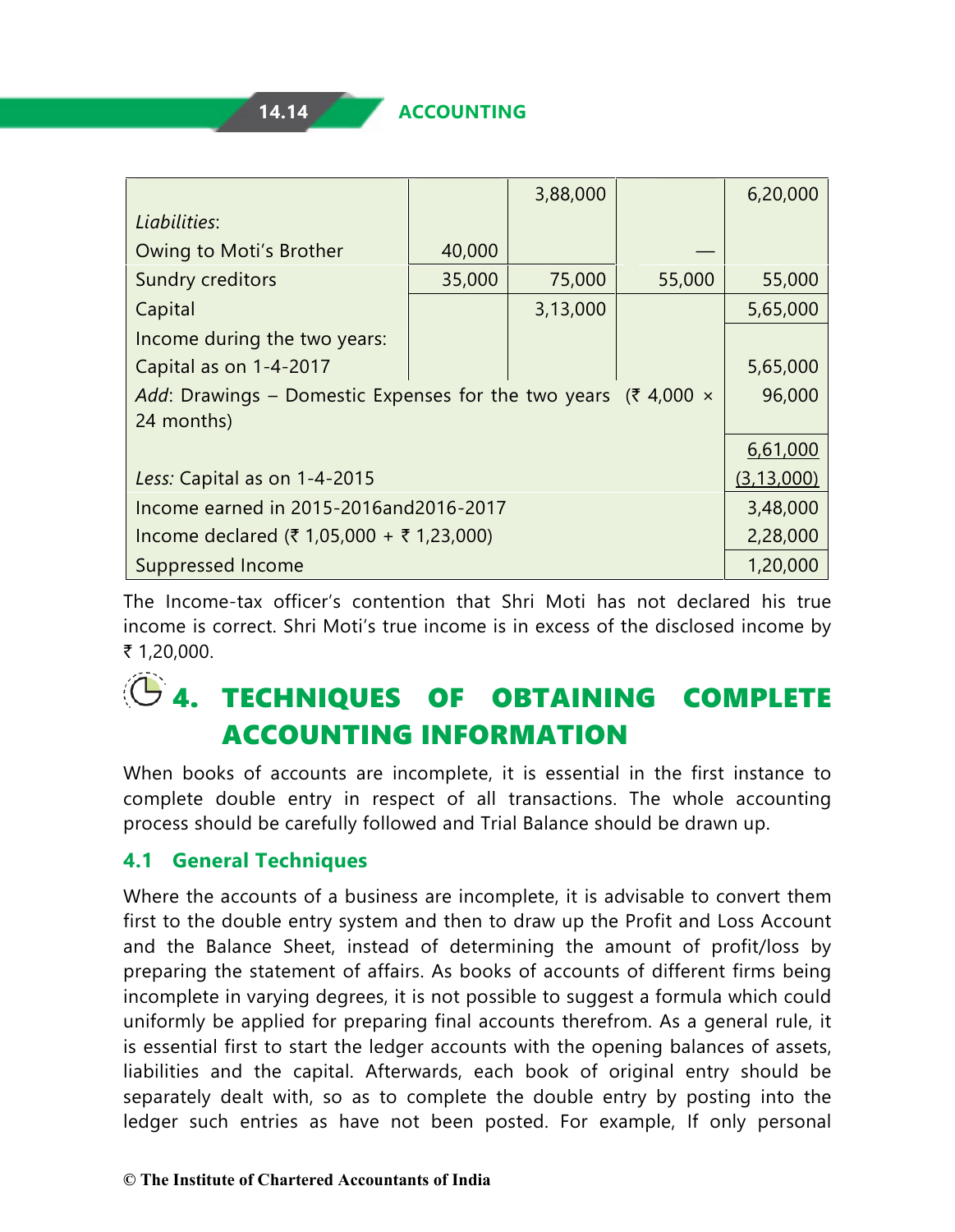accounts have been posted from the Cash Book, debits and credits pertaining to nominal accounts and real accounts that are not posted, should be posted into the ledger. If there are Discount Columns in the Cash Book, the totals of discounts paid and received should be posted to Discounts Allowed and Discounts Received Accounts respectively, for completing the double entry.

Afterwards, the other subsidiary books, i.e., Purchases Day Book, Sales Day Book, Return Book and Bills Receivable and Payable, etc. should be totaled up and their totals posted into the ledger to the debit or credit of the appropriate nominal or real accounts, the personal aspect of the transactions having been posted already.

When an Accountant is engaged in posting the unposted items from the Cash Book and other subsidiary books, he may be confronted with a number of problems. The manner in which some of them may be dealt with is described below:

- (1) In the Cash Book, there might be entered several receipts which have no connection with the business but which belong to the proprietor, e.g., interest collected on his private investment, legacies received by him, amount contributed by the proprietor from his private resources, etc. All those amounts should be credited to his capital account. Also the Cash Book may contain entries in respect of payments for proprietor's purchases made by the business. All such items should be debited to his capital account.
- (2) Amounts belonging to the business after collection may have been directly utilised for acquiring business assets or for meeting certain expenses instead of being deposited into the Cash Book. On the other hand, the proprietor may have met some of the business expenses from his private resources. In that case, the appropriate asset or expense account should be debited and the source which had provided funds credited.
- (3) If cash is short, because the proprietor had withdrawn amount without any entry having been made in the cash book the proprietor's capital account should be debited. In fact, it will be necessary to debit or credit the proprietor's capital account in respect of all unidentified amounts which cannot be adjusted otherwise.
- (4) Where the benefit of an item of an expense is received both by the proprietor and business, then it should be allocated between them on some equitable basis e.g. rent of premises when the proprietor lives in the same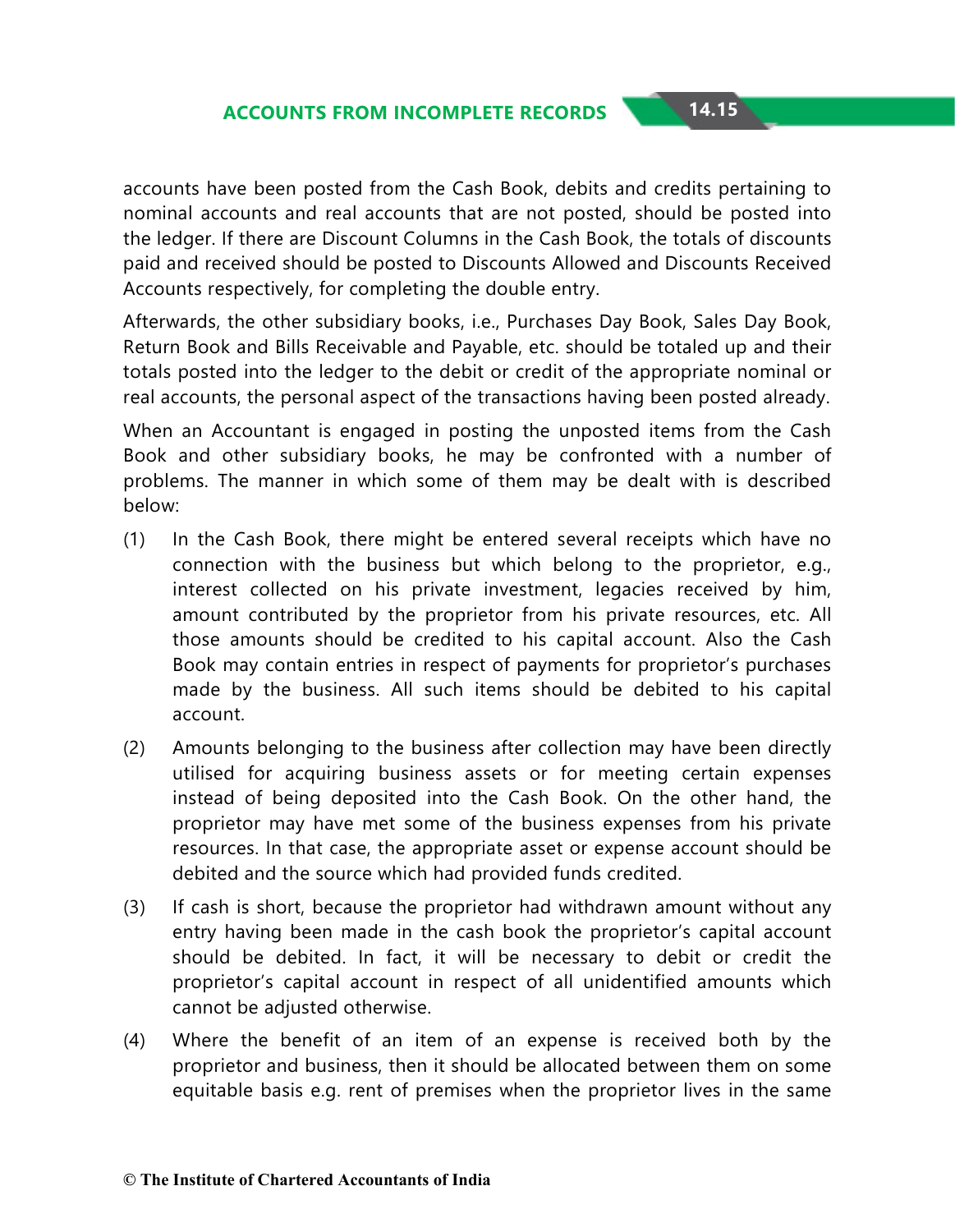premises, should be allocated on the basis of the area occupied by him for residence.

In the end, it will be possible to extract a Trial Balance. Students are advised always to do so as it will disclose any mistakes committed in making adjustments.

#### **4.2 Derivation of Information from Cash Book**

The analysis of cash as well as bank receipts and payments, should be extensive but under significant heads, so that various items of income and expenditure can be posted therefrom into the ledger. However before posting the information into the ledger the same should be collected in the form of an account, the specimen whereof is shown below:

|                    | Cash           | <b>Bank</b> |                          | Cash  | <b>Bank</b> |
|--------------------|----------------|-------------|--------------------------|-------|-------------|
|                    | ₹              | ₹           |                          | ₹     | ₹           |
| To Balance in hand | 590            | 7,400       | <b>By Expenses</b>       | 3,000 |             |
| (opening)          |                |             | (Sundry                  |       |             |
|                    |                |             | payments)                |       |             |
| <b>To Sales</b>    | 6,500          |             | <b>By Purchases</b>      | 100   | 6,000       |
| To Collection from |                |             | By Sundry creditors      |       | 5,000       |
| debtors            | $\overline{a}$ | 10,000      | <b>By Drawings</b>       | 1,500 |             |
|                    |                |             | By Petty expenses        | 800   |             |
|                    |                |             | By Rent                  |       | 1,000       |
|                    |                |             | Electricity<br>By<br>and | 350   |             |
|                    |                |             | water                    |       |             |
|                    |                |             | By Repairs               | 350   |             |
|                    |                |             | By Wages                 |       | 1,000       |
|                    |                |             | By Balance in Hand       | 990   | 4,400       |
|                    | 7,090          | 17,400      |                          | 7,090 | 17,400      |

#### **Cash and Bank Summary Account for the year ended (assumed figures)**

The important point about incomplete records is that much of the information may not be readily available and that the relevant information has to be ascertained. A good point is to prepare Cash and Bank Summary (if not available in proper form with both sides tallied). The cash and bank balance at the end should be reconciled with the cash and bank books. Having done so, the various items detailed on the Summary Statements, should be posted into the ledger.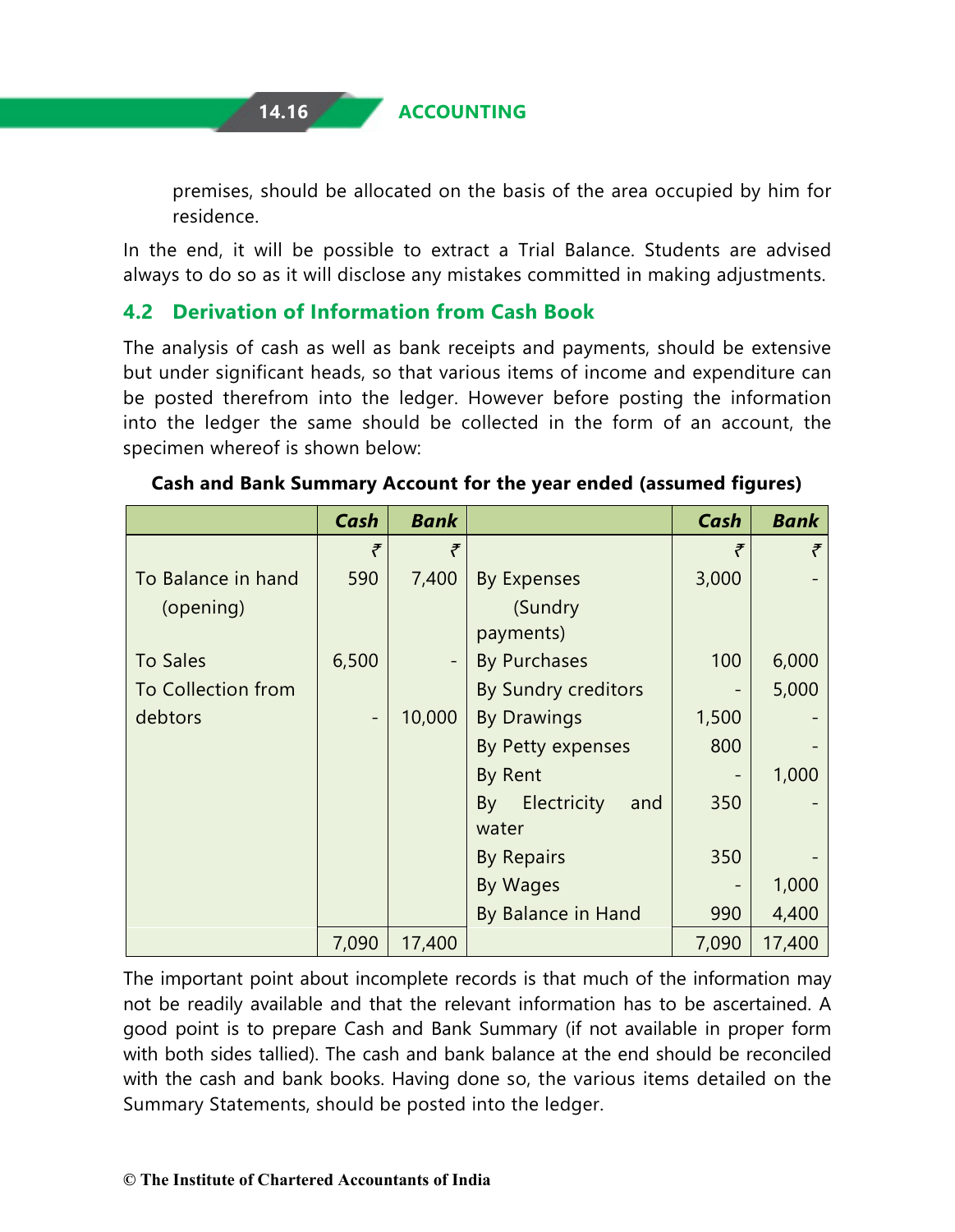It is quite likely that some of the missing information will then be available. Consider the following about a firm relating to 2016.

| Cash Balance on 1st Jan., 2016        | 250    |
|---------------------------------------|--------|
| Bank overdraft on 1st Jan., 2016      | 5,400  |
| Cash purchases                        | 3,000  |
| <b>Collection from Sundry debtors</b> | 45,600 |
| Sale of old furniture                 | 750    |
| <b>Purchase of Machinery</b>          | 12,000 |
| Payment of Sundry creditors           | 26,370 |
| Expenses                              | 8,450  |
| Fresh Capital brought in              | 5,000  |
| Drawings                              | 3,230  |
| Cash Balance on 31st Dec., 2016       | 310    |
| Bank balance on 31st Dec., 2016       | 1,180  |

Now prepare the cash and Bank Summary.

#### **Cash and Bank Summary**

| Dr.                                     |        |                              | Cr.    |
|-----------------------------------------|--------|------------------------------|--------|
|                                         | ₹      |                              | ₹      |
| Cash Balance as on 1-1-2016             | 250    | <b>Bank overdraft</b>        | 5,400  |
| Collection<br>Sundry<br>from<br>debtors | 45,600 | Cash purchases               | 3,000  |
| Sale of old furniture                   | 750    | <b>Purchase of Machinery</b> | 12,000 |
| Fresh Capital brought in                | 5,000  | Payment to Sundry creditors  | 26,370 |
| <b>Balancing figure</b>                 | 8,340  | <b>Expenses</b>              | 8,450  |
|                                         |        | <b>Drawings</b>              | 3,230  |
|                                         |        | Cash balance on 31-12-2016   | 310    |
|                                         |        | Bank balance on 31-12-2016   | 1,180  |
|                                         | 59,940 |                              | 59,940 |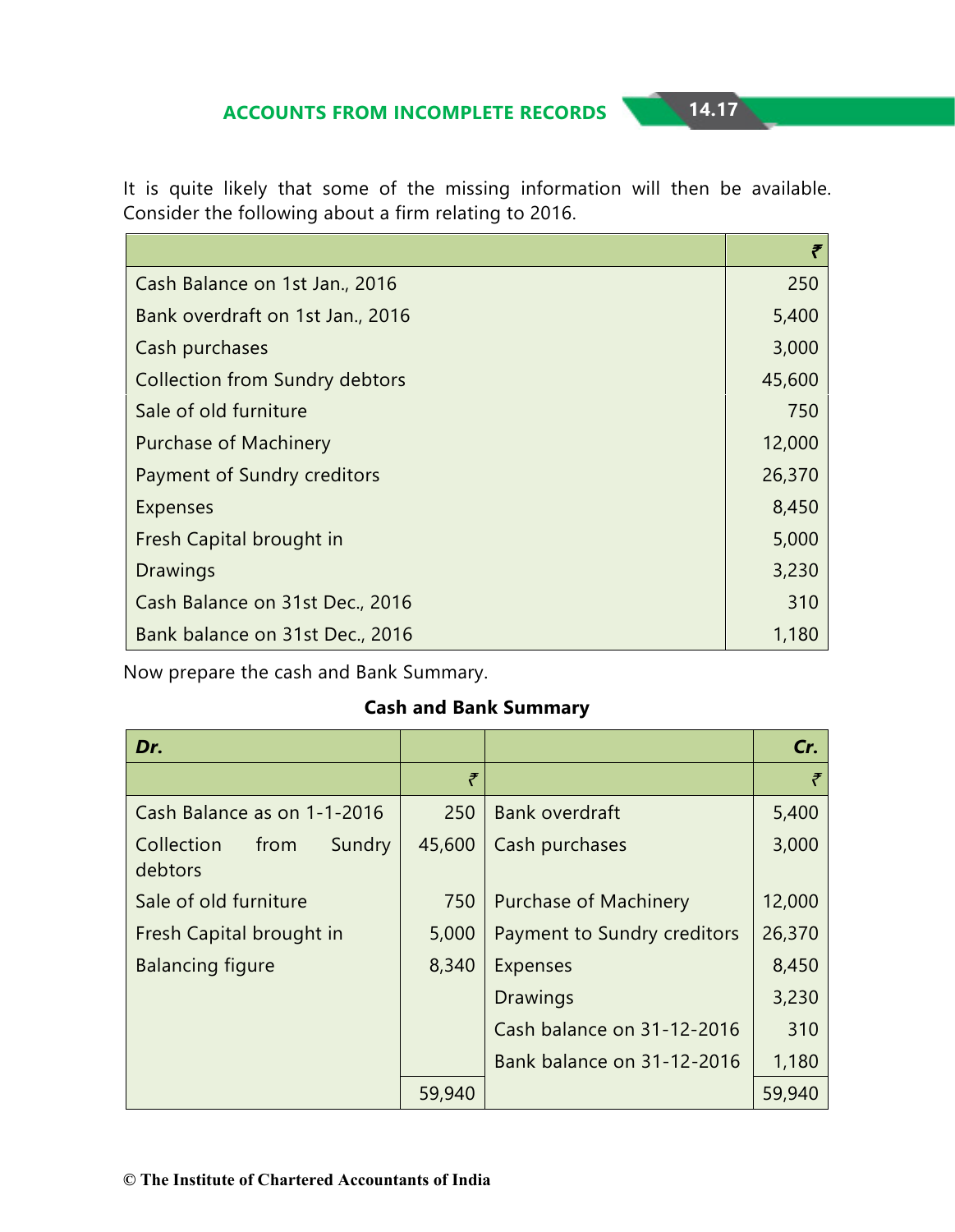**14.18 ACCOUNTING**

See that debit side is short by  $\bar{\tau}$  8,340. What may be the possible source of cash inflow?

May be cash sales.

### **4.3 Analysis of Sales Ledger and Purchase Ledger**

*Sales Ledger***:** It would disclose information pertaining to the opening balance of the debtors, the goods sold to them on credit during the year, bills receivable dishonored, if any; cash received from them in the accounting period, discount, rebate or any other concession allowed to them, receipts of bills receivable, returns inwards, bad debts written off and transfers. Journal entries must be made by debiting or crediting the impersonal accounts concerned with contra credit or debit given to total debtors account.

#### **Analysis of Sales Ledger of the year**

| Op.            | Sales   Bills |       | Total   Cash   Dis- |       | <b>Bills</b> | Sales                                                                       | <b>Bad</b> | Total   Balance |
|----------------|---------------|-------|---------------------|-------|--------------|-----------------------------------------------------------------------------|------------|-----------------|
| Customer       |               |       |                     |       |              | Disho-   Debits   Recd.   counts   Recd.   Returns   Debts   Credit   (cl.) |            |                 |
| <b>Balance</b> |               | nored |                     | Allw. |              |                                                                             |            |                 |

From the aforementioned, it will be possible to build up information about sales and other accounts which can then be posted in totals, if so desired. It would also be possible to prepare Total Debtors

Account in the following form:

#### **Total Debtors Account (assumed figures)**

|                         | ₹      |                         |        |
|-------------------------|--------|-------------------------|--------|
| Opening balance         | 5,000  | Cash/Bank               | 10,000 |
| <b>Sales</b>            | 38,000 | <b>Discount</b>         | 500    |
| <b>Bills dishonored</b> | 280    | <b>Bills receivable</b> | 20,000 |
| Interest                | 100    | <b>Bad debts</b>        | 280    |
|                         |        | <b>Closing balance</b>  | 12,600 |
|                         | 43,380 |                         | 43,380 |

It is evident that any single amount comprised in the total Debtors Account can be ascertained if the other figures are provided. For instance, if the information about sales is not available it could be ascertained as a balancing figure, *i.e.,* in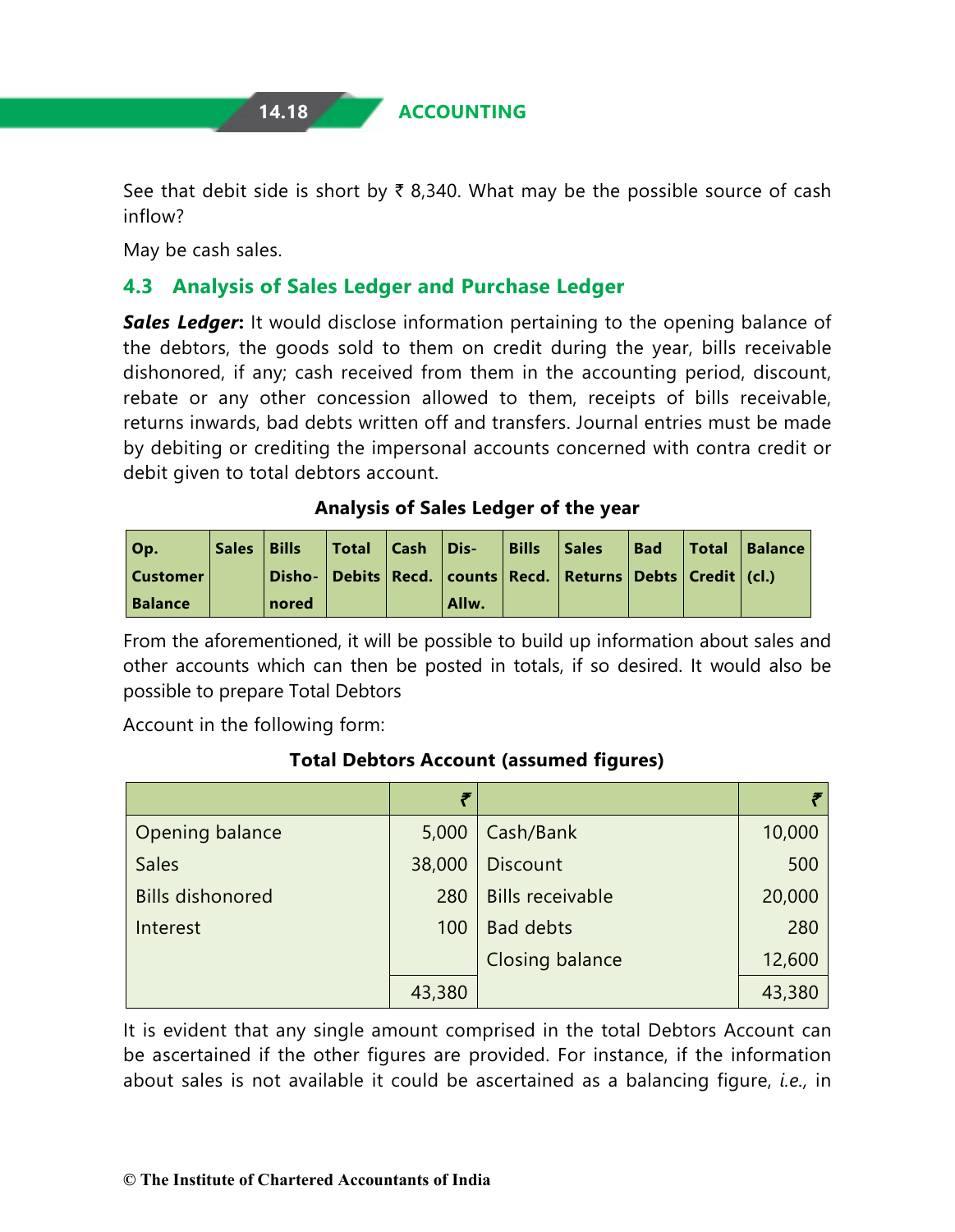the total Debtors Account given above, if all other figures are given, amount of sales on credit basis can be easily ascertained.

*Purchases Ledger:* Generally speaking, a Purchases Ledger is not as commonly in existence as the Debtors Ledger for it being convenient to make entries in respect of outstanding liabilities at the time they are paid rather than when they are incurred. The information is available in respect of opening balance of the creditors, goods purchased on credit, bills payable dishonored; cash paid to the creditors during the year, discount and other concessions obtained, returns outwards and transfers. Here also, journal entries must be made by debiting or crediting the respective impersonal accounts. Contra credit or debit being given to total creditor's account.

If a proper record of return to creditors, discount allowed by them etc., has not been kept, it will not be possible to write up the Total Creditors A/c. In such a case, net credit purchase will be ascertained as follows:

| Cash paid to Creditors including on account of bills<br>payable during the period | .                                  |
|-----------------------------------------------------------------------------------|------------------------------------|
| Closing balance of Creditors and Bills Payable                                    | .                                  |
|                                                                                   | Total <b>contract to the State</b> |
| Less: Opening balance of Creditors and Bills Payable                              |                                    |
| Net credit purchase during the period                                             |                                    |
| Alternatively                                                                     |                                    |
| Cash paid to creditors during the period                                          |                                    |
| Add: Bills Payable issued to them                                                 | .                                  |
|                                                                                   | <b>Total</b>                       |
| Closing balance of Creditors                                                      |                                    |
| Less: Opening balance of creditors                                                | .                                  |
| Credit Purchases during the period                                                |                                    |

The information may also be put in the form of an account, just like the Total Debtors Account.

*Nominal Accounts:* It is quite likely that the total expenditure shown by balance of nominal account may contain items of expenditure which do not relate to the year for which accounts are being prepared and, also, there may exist certain items of expenditure incurred but not paid, which have not been included therein.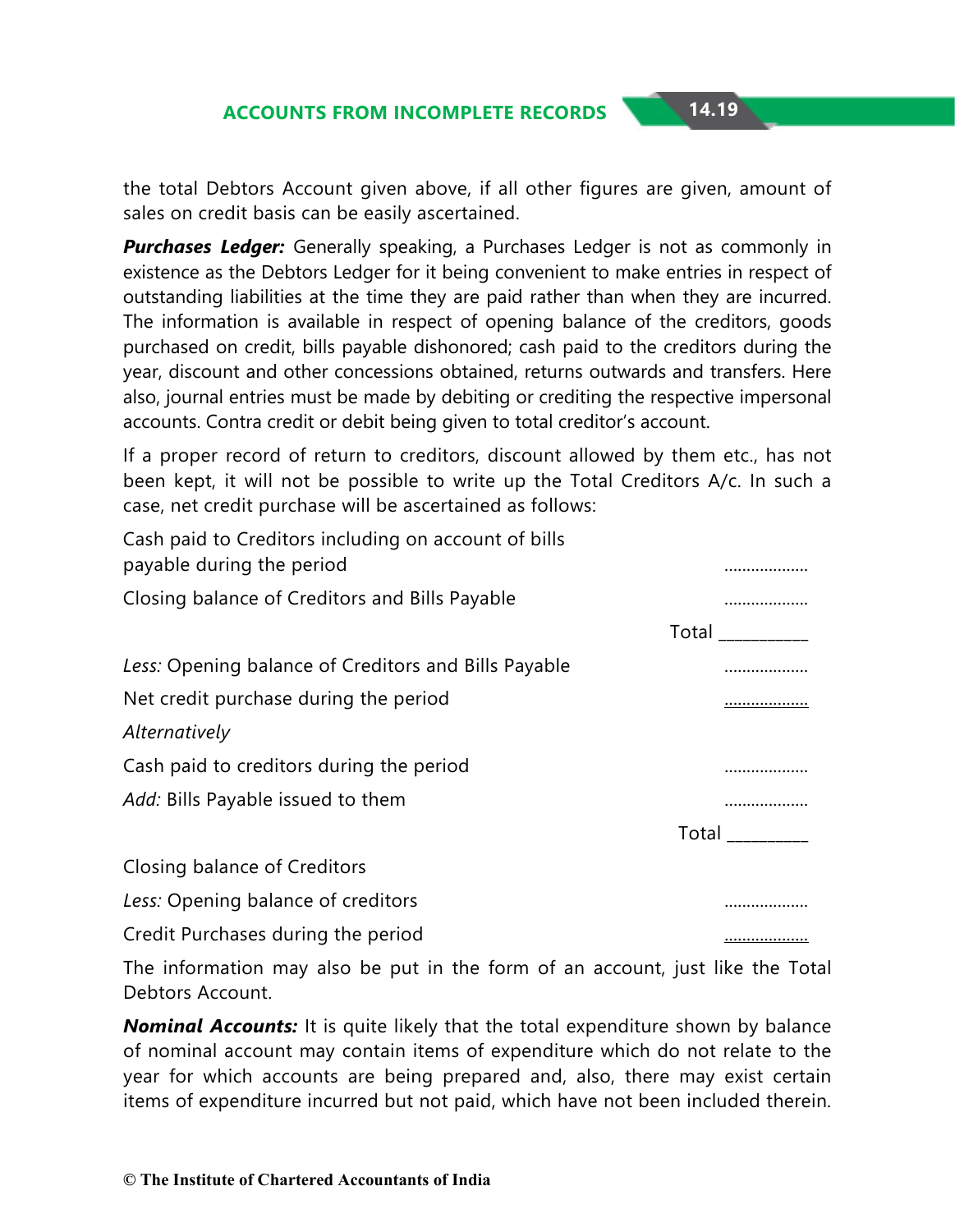On that account, each and every account should be adjusted in the manner shown below (figures assumed):

|                 | <b>Cash and</b><br><b>Particulars</b> | <b>Amount</b><br><b>Bank</b><br><b>Payment</b> | <b>Paid out</b><br><b>of</b><br><b>Accrued</b> | <b>Total</b><br><b>Private</b><br><b>Fund</b> | <b>Pre</b><br><b>Payment</b> | <b>Expenses</b><br>for the<br>period |
|-----------------|---------------------------------------|------------------------------------------------|------------------------------------------------|-----------------------------------------------|------------------------------|--------------------------------------|
|                 | $\mathcal{P}$                         |                                                | 4                                              | $5(2+3+4)$                                    | 6                            | $7(5-6)$                             |
|                 | F.                                    |                                                | F.                                             |                                               | F.                           | Ŧ                                    |
| Rent &<br>Rates | 2,200                                 | 300                                            | 100                                            | 2,600                                         | 150                          | 2,450                                |
| <b>Salaries</b> | 4,500                                 | 500                                            | 1,000                                          | 6,000                                         | 250                          | 5,750                                |

Only the amount entered as "expenses for the period" should be posted to the respective nominal accounts. A similar adjustment of nominal accounts in respect of revenue receipt should be made.

Let us continue with the example given in para 4.2. Given some other information, how to compute credit purchase and credit sale is discussed below:

| Opening balance (1-1-2016)    |        |
|-------------------------------|--------|
| Inventory                     | 20,000 |
| Sundry creditors              | 12,300 |
| Sundry debtors                | 15,000 |
| Closing Balance (31-12-2016)  |        |
| Inventory                     | 15,000 |
| Sundry creditors              | 13,800 |
| Sundry debtors                | 25,600 |
| Discount received during 2016 | 1,130  |
| Discount allowed              | 1,870  |

What are the purchases for 2016? Let us prepare the Sundry Creditors Account.

#### **Sundry Creditors Account**

| To Cash (example in para 4.2) |        | $26,370$ By Balance b/d | 12,300 |
|-------------------------------|--------|-------------------------|--------|
| To Discount (received)        | 1,130  | $\log$ (opening)        |        |
| To Balance c/d (closing)      | 13,800 | By Purchases (balancing | 29,000 |
|                               |        | figure)                 |        |
|                               | 41,300 |                         | 41,300 |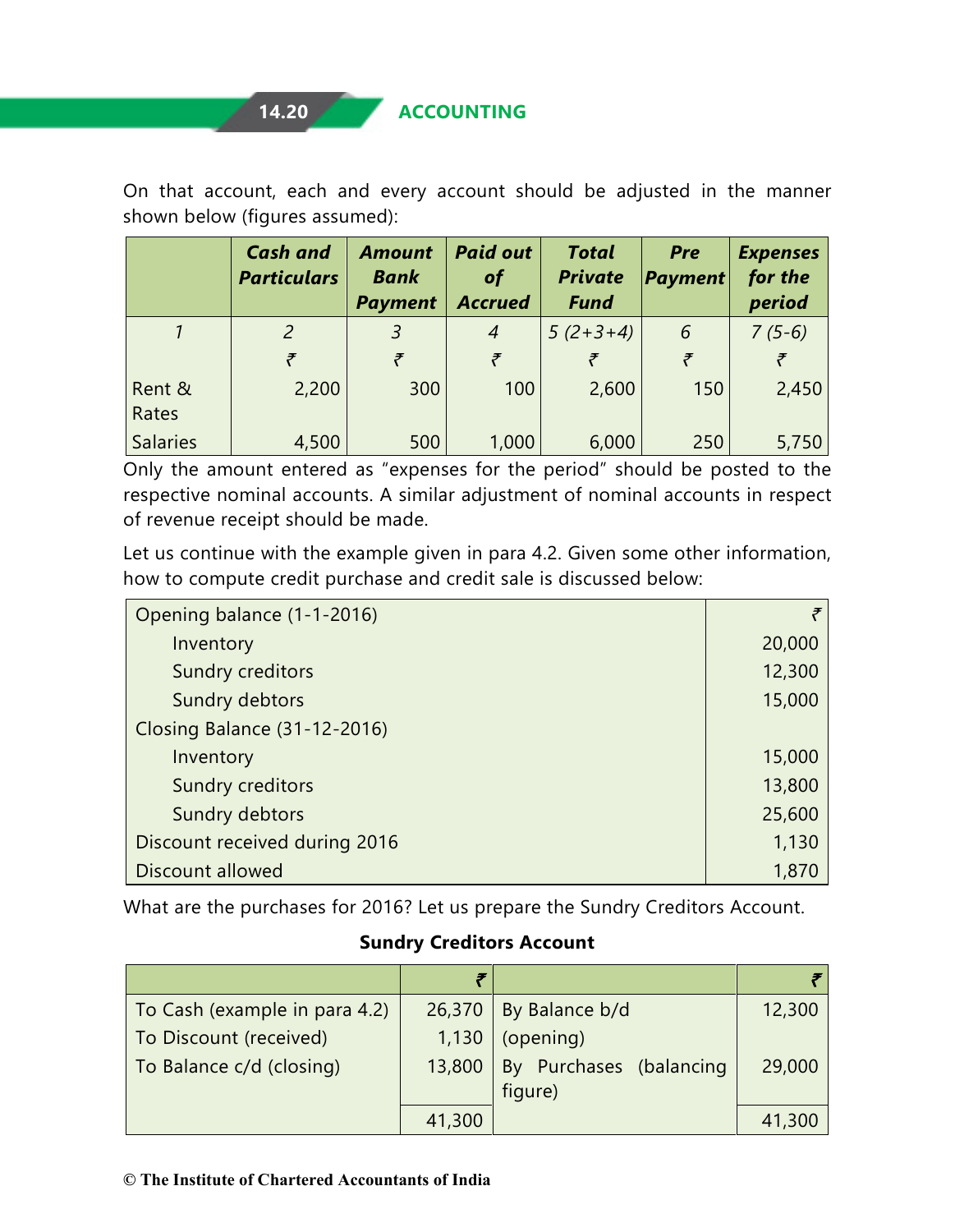The credit purchases are  $\bar{\tau}$  29,000; cash purchases are  $\bar{\tau}$  3,000 (example in para 4.2): hence total purchases are  $\bar{\tau}$  32,000.

Likewise prepare the Sundry Debtors Account:

#### **Sundry Debtors Account**

| To Balance b/d                        |        | 15,000   By Cash (example in para<br>4.2) | 45,600 |
|---------------------------------------|--------|-------------------------------------------|--------|
| To Credit sales (balancing<br>figure) | 58,070 | By Discount (allowed)                     | 1,870  |
|                                       |        | By Balance c/d                            | 25,600 |
|                                       | 73,070 |                                           | 73,070 |

So total sales = credit sales  $+$  cash sales

 $=$  ₹ 58,070 + ₹ 8,340 (example in para 4.2) = ₹ 66,410

#### **4.4 Distinction between Business Expenses and Drawings**

It has been already stated that often the distinction is not made between business expenses and drawings. While completing accounts from incomplete records, it is necessary to scan the business transactions carefully to identify the existence of drawings.

#### **The main items of drawings are (illustrative):**

- rent of premises commonly used for residential as well as business purposes;
- common electricity and telephone bills;
- life insurance premiums of proprietor/partners paid from business cash;
- household expenses met from business cash;
- private loan paid to friends and relatives out of business cash;
- personal gifts made to any friends and relatives out of business cash;
- goods or services taken from the business for personal consumption;
- cash withdrawals to meet family expenses.

So it is necessary to scan the summary of cash transactions, business resources and their utilisation to assess the nature of drawings and its amount.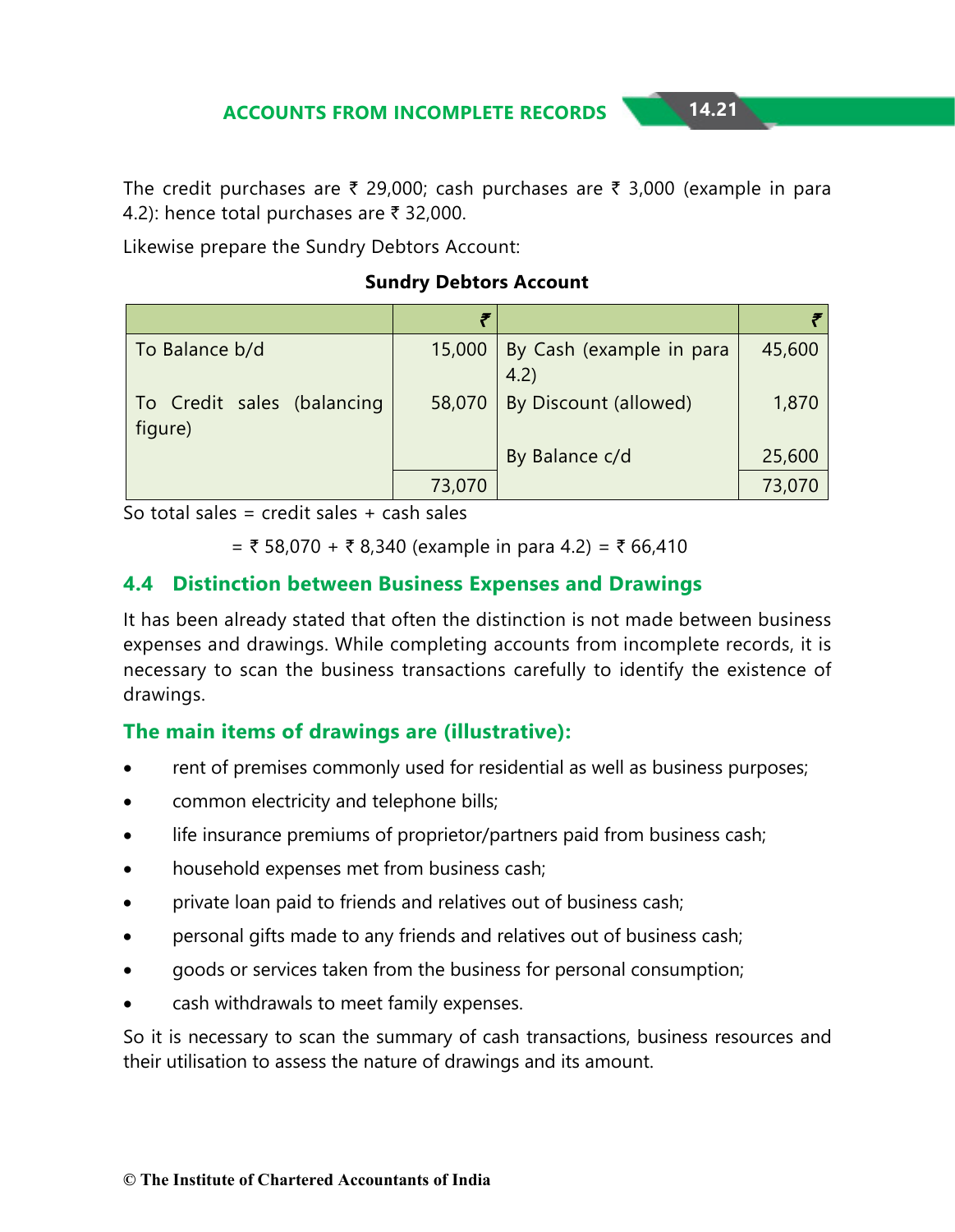## **14.22 ACCOUNTING**

#### **4.5 Fresh Investment by proprietors / partners**

Like drawings, often fresh investments made by proprietors' partners are not readily identifiable. It becomes necessary to scan the business transactions carefully. Apart from direct cash investment, fresh investments may take the following shape:

- Money collected and put in the business on maturity of Life Insurance Policy of the proprietors;
- Interest and dividend of personal investment of the proprietors collected and put in the business;
- Income from non-business property collected and put in the business.

Unless these items are properly identified and segregated, business income will be affected and proper statement of affairs cannot be prepared.

#### **Illustration 5**

*The following information relates to the business of Mr. Shiv Kumar, who requests you to prepare a Trading and Profit & Loss Account for the year ended 31st March, 2017 and a Balance Sheet as on that date:*

|                         | <b>Balance as on</b><br>31st March,<br>2016 | <b>Balance as on</b><br>31st March,<br>2017 |
|-------------------------|---------------------------------------------|---------------------------------------------|
| <b>Building</b>         | 3,20,000                                    | 3,60,000                                    |
| Furniture               | 60,000                                      | 68,000                                      |
| Motorcar                | 80,000                                      | 80,000                                      |
| Inventory's             |                                             | 40,000                                      |
| <b>Bills payable</b>    | 28,000                                      | 16,000                                      |
| Cash and bank balances  | 1,80,000                                    | 1,04,000                                    |
| Sundry debtors          | 1,60,000                                    |                                             |
| <b>Bills receivable</b> | 32,000                                      | 28,000                                      |
| <b>Sundry creditors</b> | 1,20,000                                    |                                             |

*(a)*

*(b) Cash transactions during the year included the following besides certain other items:*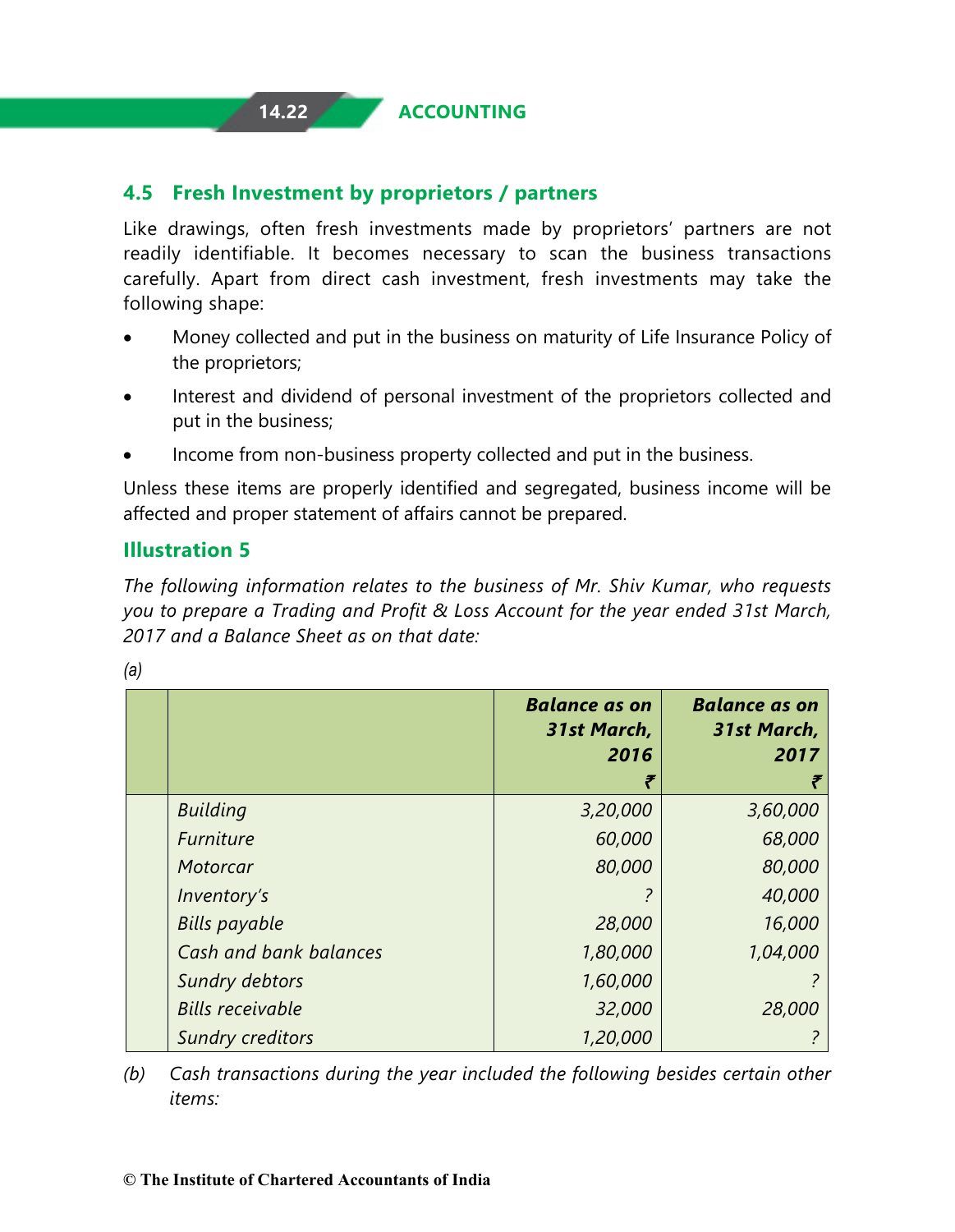| Sale of old papers<br>and    |          | Cash purchases              | 48,000   |
|------------------------------|----------|-----------------------------|----------|
| miscellaneous income         | 20,000   | <b>Payment to creditors</b> | 1,84,000 |
| Miscellaneous Trade expenses |          | Cash sales                  | 80,000   |
| (including salaries etc.)    | 80,000   |                             |          |
| Collection from debtors      | 2,00,000 |                             |          |

#### *(c) Other information:*

- Bills receivable drawn during the year amount to  $\bar{\tau}$  20,000 and Bills payable accepted  $\bar{\tau}$  16,000.
- Some items of old furniture, whose written down value on 31st March, 2016was

₹ 20,000 was sold on 30th September, 2016for ₹ 8,000. Depreciation is to be provided on Building and Furniture @ 10% p.a. and on Motorcar @ 20% p.a. Depreciation on sale of furniture to be provided for 6 months and for additions to Building for whole year.

- Of the Debtors, a sum of  $\bar{\tau}$  8,000 should be written off as Bad Debt and a reserve for doubtful debts is to be provided @ 2%.
- Mr. Shivkumar has been maintaining a steady gross profit rate of 30% on turnover.
- Outstanding salary on 31st March, 2016was ₹ 8,000 and on 31st March, 2017was ₹ 10,000. On 31st March, 2016, Profit and Loss Account had a credit balance of  $\bar{\tau}$  40,000.
- 20% of total sales and total purchases are to be treated as for cash.
- Additions in Furniture Account took place in the beginning of the year and there was no opening provision for doubtful debts.

#### **Solution**

#### **Trading and Profit and Loss Account of Mr. Shiv Kumar for the year ended 31st March, 2017**

| To Opening inventory       |          | By Sales (3,20,000 x 100/80) | 4,00,000 |
|----------------------------|----------|------------------------------|----------|
| (balancing figure)         |          | 80,000 By Closing inventory  | 40,000   |
| Purchases                  | 2,40,000 |                              |          |
| $(1,92,000 \times 100/80)$ |          |                              |          |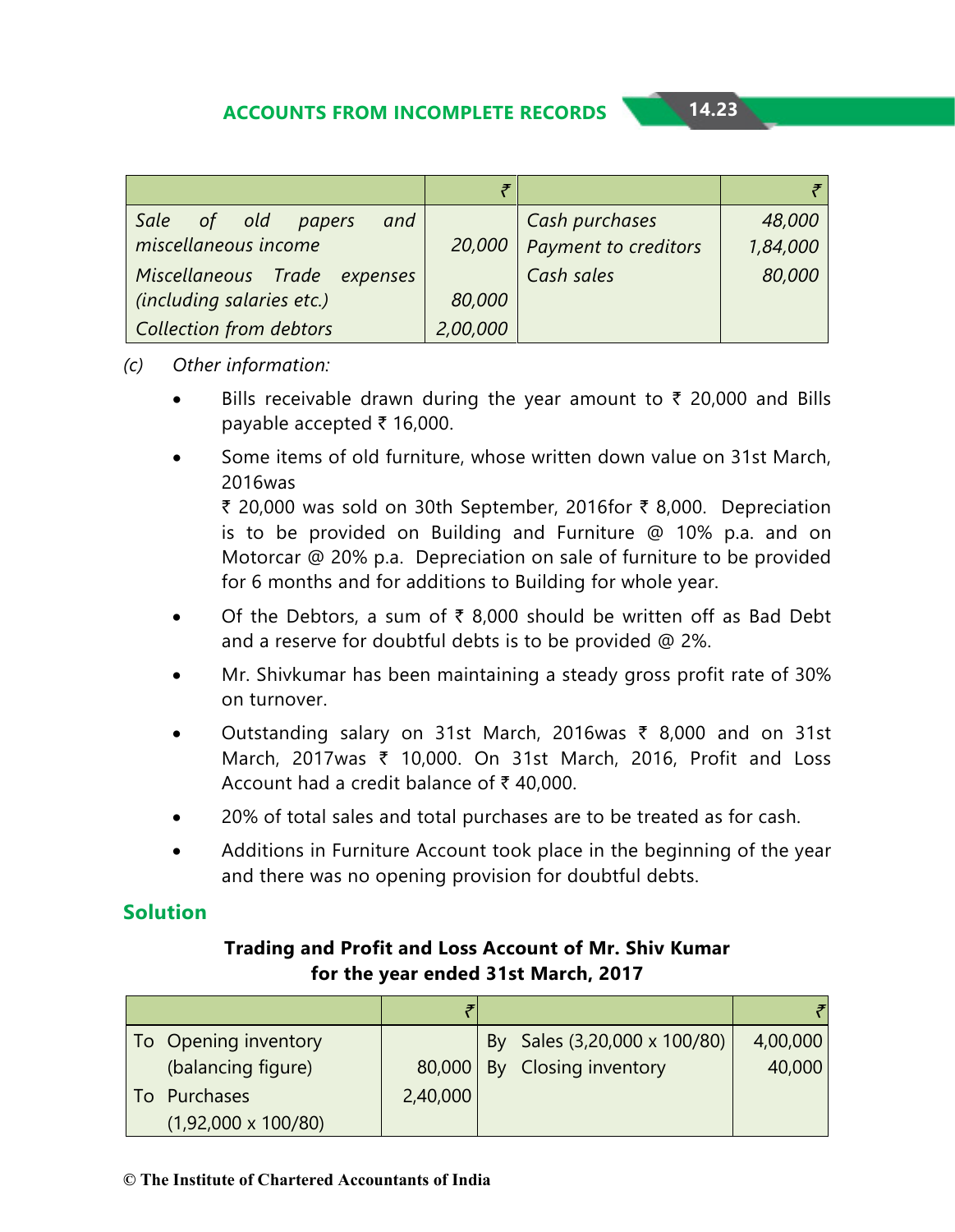| To Gross profit c/d              |          |                               |          |
|----------------------------------|----------|-------------------------------|----------|
| @ 30% on sales                   | 1,20,000 |                               |          |
|                                  | 4,40,000 |                               | 4,40,000 |
| Miscellaneous expenses<br>l To   |          | By Gross profit b/d           | 1,20,000 |
| $(3, 80,000 - 3, 8,000 +$        |          | By Miscellaneous receipts     | 20,000   |
| ₹ 10,000)                        | 82,000   | Net loss transferred to<br>By | 25,840   |
|                                  |          | Capital A/c (b.f.)            |          |
| Depreciation:<br>To              |          |                               |          |
| <b>Building</b><br>₹ 36,000      |          |                               |          |
| Furniture<br>₹7,800              |          |                               |          |
| $(56,800 + 51,000)$              |          |                               |          |
| Motor Car<br>₹ 16,000            | 59,800   |                               |          |
| Loss on sale of furniture<br>To: | 11,000   |                               |          |
| <b>Bad debts</b><br>To           | 8,000    |                               |          |
| Provision for doubtful<br>To     |          |                               |          |
| debts                            | 5,040    |                               |          |
|                                  | 1,65,840 |                               | 1,65,840 |

#### **Balance Sheet of Mr. Shivkumar as on 31st March, 2017**

| <b>Liabilities</b>    | ₹         | ₹        | <b>Assets</b>       | ₹        |          |
|-----------------------|-----------|----------|---------------------|----------|----------|
| Capital as on 1st     |           | 7,16,000 | <b>Building</b>     | 3,20,000 |          |
| April, 2016           |           |          | Addition<br>Add:    | 40,000   |          |
|                       |           |          | during the year     |          |          |
| Profit<br>and<br>Loss |           |          | Less: Provision for | 3,60,000 |          |
| A/c                   | 40,000    |          | depreciation        | (36,000) |          |
| Opening balance       |           |          |                     |          | 3,24,000 |
| Less: Loss for the    |           |          | Furniture           | 60,000   |          |
| year                  | (25, 840) | 14,160   | Less: Sold during   |          |          |
| Sundry creditors      |           | 1,12,000 | the year            | (20,000) |          |
| <b>Bills payable</b>  |           | 16,000   |                     | 40,000   |          |
| Outstanding           |           | 10,000   | Add: Addition       |          |          |
| salary                |           |          | during the year     | 28,000   |          |
|                       |           |          |                     | 68,000   |          |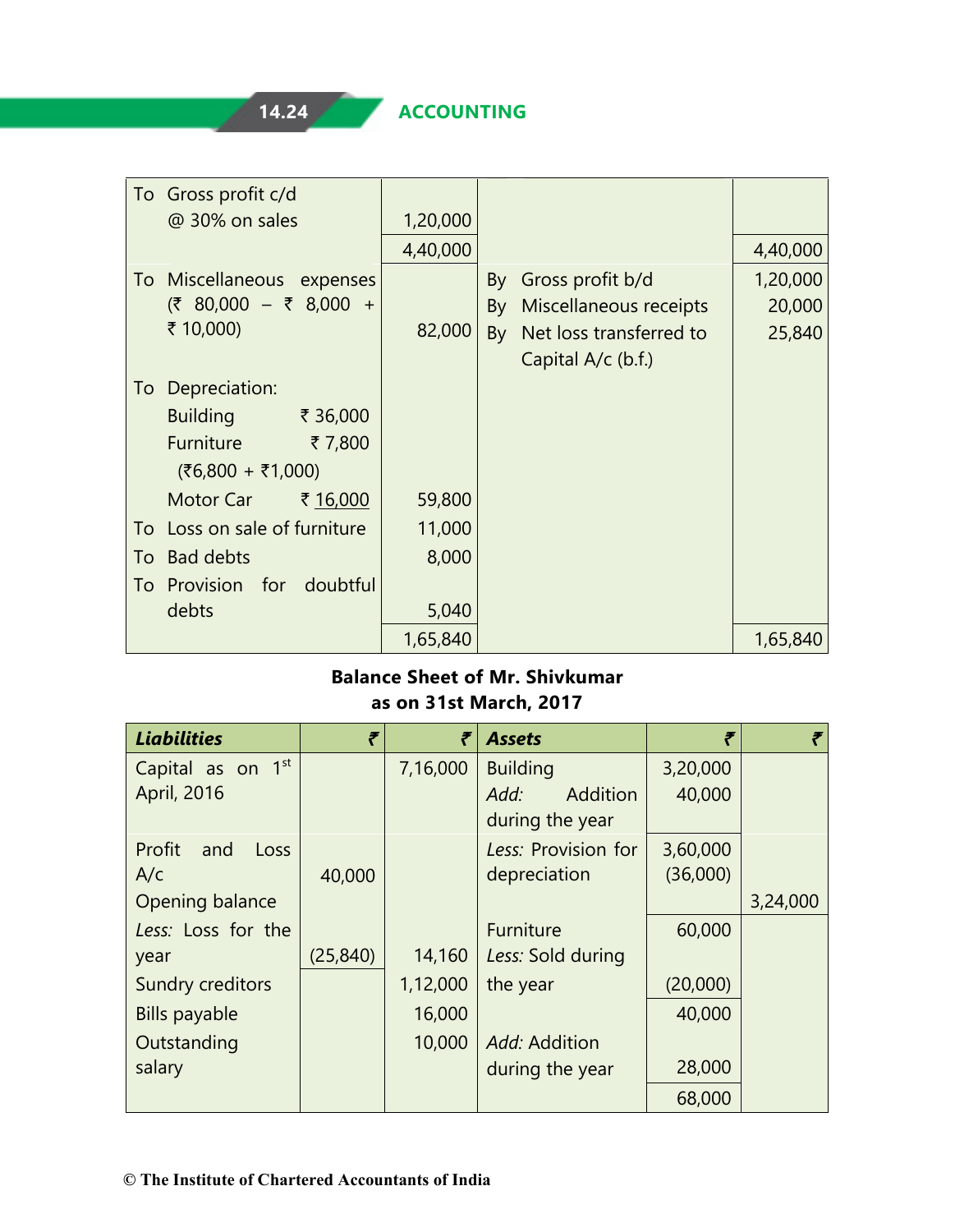|          | Less: Depreciation       | (6,800)  | 61,200   |
|----------|--------------------------|----------|----------|
|          | Motor<br>(at<br>car      | 80,000   |          |
|          | cost)                    |          |          |
|          | Less: Depreciation       | (16,000) | 64,000   |
|          | Inventory in trade       |          | 40,000   |
|          | Sundry debtors           | 2,52,000 |          |
|          | Less: Provision for      |          |          |
|          | doubtful<br>debts        |          |          |
|          | @ 2%                     | (5,040)  | 2,46,960 |
|          | <b>Bills receivable</b>  |          | 28,000   |
|          | Cash in hand and at bank |          | 1,04,000 |
| 8,68,160 |                          |          | 8,68,160 |

#### **Working Notes:**

| (i) | <b>Sundry Debtors Account</b>   |          |    |                         |          |  |
|-----|---------------------------------|----------|----|-------------------------|----------|--|
|     |                                 | ₹        |    |                         |          |  |
| To  | Balance b/d                     | 1,60,000 | By | Cash/Bank A/c           | 2,00,000 |  |
| To  | Sales A/c (credit) <sup>1</sup> | 3,20,000 | By | Bills Receivable A/c    | 20,000   |  |
|     |                                 |          | By | Bad debts A/c           | 8,000    |  |
|     |                                 |          | By | Balance c/d (bal. fig.) | 2,52,000 |  |
|     |                                 | 4,80,000 |    |                         | 4,80,000 |  |

#### **(ii) Sundry Creditors Account**

|    |                   | F        |    |                            |          |
|----|-------------------|----------|----|----------------------------|----------|
| To | Cash/Bank A/c     | 1,84,000 | By | Balance b/d                | 1,20,000 |
| To | Bills Payable A/c | 16,000   | By | Purchases A/c <sup>2</sup> | 1,92,000 |
| To | Balance c/d       |          |    |                            |          |
|    | (bal. fig.)       | 1,12,000 |    |                            |          |
|    |                   | 3,12,000 |    |                            | 3,12,000 |

<span id="page-24-0"></span><sup>1</sup> Total sales (80,000 x 100/ 20) – cash sales (80,000)

<span id="page-24-1"></span><sup>&</sup>lt;sup>2</sup> Total purchases (48,000 x 100/ 20) – cash purchases (48,000)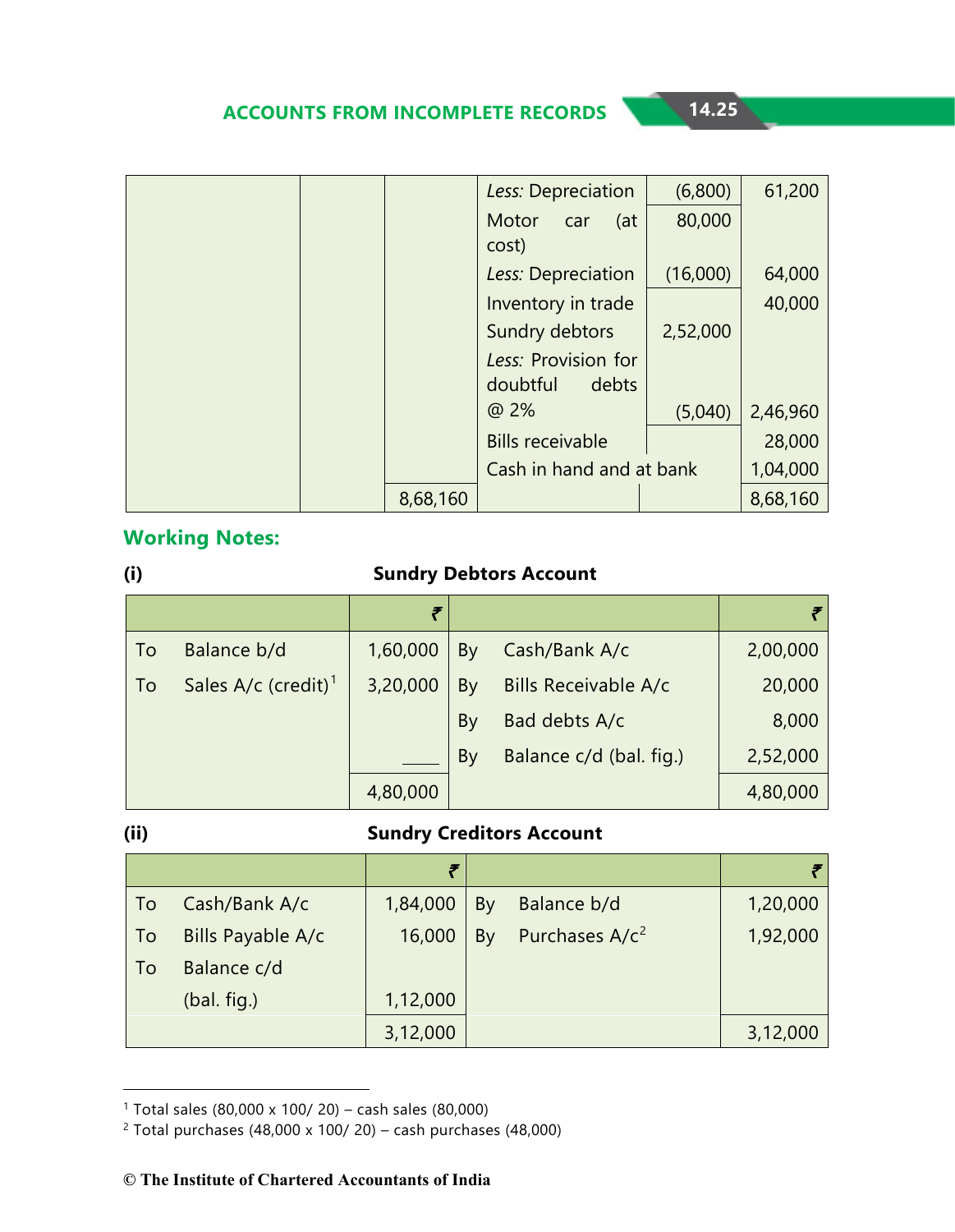# **14.26 ACCOUNTING**

| (iii) | <b>Bills Receivable Account</b> |
|-------|---------------------------------|
|       |                                 |

| To Balance b/d        | $32,000$   By | Cash/ Bank A/c(bal. fig.) | 24,000 |
|-----------------------|---------------|---------------------------|--------|
| To Sundry Debtors A/c | $20,000$   By | Balance c/d               | 28,000 |
|                       | 52,000        |                           | 52,000 |

T

# **(iv) Bills Payable Account**

|     | To Cash/Bank A/c (bal. fig.) |               | $28,000$   By Balance b/d   | 28,000 |
|-----|------------------------------|---------------|-----------------------------|--------|
| To. | Balance c/d                  | $16,000$   By | <b>Sundry Creditors A/c</b> | 16,000 |
|     |                              | 44,000        |                             | 44,000 |

#### **(v) Furniture Account**

|    |                   | F      |    |                                                                  |        |
|----|-------------------|--------|----|------------------------------------------------------------------|--------|
| To | Balance b/d       | 60,000 | By | Bank/Cash A/c                                                    | 8,000  |
| To | Bank $A/c$ (b.f.) | 28,000 | By | Depreciation A/c<br>(on<br>furniture sold)                       | 1,000  |
|    |                   |        | By | Profit and loss A/c (loss on<br>sale) $(20,000 - 1,000 - 8,000)$ | 11,000 |
|    |                   |        | By | Depreciation A/c (68,000 x<br>$10\%)$                            | 6,800  |
|    |                   |        | By | Balance $c/d$ (68,000 – 6,800)                                   | 61,200 |
|    |                   | 88,000 |    |                                                                  | 88,000 |

# **(vi) Cash/Bank Account**

|    | To Balance b/d                |          | 1,80,000 By Misc. trade expenses A/c                               | 80,000   |
|----|-------------------------------|----------|--------------------------------------------------------------------|----------|
|    | To Miscellaneous receipts A/c | 20,000   | By Purchases A/c                                                   | 48,000   |
|    | To Sundry debtors A/c         | 2,00,000 | By Furniture A/c                                                   | 28,000   |
| To | Sales A/c                     | 80,000   | By Sundry creditors A/c                                            | 1,84,000 |
|    | To Furniture A/c (sale)       | 8,000    | By Bills payable A/c                                               | 28,000   |
|    | To Bills receivable A/c       | 24,000   | By Building A/c (3,60,000<br>$\overline{\phantom{m}}$<br>3,20,000) | 40,000   |
|    |                               |          | By Balance c/d                                                     | 1,04,000 |
|    |                               | 5,12,000 |                                                                    | 5,12,000 |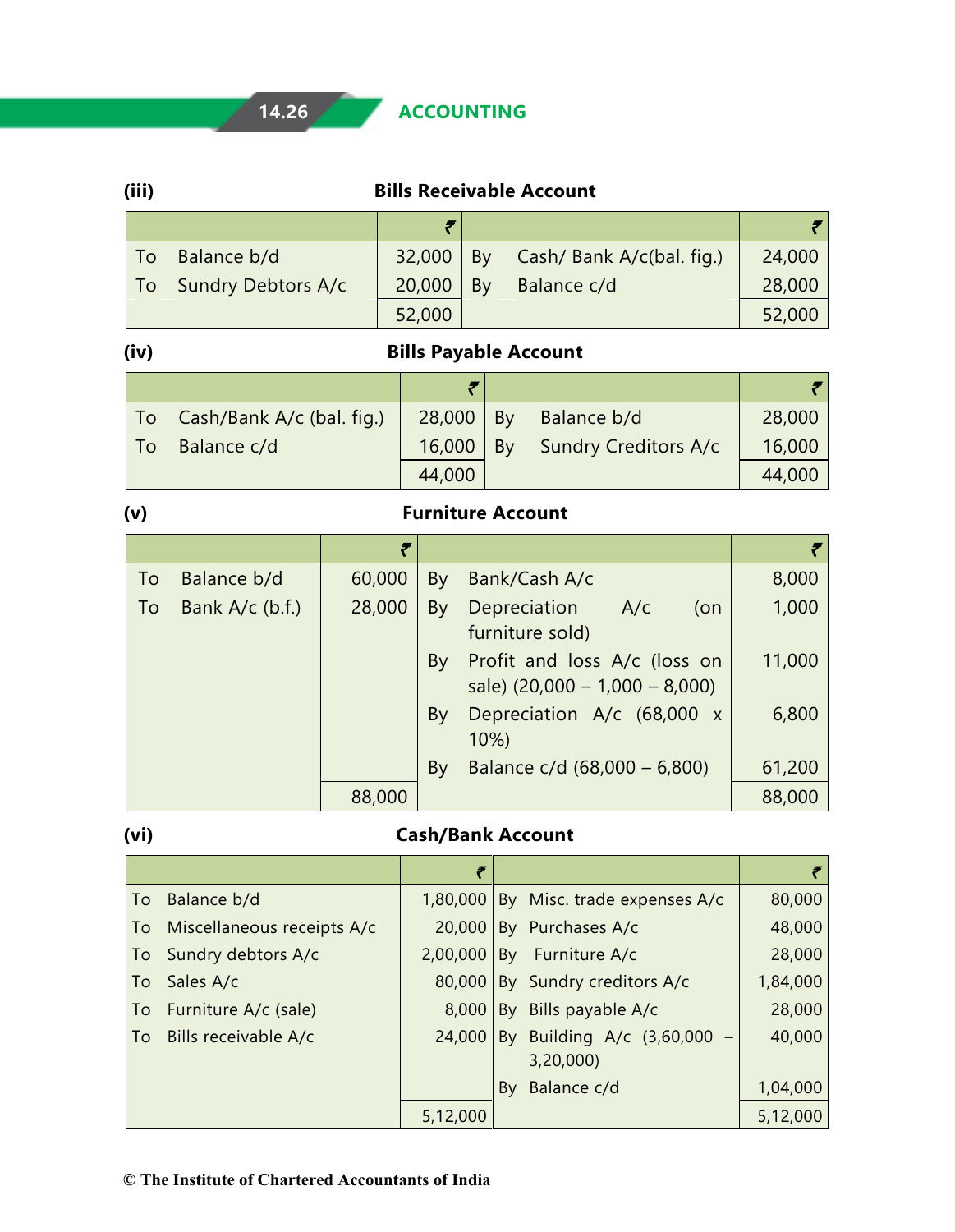| <b>Liabilities</b>         | ₹        | <b>Assets</b>           |          |
|----------------------------|----------|-------------------------|----------|
| Capital (balancing figure) | 7,16,000 | <b>Building</b>         | 3,20,000 |
| Profit and loss A/c        | 40,000   | Furniture               | 60,000   |
| <b>Sundry Creditors</b>    | 1,20,000 | Motor car               | 80,000   |
| <b>Bills Payable</b>       | 28,000   | Inventory in trade      | 80,000   |
| Outstanding salary         | 8,000    | <b>Sundry Debtors</b>   | 1,60,000 |
|                            |          | <b>Bills Receivable</b> | 32,000   |
|                            |          | Cash in hand and<br>-at |          |
|                            |          | bank                    | 1,80,000 |
|                            | 9,12,000 |                         | 9,12,000 |

#### **(vii) Opening Balance Sheet of Mr. Shivkumar as on 31st March, 2016**

#### **Illustration 6**

*A. Adamjee keeps his books on single entry basis. The analysis of the cash book for the year ended on 31st December, 2016 is given below:*

| <b>Receipts</b>                     | ₹      | <b>Payments</b>          |        |
|-------------------------------------|--------|--------------------------|--------|
| Bank Balance as on 1st January,     |        | Sundry<br>Payments<br>to |        |
| 2016                                | 2,800  | creditors                | 35,000 |
| <b>Received from Sundry Debtors</b> | 48,000 | <b>Salaries</b>          | 6,500  |
| Cash Sales                          | 11,000 | General expenses         | 2,500  |
| Capital brought during the year     | 6,000  | <b>Rent and Taxes</b>    | 1,500  |
| Interest on Investments             | 200    | <b>Drawings</b>          | 3,600  |
|                                     |        | Cash purchases           | 12,000 |
|                                     |        | Balance at Bank on 31st  |        |
|                                     |        | Dec., 2016               | 6,400  |
|                                     |        | Cash in hand on 31st     |        |
|                                     |        | Dec., 2016               | 500    |
|                                     | 68.000 |                          |        |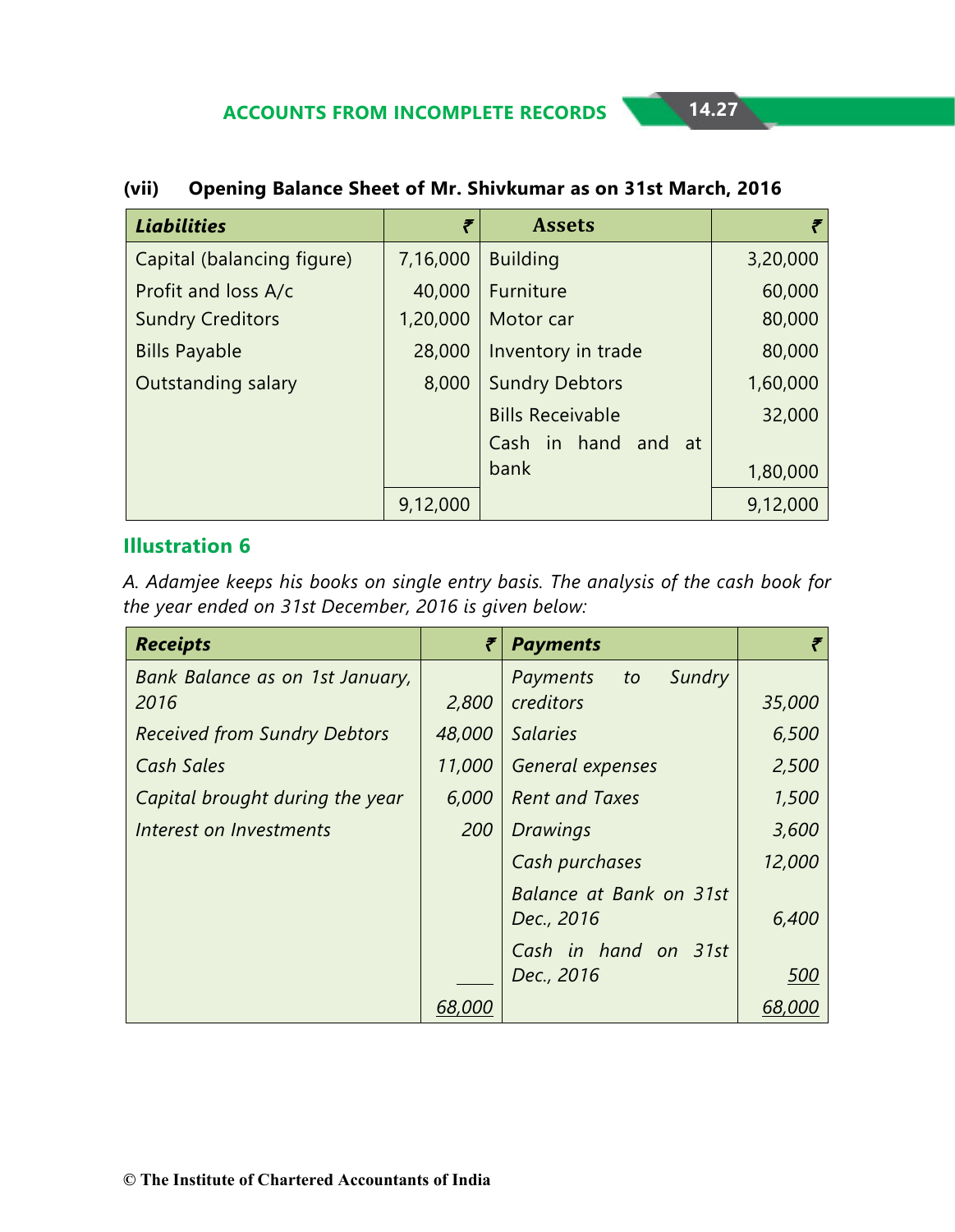|                         | 1st January,<br>2016 | <b>31st December,</b><br>2016 |
|-------------------------|----------------------|-------------------------------|
| Sundry debtors          | 14,500               | 17,600                        |
| <b>Sundry creditors</b> | 5,800                | 7,900                         |
| Machinery               | 7,500                | 7,500                         |
| Furniture               | 1,200                | 1,200                         |
| Inventory               | 3,900                | 5,700                         |
| <b>Investments</b>      | 5,000                | 5,000                         |

*Particulars of other assets and liabilities are as follows:*

*Prepare final accounts for the year ending 31st December, 2016 after providing depreciation at 10 per cent on machinery and furniture and* ` *800 against doubtful debts.*

#### **Solution**

|                               | ₹   | ₹      |                      |        |
|-------------------------------|-----|--------|----------------------|--------|
| To Opening Inventory          |     | 3,900  | <b>By Sales</b>      | 62,100 |
| To Purchases                  |     | 49,100 | By Closing Inventory | 5,700  |
| To Gross profit c/d (b.f.)    |     | 14,800 |                      |        |
|                               |     | 67,800 |                      | 67,800 |
| <b>To Salaries</b>            |     | 6,500  | By Gross Profit b/d  | 14,800 |
| <b>To Rent and Taxes</b>      |     | 1,500  | By Interest on       | 200    |
|                               |     |        | investment           |        |
| To General expenses           |     | 2,500  |                      |        |
| To Depreciation:              |     |        |                      |        |
| Machinery @ 10%               | 750 |        |                      |        |
| Furniture @ 10%               | 120 | 870    |                      |        |
| To Provision for doubtful     |     | 800    |                      |        |
| debts                         |     |        |                      |        |
| To Balance being profit       |     |        |                      |        |
| carried to Capital A/c (b.f.) |     | 2,830  |                      |        |
|                               |     | 15,000 |                      | 15,000 |

**A. Adamjee Trading and Profit & Loss Account for the year ended 31-12-2016**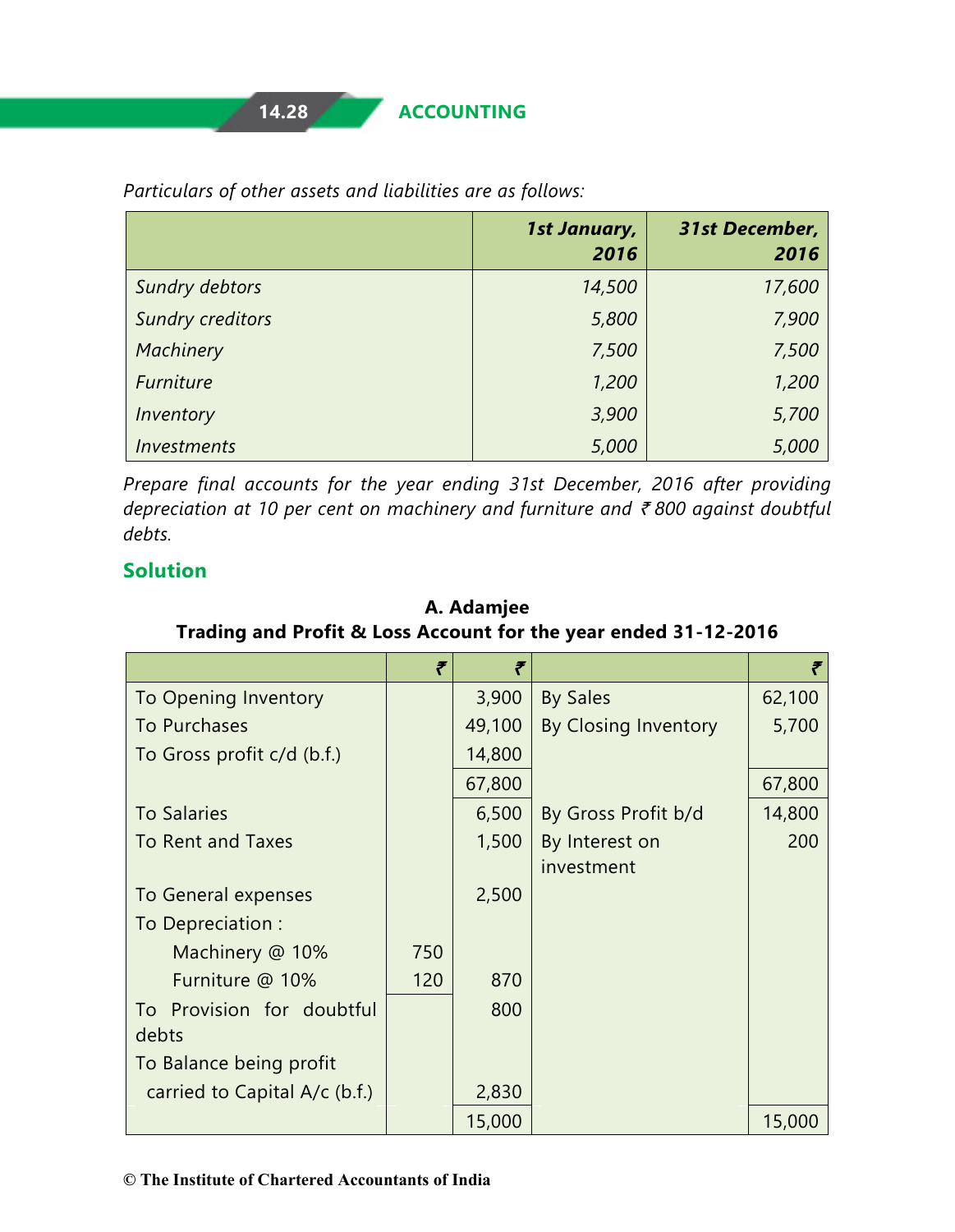| <b>Liabilities</b>   | ₹       | ₹      | <b>Assets</b>       | ₹      |        |
|----------------------|---------|--------|---------------------|--------|--------|
| A. Adamjee's Capital |         |        | Machinery           | 7,500  |        |
| on 1st January, 2016 | 29,100  |        | Less: Depreciation  | (750)  | 6,750  |
| Add: Fresh Capital   | 6,000   |        | <b>Furniture</b>    | 1,200  |        |
| Add:Profit for the   | 2,830   |        | Less: Depreciation  | (120)  | 1,080  |
| year                 |         |        |                     |        |        |
|                      | 37,930  |        |                     |        |        |
| Less: Drawings       | (3,600) | 34,330 | Inventory-in-trade  |        | 5,700  |
|                      |         |        | Sundry debtors      | 17,600 |        |
| Sundry creditors     |         | 7,900  | Less: Provision for |        |        |
|                      |         |        | Doubtful debts      | (800)  | 16,800 |
|                      |         |        | Investment          |        | 5,000  |
|                      |         |        | Cash at bank        |        | 6,400  |
|                      |         |        | Cash in hand        |        | 500    |
|                      |         | 42,230 |                     |        | 42,230 |

#### **Balance Sheet as on 31st December, 2016**

#### **Working Notes:**

#### **1. Balance sheet of A. Adamjee as on 1-1-2016**

|                      | ₹      |                         |        |
|----------------------|--------|-------------------------|--------|
| Sundry creditors     | 5,800  | Machinery               | 7,500  |
| A. Adamjee's capital | 29,100 | Furniture               | 1,200  |
| (balancing figure)   |        | Inventory               | 3,900  |
|                      |        | <b>Sundry debtors</b>   | 14,500 |
|                      |        | Investments             | 5,000  |
|                      |        | Bank balance (from Cash | 2,800  |
|                      |        | statement)              |        |
|                      | 34,900 |                         | 34,900 |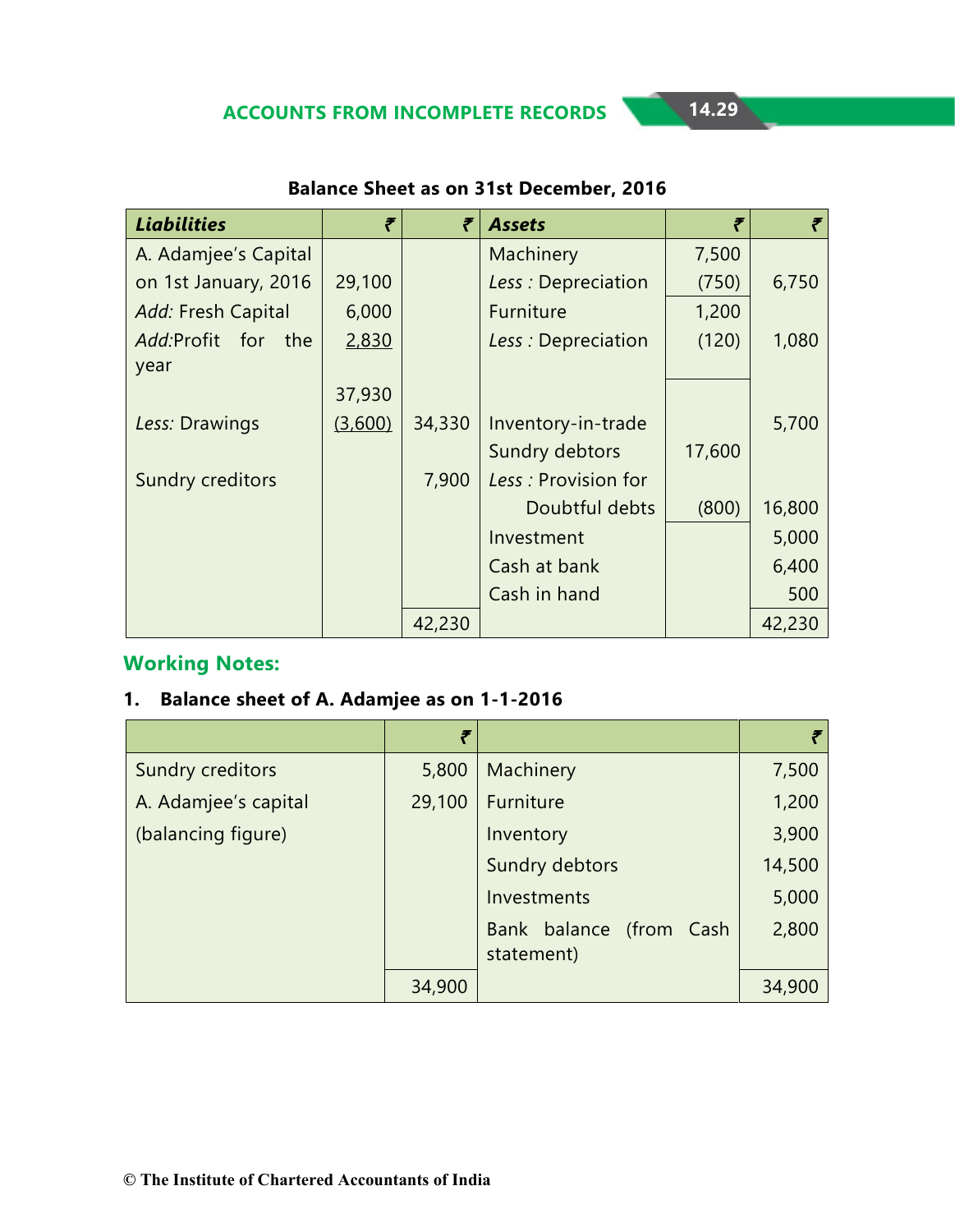### **2. Ledger Accounts**

# **A. Adamjee's Capital Account**

| <b>Dec. 31</b> | <b>To Drawings</b>       | 3,600  | $ $ Jan. 1 | <b>By Balance</b> | 29,100 |
|----------------|--------------------------|--------|------------|-------------------|--------|
| Dec. 31        | To Balance c/d<br>(b.f.) | 31,500 | Dec.<br>31 | By Cash           | 6,000  |
|                |                          | 35,100 |            |                   | 35,100 |

#### **Sales Account**

|                                      | F      |                  |                                   |        |
|--------------------------------------|--------|------------------|-----------------------------------|--------|
| Dec. 31   To Trading<br>$A/c$ (b.f.) |        | 62,100   Dec. 31 | By Cash                           | 11,000 |
|                                      |        | Dec. 31          | Total<br>Debtors<br>By<br>Account | 51,100 |
|                                      | 62,100 |                  |                                   | 62,100 |

#### **Total Debtors Account**

|         |                                          | ₹      |         |                |        |
|---------|------------------------------------------|--------|---------|----------------|--------|
| Jan. 1  | To Balance b/d                           | 14,500 | Dec. 31 | By Cash        | 48,000 |
| Dec. 31 | To Credit sales<br>(Balancing<br>figure) | 51,100 | Dec. 31 | By Balance c/d | 17,600 |
|         |                                          | 65,600 |         |                | 65,600 |
| Jan. 1  | To Balance b/d                           | 17,600 |         |                |        |

#### **Purchases Account**

| Dec. 31   To Cash A/c<br>To Total Creditors<br>A/c | 12,000<br>37,100 | Dec. 31 | Trading<br>By<br>Account (b.f.) | 49,100 |
|----------------------------------------------------|------------------|---------|---------------------------------|--------|
|                                                    | 49,100           |         |                                 | 49,100 |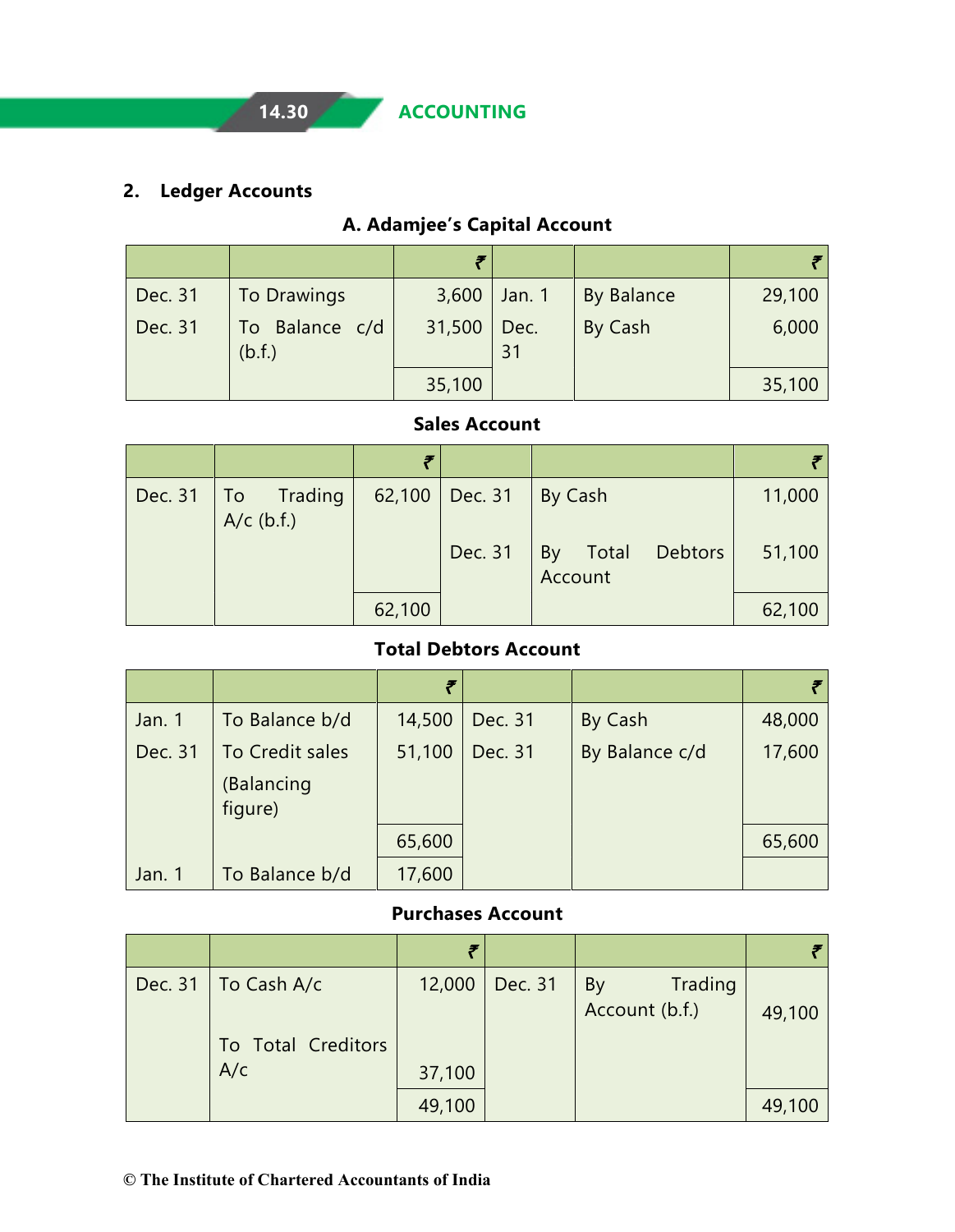#### **Total Creditors Account**

| Dec. 31 | To Cash   |                | 35,000 Jan. 1 |         | By Balance b/d                            | 5,800  |
|---------|-----------|----------------|---------------|---------|-------------------------------------------|--------|
| Dec. 31 | Tо<br>b/d | <b>Balance</b> | 7,900         | Dec. 31 | By Credit Purchases<br>(Balancing figure) | 37,100 |
|         |           |                |               |         |                                           | 42,900 |

#### **Illustration 7**

*From the following data, you are required to prepare a Trading and Profit and Loss Account for the year ended 31st March, 2017and a Balance Sheet as at that date. All workings should form part of your answer.*

| <b>Assets and Liabilities</b>           | <b>As on 1st April</b><br>2016 | <b>As on31st March</b><br>2017 |
|-----------------------------------------|--------------------------------|--------------------------------|
|                                         | ₹                              |                                |
| Creditors                               | 15,770                         | 12,400                         |
| Sundry expenses outstanding             | 600                            | 330                            |
| <b>Sundry Assets</b>                    | 11,610                         | 12,040                         |
| Inventory in trade                      | 8,040                          | 11,120                         |
| Cash in hand and at bank                | 6,960                          | 8,080                          |
| Trade debtors                           | ?                              | 17,870                         |
| Details relating to transactions in the |                                |                                |
| year:                                   |                                |                                |
| Cash and discount credited to debtors   |                                | 64,000                         |
| Sales return                            |                                | 1,450                          |
| <b>Bad debts</b>                        |                                | 420                            |
| Sales (cash and credit)                 |                                | 71,810                         |
| Discount allowed by trade creditors     |                                | 700                            |
| Purchase returns                        |                                | 400                            |
| Additional capital-paid into Bank       |                                | 8,500                          |
| Realisations from debtors-paid<br>into  |                                | 62,500                         |
| Bank                                    |                                |                                |
| Cash purchases                          |                                | 1,030                          |
| Cash expenses                           |                                | 9,570                          |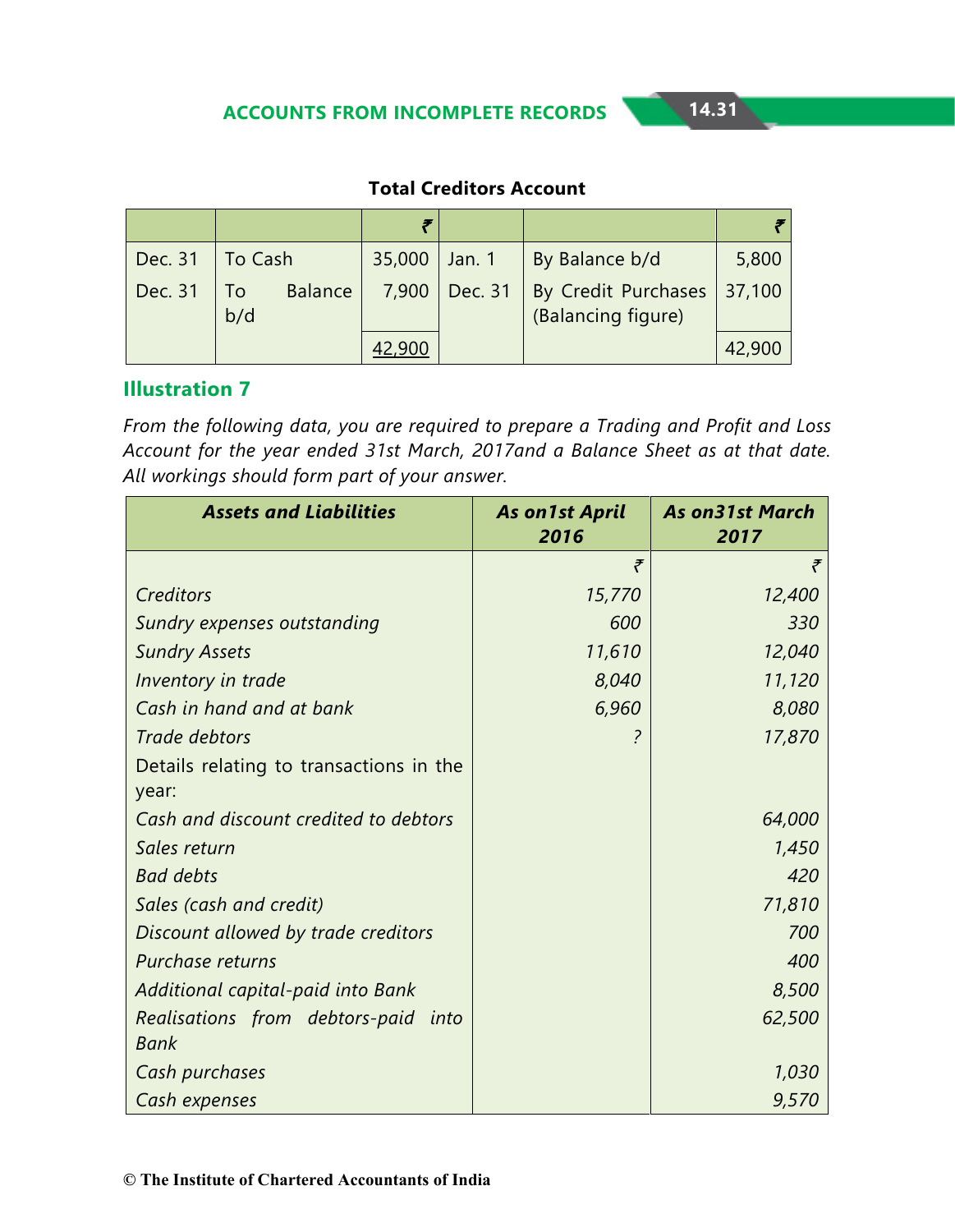| Paid by cheque for machinery       |        |
|------------------------------------|--------|
| purchased                          |        |
| Household expenses drawn from Bank | 3,180  |
| Cash paid into Bank                | 5,000  |
| <b>Cash drawn from Bank</b>        | 9,240  |
| $\sqrt{$ Cash in hand on 31-3-2017 | 1,200  |
| Cheques issued to trade creditors  | 60,270 |

# **Solution**

#### **Trading and Profit & Loss Account for the year ending 31st March, 2017**

|                                   | ₹      | ₹      |                    | ₹       | ₹      |
|-----------------------------------|--------|--------|--------------------|---------|--------|
| To Opening Inventory              |        | 8,040  | <b>By Sales</b>    |         |        |
|                                   |        |        | Cash               | 4,600   |        |
| To Purchases $(58,000 +$<br>1,030 | 59,030 |        | Credit             | 67,210  |        |
| Less: Returns                     | (400)  | 58,630 |                    | 71,810  |        |
| To Gross profit c/d (b.f.)        |        | 14,810 | Less: Returns      | (1,450) | 70,360 |
|                                   |        |        | Closing<br>By      |         |        |
|                                   |        |        | inventory          |         | 11,120 |
|                                   |        | 81,480 |                    |         | 81,480 |
| To Sundry<br>expenses             |        | 9,300  | By Gross profit    |         | 14,810 |
| (W.N.(v))                         |        |        | b/d                |         |        |
| <b>To Discount</b>                |        | 1,500  | <b>By Discount</b> |         | 700    |
| To Bad Debts                      |        | 420    |                    |         |        |
| To Net Profit transfer to         |        |        |                    |         |        |
| Capital (b.f.)                    |        | 4,290  |                    |         |        |
|                                   |        | 15,510 |                    |         | 15,510 |

#### **Balance Sheet of M/s .... as on 31st March, 2017**

| <b>Liabilities</b> |        | <b>Assets</b>      |        |
|--------------------|--------|--------------------|--------|
| Capital            |        | Sundry assets      | 12,040 |
| Opening balance    | 26,770 | Inventory in trade | 11,120 |
| Add: Addition      | 8,500  | Sundry debtors     | 17,870 |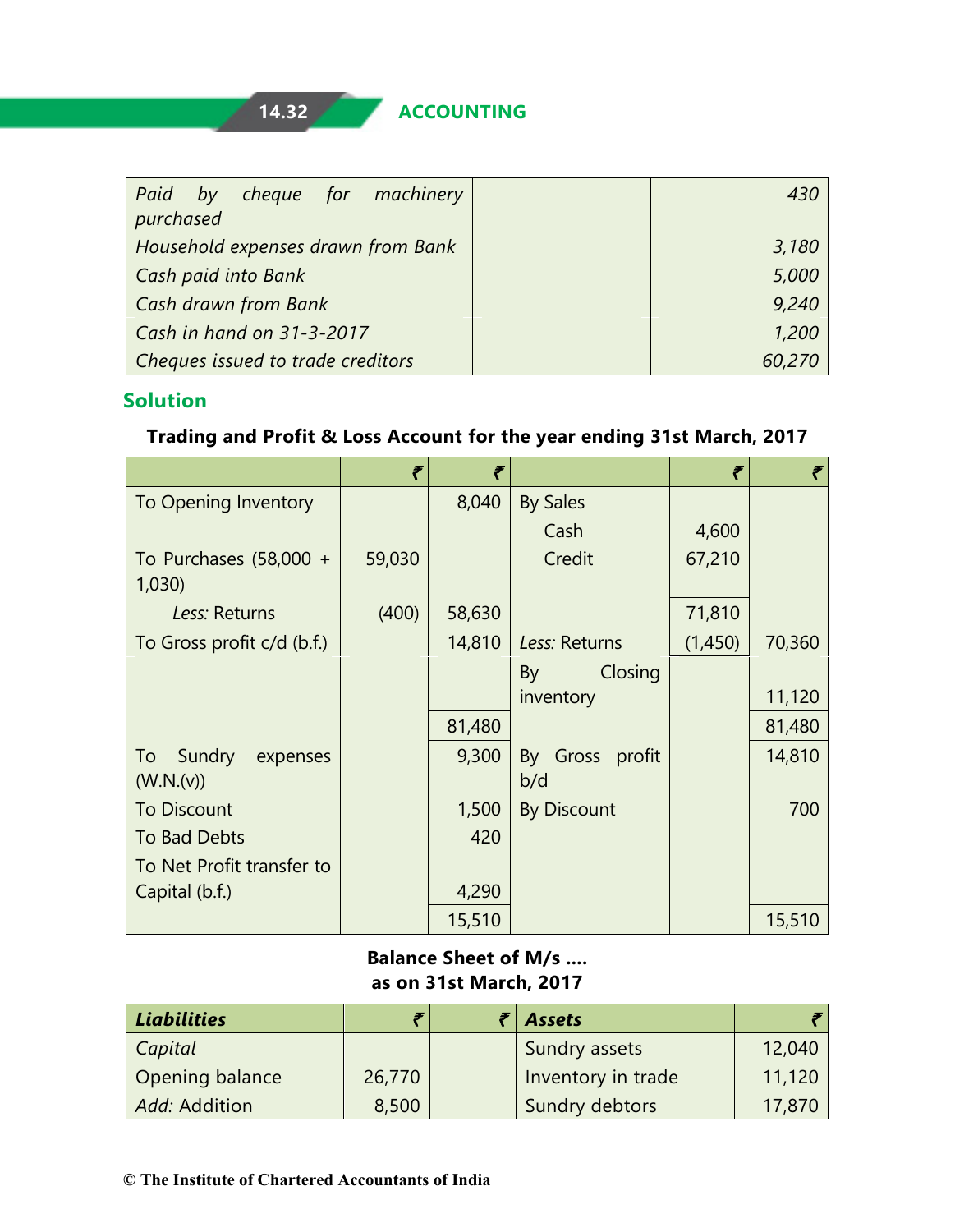| <b>Net Profit</b>           | 4,290    |        |      | Cash in hand & at |  | 8,080  |
|-----------------------------|----------|--------|------|-------------------|--|--------|
|                             |          |        | bank |                   |  |        |
|                             | 39,560   |        |      |                   |  |        |
| Less: Drawings              | (3, 180) | 36,380 |      |                   |  |        |
| Sundry creditors            |          | 12,400 |      |                   |  |        |
| <b>Outstanding expenses</b> |          | 330    |      |                   |  |        |
|                             |          | 49,110 |      |                   |  | 49,110 |

# **Working Notes:**

#### **(i) Cash sales**

#### **Combined Cash & Bank Account**

|                                | ₹      |                      |        |
|--------------------------------|--------|----------------------|--------|
| To Balance b/d                 | 6,960  | By Sundry creditors  | 60,270 |
| To Sundries (Contra)           | 5,000  | By Sundries (Contra) | 5,000  |
| To Sundries (Contra)           | 9,240  | By Sundries (Contra) | 9,240  |
| To Sundry debtors              | 62,500 | <b>By Drawings</b>   | 3,180  |
| To Capital A/c                 | 8,500  | <b>By Machinery</b>  | 430    |
| To Sales (Cash Sales-Balancing | 4,600  | By Sundry expenses   | 9,570  |
| Figure)                        |        |                      |        |
|                                |        | <b>By Purchases</b>  | 1,030  |
|                                |        | By Balance c/d       | 8,080  |
|                                | 96,800 |                      | 96,800 |

#### **(ii) Total Debtors Account**

| To Balance b/d                        | 16,530 | By Bank                       | 62,500 |
|---------------------------------------|--------|-------------------------------|--------|
| (Balancing figure)                    |        | By Discount (64,000 - 62,500) | 1,500  |
| To Sales (71,810-4,600 <sup>3</sup> ) | 67,210 | By Return Inward              | 1,450  |
|                                       |        | By Bad Debts                  | 420    |
|                                       |        | By Balance c/d                | 17,870 |
|                                       | 83,740 |                               | 83,740 |

-

<span id="page-32-0"></span><sup>&</sup>lt;sup>3</sup> From combined cash and bank account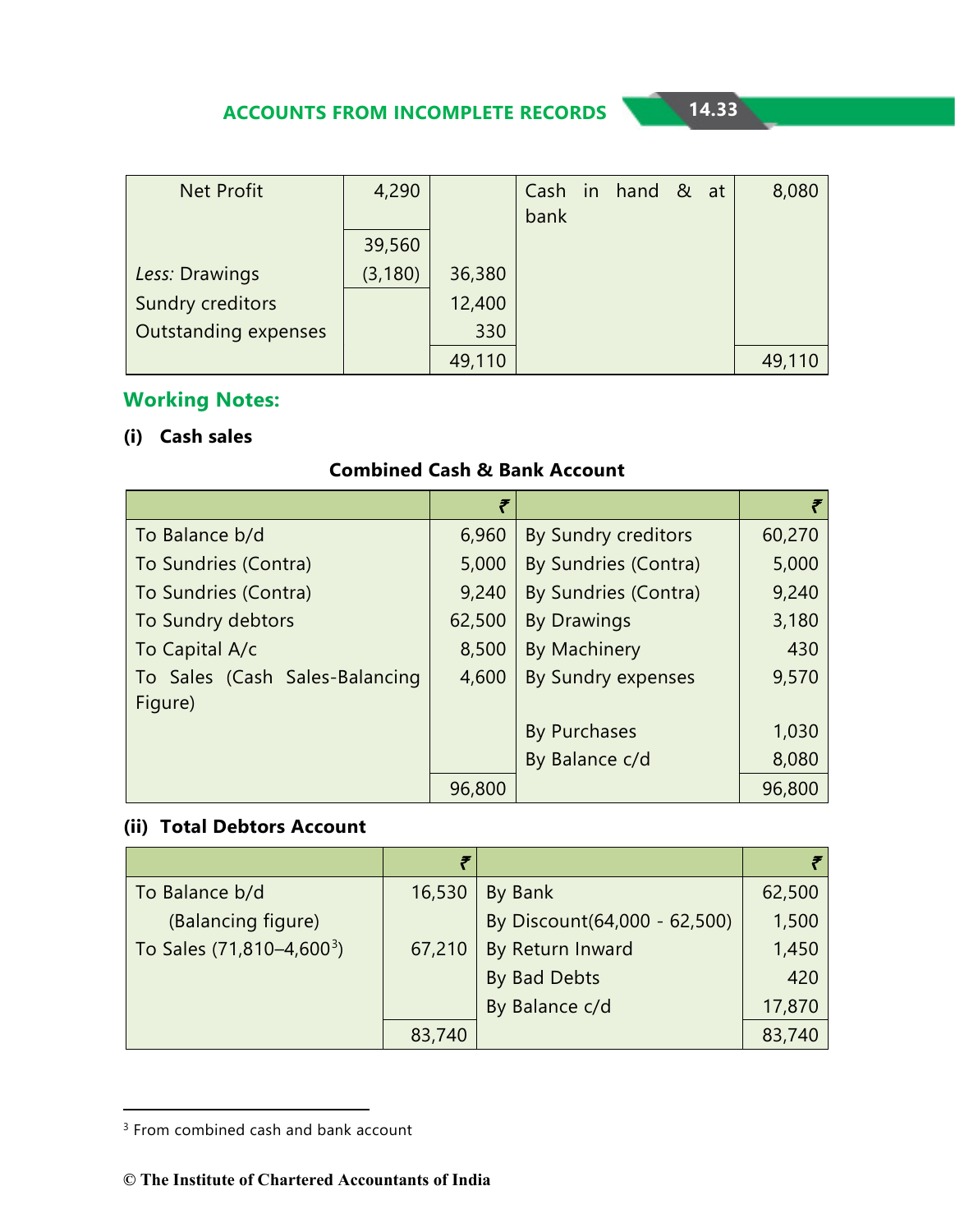#### **(iii) Total Creditors Account**

|                          | F      |                     |        |
|--------------------------|--------|---------------------|--------|
| To Bank                  | 60,270 | By Balance b/d      | 15,770 |
| <b>To Discount</b>       | 700    | <b>By Purchases</b> | 58,000 |
| <b>To Return Outward</b> | 400    | (Balancing figure)  |        |
| To Balance c/d           | 12,400 |                     |        |
|                          | 73,770 |                     | 73,770 |

#### **(iv) Balance Sheet as on 1st April, 2016**

| <b>Liabilities</b>          |        | <b>Assets</b>                              |        |
|-----------------------------|--------|--------------------------------------------|--------|
| Capital (balancing figure)  | 26,770 | <b>Sundry Assets</b>                       | 11,610 |
| <b>Sundry Creditors</b>     | 15,770 | Inventory in Trade                         | 8,040  |
| <b>Outstanding Expenses</b> | 600    | Sundry Debtors (from total<br>debtors A/c) | 16,530 |
|                             |        | Cash in hand & at bank                     | 6,960  |
|                             | 43,140 |                                            | 43,140 |

**(v)**

| <b>Expenses paid in Cash</b>  | 9,570 |
|-------------------------------|-------|
| Add: Outstanding on 31-3-2017 | 330   |
|                               | 9,900 |
| Less: Outstanding on 1-4-2016 | (600) |
|                               | 9,300 |

**(vi)** Due to lack of information, depreciation has not been provided on fixed assets.

# **Illustration 8**

*Mr. Anup runs a wholesale business where in all purchases and sales are made on credit. He furnishes the following closing balances:*

|                  | $31 - 12 - 2015$ 31-12-2016 |        |
|------------------|-----------------------------|--------|
| Sundry debtors   | 70,000                      | 92,000 |
| Bills receivable | 15,000                      | 6,000  |

#### **© The Institute of Chartered Accountants of India**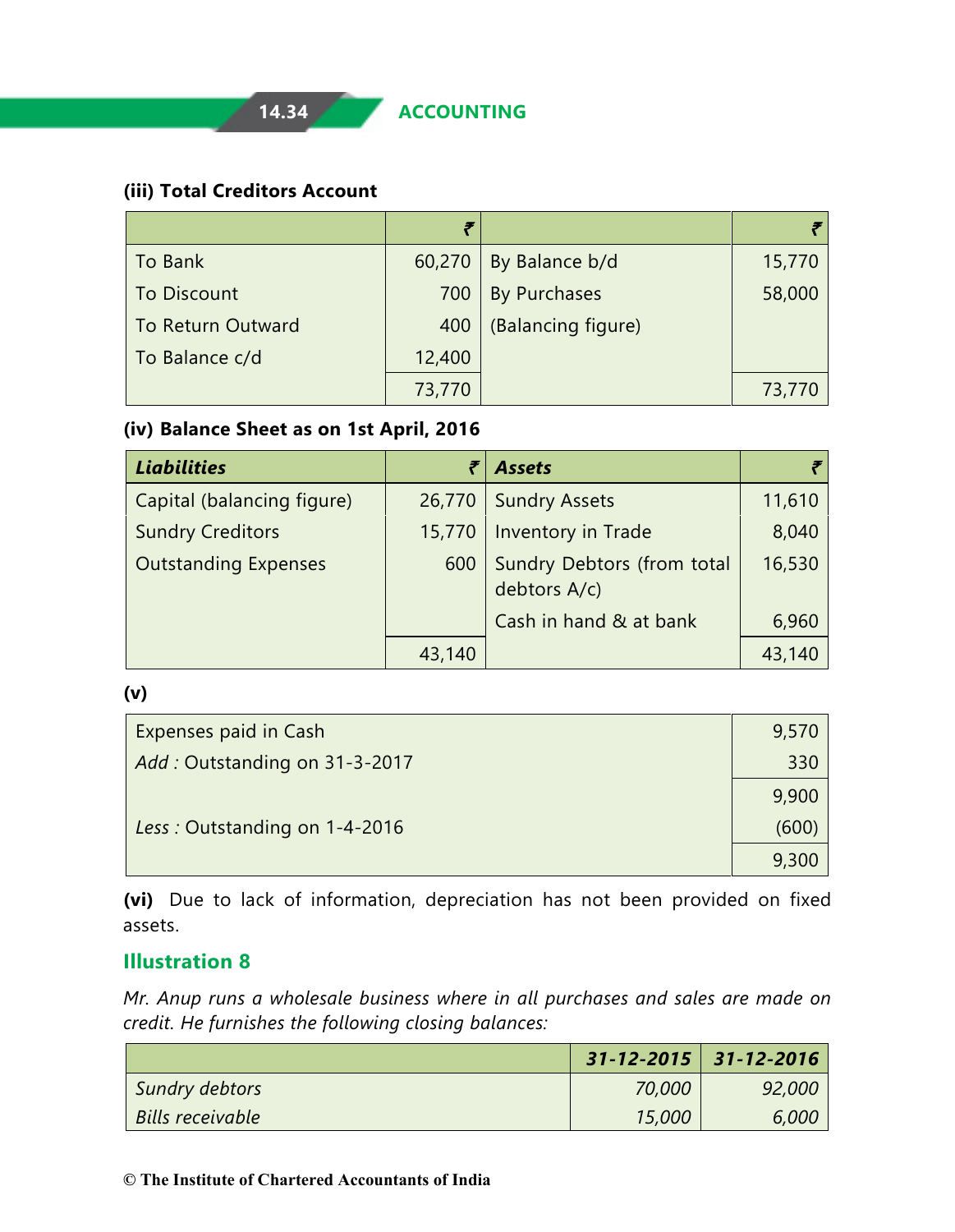| <b>Bills payable</b>    | 12,000   | 14,000   |
|-------------------------|----------|----------|
| <b>Sundry creditors</b> | 40,000   | 56,000   |
| Inventory               | 1,10,000 | 1,90,000 |
| <b>Bank</b>             | 90,000   | 87,000   |
| Cash                    | 5,200    | 5,300    |

#### *Summary of cash transactions during the year 2016:*

- *(i)* Deposited to bank after payment of shop expenses  $\mathcal{Q} \in \{600 \text{ p.m.}, \text{ salary } \mathcal{Q}$ ` *9,200 p.m. and personal expenses @* ` *1,400 p.m.* ` *7,62,750.*
- *(ii) Withdrawals* ` *1,21,000.*
- *(iii) Cash payment to suppliers* ` *77,200 for supplies and* ` *25,000 for furniture.*
- *(iv) Cheques collected from customers but dishonoured* ` *5,700.*
- *(v)* Bills accepted by customers ₹40,000.
- *(vi) Bills endorsed* ` *10,000.*
- *(vii)* Bills discounted ₹ 20,000, discount ₹ 750.
- *(viii) Bills matured and duly collected* ` *16,000.*
- *(ix)* Bills accepted ₹24,000.
- $(x)$  Paid suppliers by cheque  $\bar{\tau}$  3,20,000.
- *(xi) Received* ` *20,000 on maturity of one LIC policy of the proprietor by cheque.*
- *(xii)* Rent received  $\bar{\epsilon}$  14,000 by cheque for the premises owned by proprietor.
- *(xiii)* A building was purchased on 30-11-2016 for opening a branch for  $\bar{\tau}$ 3,50,000 *and some expenses were incurred on this building, details of which are not maintained.*
- *(xiv)* Electricity and telephone bills paid by cash ₹ 18,700, due ₹ 2,200.

#### *Other transactions:*

- *(i)* Claim against the firm for damage  $\bar{\epsilon}$  1,55,000 is under legal dispute. Legal *expenses ₹17,000. The firm anticipates defeat in the suit.*
- *(ii)* Goods returned to suppliers ₹4,200.
- *(iii) Goods returned by customers* ` *1,200.*
- *(iv)* Discount offered by suppliers ₹2,700.
- *(v)* Discount offered to the customers ₹2,400.

#### **© The Institute of Chartered Accountants of India**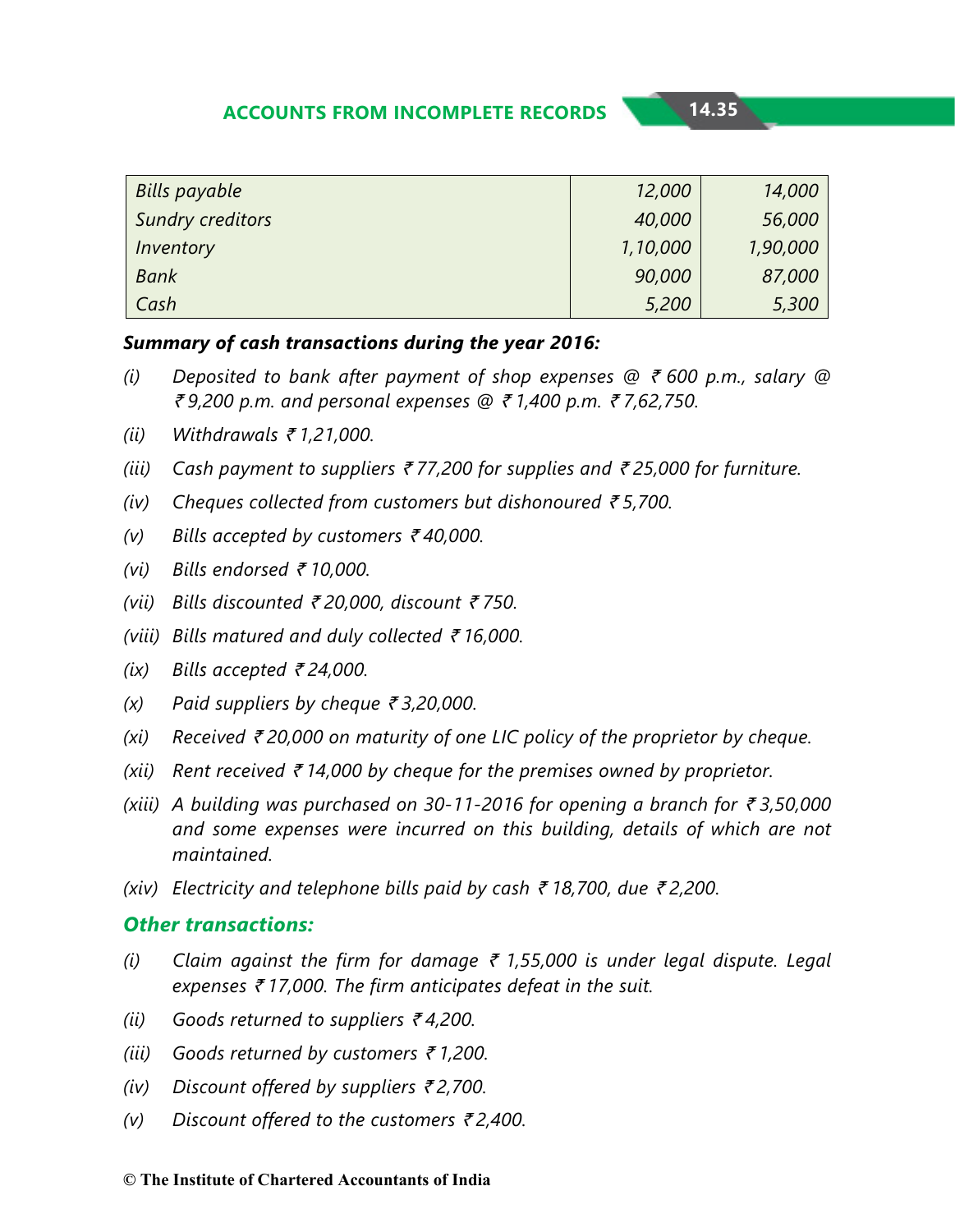# **14.36 ACCOUNTING**

*(vi) The business is carried on at the rented premises for an annual rent of*  ` *20,000 which is outstanding at the year end.* 

*Prepare Trading and Profit & Loss Account of Mr. Anup for the year ended 31-12- 2016 and Balance Sheet as on that date.*

#### **Solution**

|                                              | ₹        | ₹         |                    | ₹        | ₹         |
|----------------------------------------------|----------|-----------|--------------------|----------|-----------|
| Opening<br>To<br>Inventory                   |          | 1,10,000  | <b>By Sales</b>    | 9,59,750 |           |
| To Purchases                                 | 4,54,100 |           | Less: Sales        |          |           |
|                                              |          |           | Return             | (1,200)  | 9,58,550  |
| Purchases<br>Less:                           |          |           | Closing<br>By      |          | 1,90,000  |
| Return                                       | (4,200)  | 4,49,900  | Inventory          |          |           |
| To Gross Profit (b.f.)                       |          | 5,88,650  |                    |          |           |
|                                              |          | 11,48,550 |                    |          | 11,48,550 |
| To salary $(9,200 x$<br>12)                  |          | 1,10,400  | By Gross Profit    |          | 5,88,650  |
| To Electricity & Tel.                        |          |           | <b>By Discount</b> |          | 2,700     |
| Charges (18,700 +<br>2,200                   |          | 20,900    |                    |          |           |
| To Legal expenses                            |          | 17,000    |                    |          |           |
| To Discount (2,400<br>$+ 750$                |          | 3,150     |                    |          |           |
| To Shop exp. (600 x<br>12)                   |          | 7,200     |                    |          |           |
| Provision<br>for<br>To<br>claims for damages |          | 1,55,000  |                    |          |           |
| To Shop Rent                                 |          | 20,000    |                    |          |           |
| To Net Profit (b.f.)                         |          | 2,57,700  |                    |          |           |
|                                              |          | 5,91,350  |                    |          | 5,91,350  |

#### **Trading and Profit & Loss Account of Mr. Anup for the year ended 31-12-2016**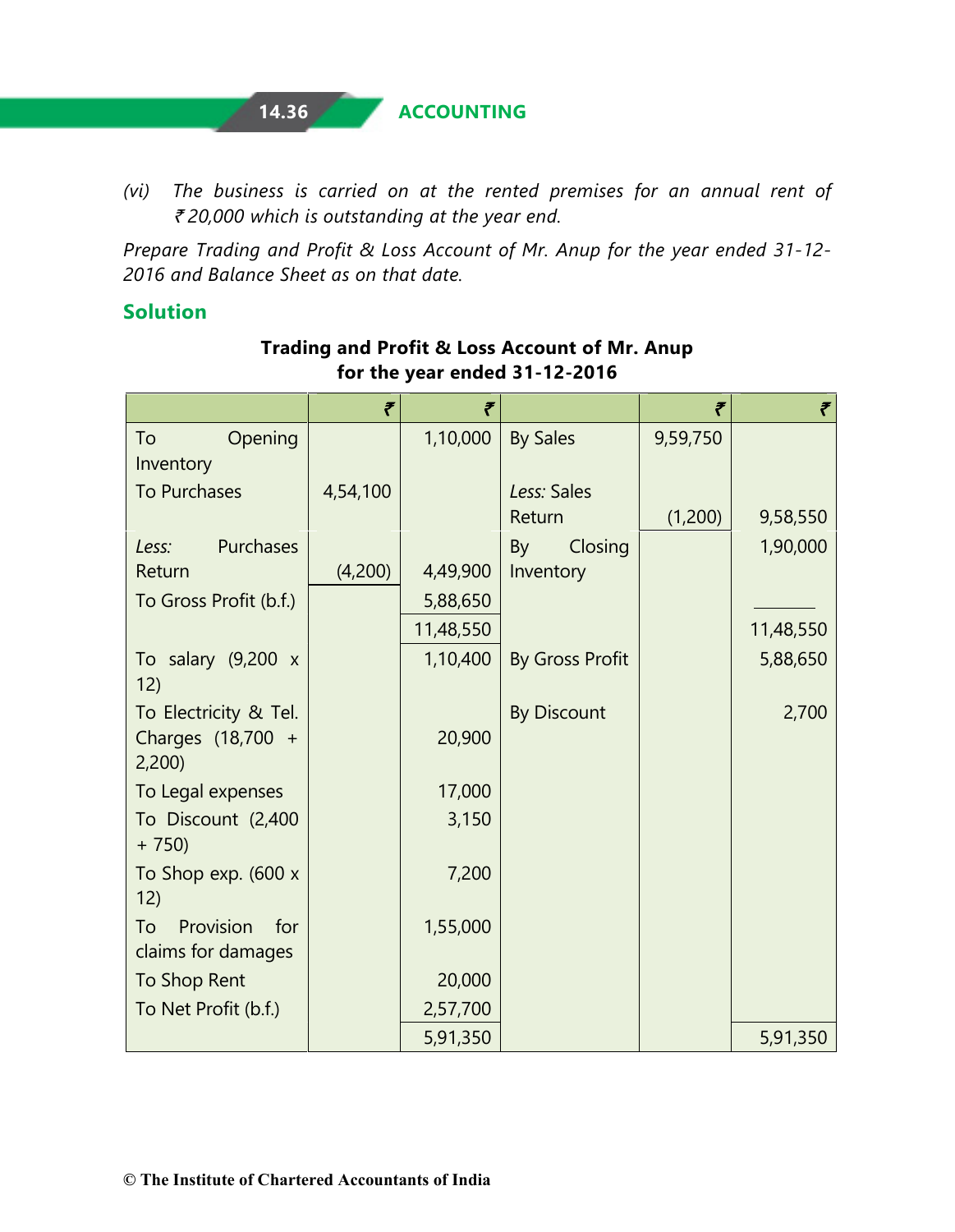| <b>Liabilities</b>                | ₹        |          | <b>Assets</b>            | ₹        |
|-----------------------------------|----------|----------|--------------------------|----------|
| Capital A/c (W.N.vi)              | 2,38,200 |          | <b>Building</b><br>(from | 3,72,000 |
|                                   |          |          | cash<br>summary          |          |
|                                   |          |          | and bank A/c)            |          |
| Add: Fresh capital introduced     |          |          | Furniture                | 25,000   |
| Maturity value from LIC           | 20,000   |          | Inventory                | 1,90,000 |
| Rent                              | 14,000   |          | Sundry debtors           | 92,000   |
| Add: Net Profit                   | 2,57,700 |          | <b>Bills receivable</b>  | 6,000    |
|                                   | 5,29,900 |          | Cash at Bank             | 87,000   |
| Less: Drawing $(14,00 \times 12)$ | (16,800) | 5,13,100 | Cash in Hand             | 5,300    |
| Rent outstanding                  |          | 20,000   |                          |          |
| Sundry creditors                  |          | 56,000   |                          |          |
| <b>Bills Payable</b>              |          | 14,000   |                          |          |
| Outstanding expenses              |          |          |                          |          |
| Legal Exp.                        | 17,000   |          |                          |          |
| Electricity &                     |          |          |                          |          |
| Telephone charges                 | 2,200    | 19,200   |                          |          |
| Provision<br>for<br>claims<br>for |          | 1,55,000 |                          |          |
| damages                           |          |          |                          |          |
|                                   |          | 7,77,300 |                          | 7,77,300 |

#### **Balance-Sheet as on 31-12-2016**

# **Working Notes :**

# **(i) Sundry Debtors Account**

|    |                                                   | ₹        |                                                          |          |
|----|---------------------------------------------------|----------|----------------------------------------------------------|----------|
| To | Balance b/d                                       | 70,000   | By Bill Receivable A/c                                   |          |
| To | receivable<br>Bill<br>$A/c$ -Bills<br>dishonoured | 3,000    | Bills accepted<br>by<br>customers                        | 40,000   |
| To | A/c-Cheque<br>Bank<br>dishonoured                 | 5,700    | By Bank<br>A/c<br>Cheque received                        | 5,700    |
| To | sales<br>(Balancing<br>Credit<br>Figure)          | 9,59,750 | Cash<br>(from<br>By<br>summary cash and<br>bank account) | 8,97,150 |
|    |                                                   |          | By Return inward A/c                                     | 1,200    |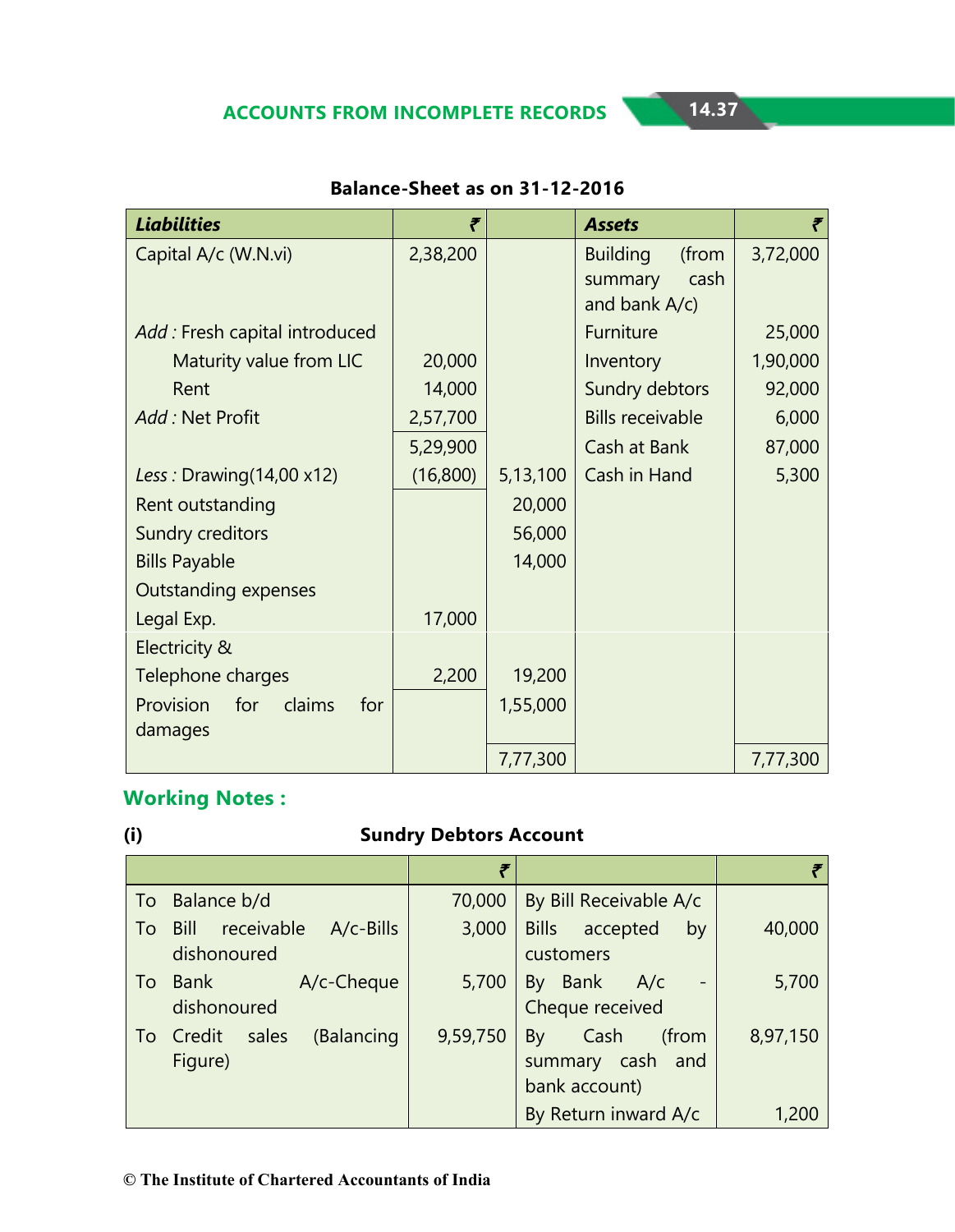|                       |                                 | By Discount A/c                              | 2,400     |  |  |
|-----------------------|---------------------------------|----------------------------------------------|-----------|--|--|
|                       |                                 | By Balance c/d                               | 92,000    |  |  |
|                       | 10,38,450                       |                                              | 10,38,450 |  |  |
| (ii)                  | <b>Bills Receivable Account</b> |                                              |           |  |  |
|                       | ₹                               |                                              | ₹         |  |  |
| To Balance b/d        | 15,000                          | By Sundry creditors A/c                      |           |  |  |
| To Sundry Debtors A/c | 40,000                          | (Bills endorsed)                             | 10,000    |  |  |
| (Bills accepted)      |                                 | By Bank A/c (20,000<br>750)                  | 19,250    |  |  |
|                       |                                 | A/c(Bills)<br>Discount<br>By<br>discounted)  | 750       |  |  |
|                       |                                 | By Bank                                      |           |  |  |
|                       |                                 | Bills collected on maturity                  | 16,000    |  |  |
|                       |                                 | By Sundry debtors                            |           |  |  |
|                       |                                 | <b>Bills</b><br>dishonoured<br>(Bal.<br>Fig) | 3,000     |  |  |
|                       |                                 | By Balance c/d                               | 6,000     |  |  |
|                       | 55,000                          |                                              | 55,000    |  |  |

# **(iii) Sundry Creditors Account**

|                          | ₹        |                    |          |
|--------------------------|----------|--------------------|----------|
| To Bank                  | 3,20,000 | By Balance c/d     | 40,000   |
| To Cash                  | 77,200   | By Credit purchase |          |
|                          |          | (Balancing figure) | 4,54,100 |
| To Bill Payable A/c      | 24,000   |                    |          |
| To Bill Receivable A/c   | 10,000   |                    |          |
| To Return Outward A/c    | 4,200    |                    |          |
| To Discount Received A/c | 2,700    |                    |          |
| To Balance b/d           | 56,000   |                    |          |
|                          | 4,94,100 |                    | 4,94,100 |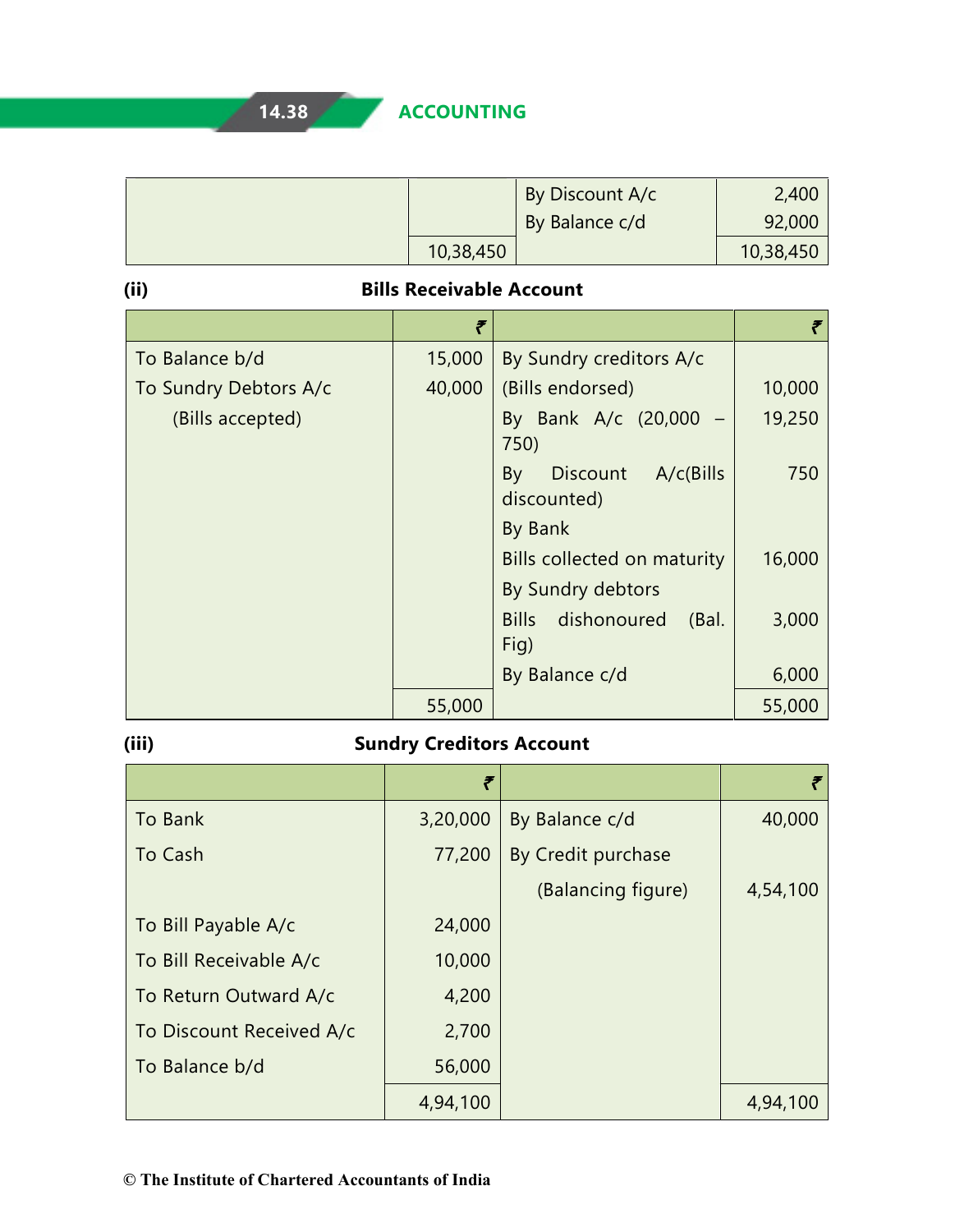| (iv) | <b>Bills Payable A/c</b> |     |          |        |                         |        |
|------|--------------------------|-----|----------|--------|-------------------------|--------|
|      |                          |     |          | F      |                         |        |
| To   | <b>Bank</b><br>figure)   | A/c | (Balance | 22,000 | By Balance b/d          | 12,000 |
|      | To Balance c/d           |     |          | 14,000 | By Sundry creditors A/c |        |
|      |                          |     |          |        | <b>Bills accepted</b>   | 24,000 |
|      |                          |     |          | 36,000 |                         | 36,000 |

# **(v) Summary Cash and Bank A/c**

|                                              | <b>Cash</b> | <b>Bank</b> |                                         | <b>Cash</b> | <b>Bank</b> |
|----------------------------------------------|-------------|-------------|-----------------------------------------|-------------|-------------|
|                                              | ₹           | ₹           |                                         | ₹           | ₹           |
| To Balance b/d                               | 5,200       | 90,000      | By Bank                                 | 7,62,750    |             |
| To Sundry debtors<br>(Bal. Fig)              | 8,97,150    |             | By<br>Cash<br>By Shop exp. (600<br>x 12 | 7,200       | 1,21,000    |
| To Cash                                      |             | 7,62,750    | By salary $(9,200 \times$<br>12)        | 1,10,400    |             |
| To Bank                                      | 1,21,000    |             | By Drawing A/c<br>$(1,400 \times 12)$   | 16,800      |             |
|                                              |             |             | By Bills Payable                        |             | 22,000      |
| To S. Debtors                                |             | 5,700       | By Sundry<br>creditors                  | 77,200      | 3,20,000    |
| To Bills receivable                          |             | 19,250      | By Furniture                            | 25,000      |             |
| To Bills receivable                          |             | 16,000      | By Sundry<br><b>Debtors</b>             |             | 5,700       |
| To Capital (maturity<br>value of LIC policy) |             | 20,000      | By Electricity &<br>Tel. Charges        | 18,700      |             |
| To<br>Capital<br>(Rent<br>received)          |             | 14,000      | By Building (Bal.<br>fig)               |             | 3,72,000    |
|                                              |             |             | By Balance c/d                          | 5,300       | 87,000      |
|                                              | 10,23,350   | 9,27,700    |                                         | 10,23,350   | 9,27,700    |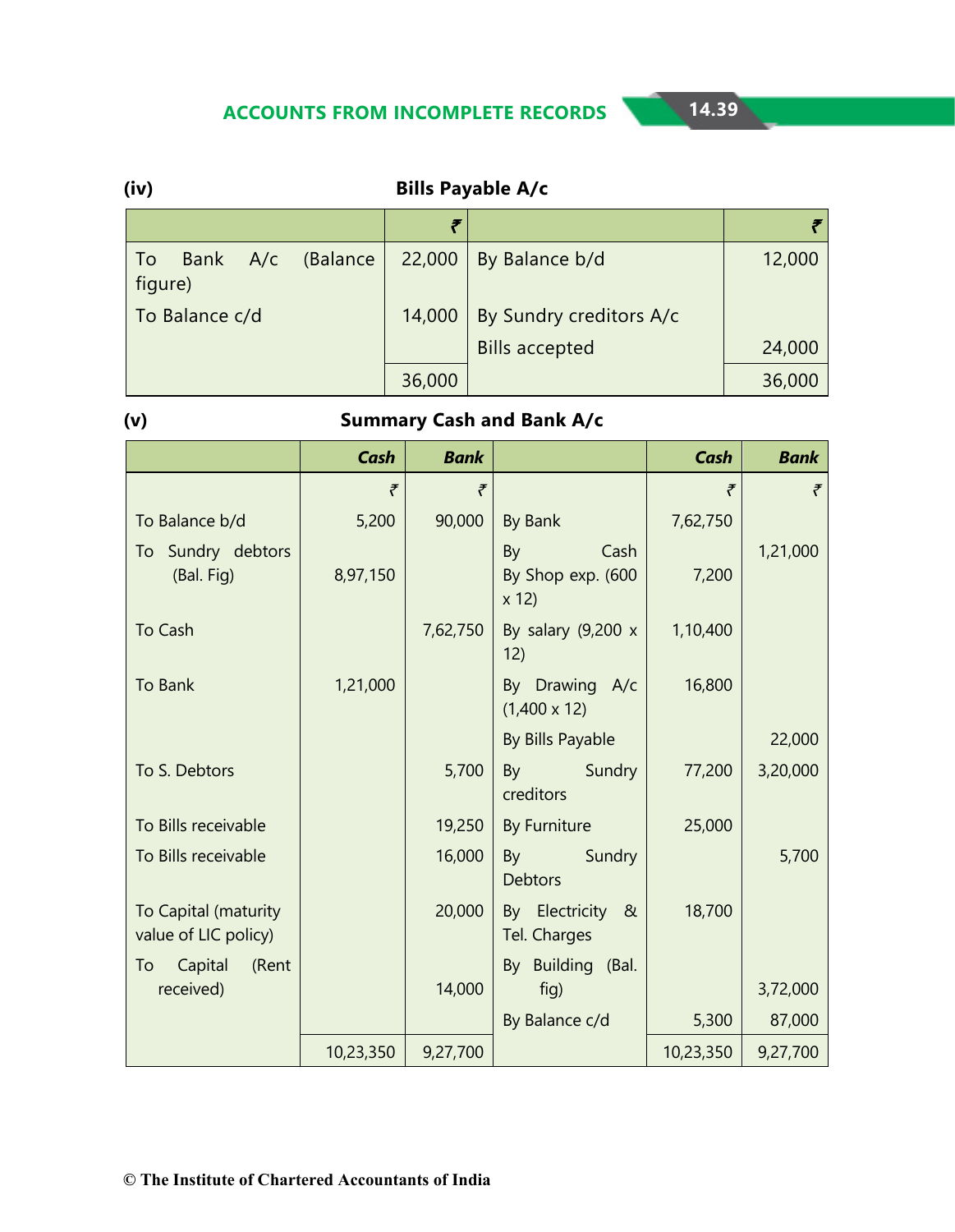#### **14.40 ACCOUNTING**

#### **(vi) Statement of Affairs as on 31-12-2015**

| <b>Liabilities</b>         | ₹        | <b>Assets</b>           |          |
|----------------------------|----------|-------------------------|----------|
| <b>Sundry Creditors</b>    | 40,000   | Inventory               | 1,10,000 |
| <b>Bills Payable</b>       | 12,000   | <b>Debtors</b>          | 70,000   |
| Capital (Balancing figure) | 2,38,200 | <b>Bills receivable</b> | 15,000   |
|                            |          | Cash at Bank            | 90,000   |
|                            |          | Cash in Hand            | 5,200    |
|                            | 2,90,200 |                         | 2,90,200 |

#### **Illustration 9**

*Ms. Rashmi furnishes you with the following information relating to her business:*

| (a) Assets and liabilities as on | 1.1.2016 | 31.12.2016 |
|----------------------------------|----------|------------|
|                                  | ₹        |            |
| Furniture (w.d.v)                | 12,000   | 12,700     |
| Inventory at cost                | 16,000   | 14,000     |
| <b>Sundry Debtors</b>            | 32,000   |            |
| <b>Sundry Creditors</b>          | 22,000   | 30,000     |
| Prepaid expenses                 | 1,200    | 1,400      |
| <b>Unpaid expenses</b>           | 4,000    | 3,600      |
| Cash in hand and at bank         | 2,400    | 1,250      |

*(b) Receipts and payments during 2016:*

*Collections from debtors, after allowing discount of* ` *3,000 amounted to*  ` *1,17,000.*

*Collections on discounting of bills of exchange, after deduction of discount of*  ` *250 by the bank, totalled to* ` *12,250.*

*Creditors of* ` *80,000 were paid* ` *78,400 in full settlement of their dues.*

*Payment for freight inwards ₹6,000.* 

*Amount withdrawn for personal use* ` *14,000.*

*Payment for office furniture ₹2,000.*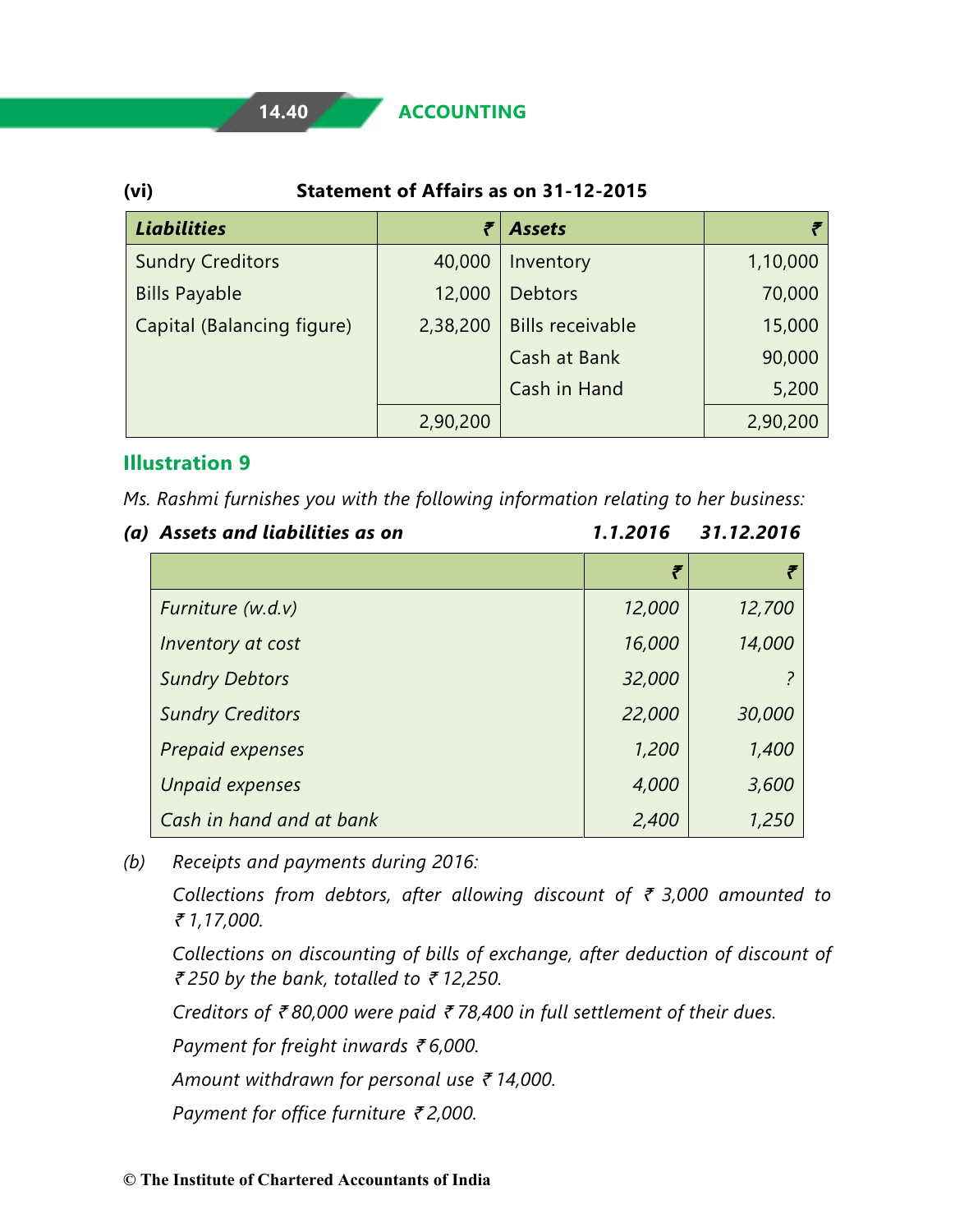*Investment carrying annual interest of 4% were purchased at* `*192 (face value* ` *200) on 1st July, 2016and payment made there for.*

*Expenses including salaries paid ₹29,000.* 

*Miscellaneous receipts ₹ 1,000.* 

- *(c) Bills of exchange drawn on and accepted by customers during the year amounted to ₹20,000. Of these, bills of exchange of ₹4,000 were endorsed in favour of creditors. An endorsed bill of exchange of ₹800 was dishonoured.*
- *(d) Goods costing* ` *1,800 were used as advertising materials.*
- *(e) Goods are invariably sold to show a gross profit of 33-1/3% on sales.*
- *(f) Difference in cash book, if any, is to be treated as further drawing or introduction of capital by Ms. Rashmi.*
- *(g) Provide at 2.5% for doubtful debts on closing debtors.*

*Rashmi asks you to prepare trading and profit and loss account for the year ended 31st December, 2016and the balance sheet as on that date.*

#### **Solution**

|                         |         | ₹        |                                     |          |
|-------------------------|---------|----------|-------------------------------------|----------|
| To Opening Inventory    |         | 16,000   | By Sales (W.N.3)                    | 1,46,100 |
| To Purchases (W.N.2)    | 91,200  |          | By Closing inventory                | 14,000   |
| Less: For advertising   | (1,800) | 89,400   |                                     |          |
| To Freight inwards      |         | 6,000    |                                     |          |
| To Gross profit c/d @   |         | 48,700   |                                     |          |
| $33 - 1/3%$             |         |          |                                     |          |
|                         |         | 1,60,100 |                                     | 1,60,100 |
| To Sundry expenses      |         | 28,400   | By Gross profit b/d                 | 48,700   |
| (W.N.6)                 |         |          |                                     |          |
| <b>To Advertisement</b> |         | 1,800    | By Interest on                      | 4        |
| To Discount allowed     |         |          | (200)<br>investment<br>$\mathsf{x}$ |          |
|                         |         |          | $4/100 \times \frac{1}{2}$          |          |
| <b>Debtors</b>          | 3,000   |          | By Discount received                | 1,600    |
| <b>Bills Receivable</b> | 250     | 3,250    | By Miscellaneous income             | 1,000    |

#### **Trading and Profit and Loss Account of Ms. Rashmi for the year ended 31st December, 2016**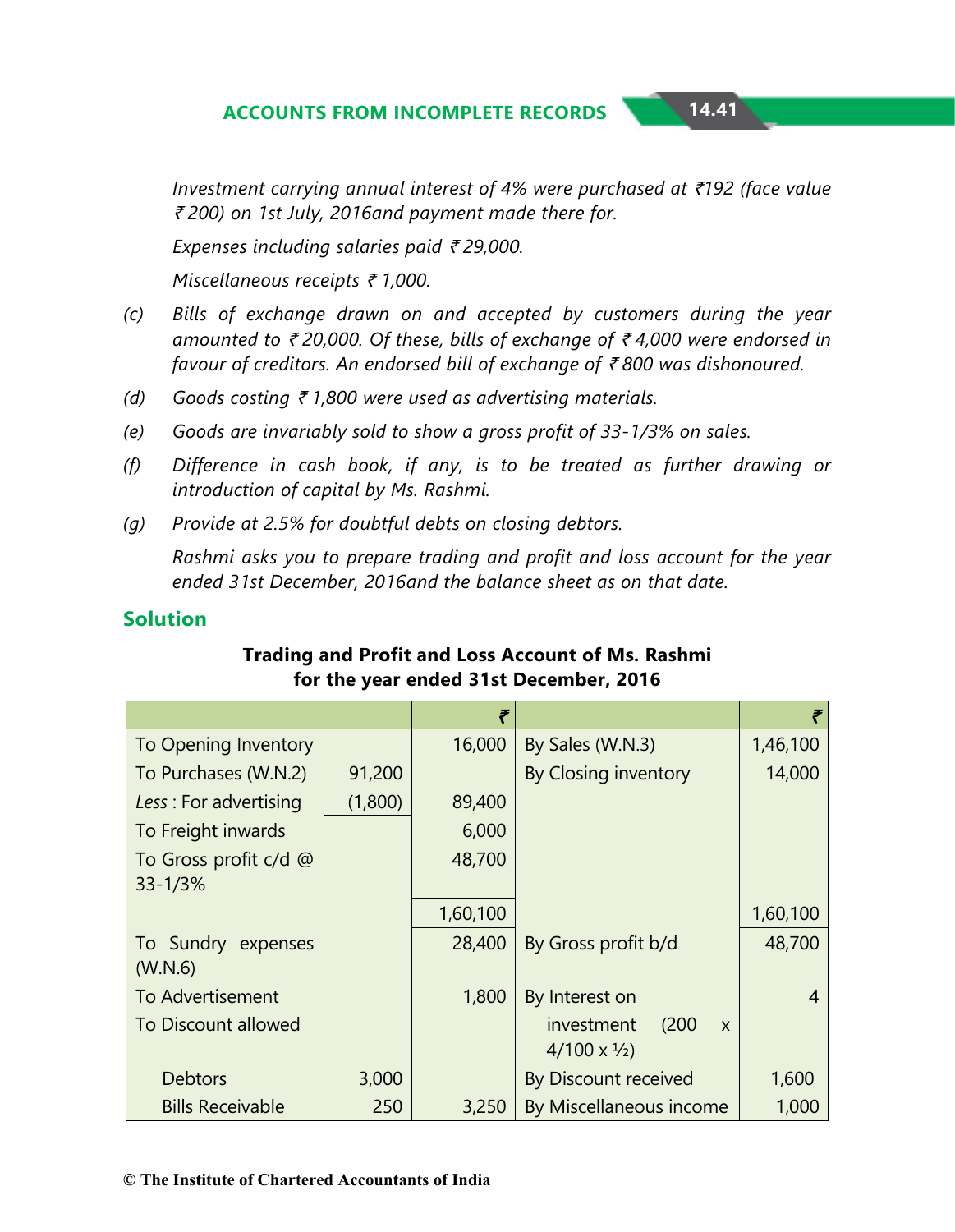**14.42 ACCOUNTING**

| To Depreciation on                 | 1,300  |        |
|------------------------------------|--------|--------|
| furniture $(12,000 +$              |        |        |
| $2,000 - 12,700$                   |        |        |
| Provision<br>for<br>$\overline{1}$ | 972    |        |
| doubtful debts                     |        |        |
| To Net Profit (b.f.)               | 15,582 |        |
|                                    | 51,304 | 51,304 |

#### **Balance Sheet as on 31st December, 2016**

| <b>Liabilities</b>                             | <b>Amount</b> |        | <b>Assets</b>                                 |         | <b>Amount</b> |
|------------------------------------------------|---------------|--------|-----------------------------------------------|---------|---------------|
|                                                | ₹             | ₹      |                                               | ₹       | ₹             |
| Capital<br>as<br><b>on</b><br>1.1.2016 (W.N.1) | 37,600        |        | Furniture<br>(w.d.v.)<br>Additions during the | 12,000  |               |
| Less: Drawings                                 | (15,808)      |        | Year                                          | 2,000   |               |
|                                                | 21,792        |        | Depreciation<br>Less:<br>(b.f.)               | (1,300) | 12,700        |
| Add: Net Profit                                | 15,582        | 37,374 | Investment                                    |         | 192           |
| Sundry creditors                               |               | 30,000 | Interest accrued (200<br>$x 4\% x 6/12$       |         | 4             |
| Outstanding<br>expenses                        |               | 3,600  | Closing<br>Inventory<br>Sundry debtors        | 38,900  | 14,000        |
|                                                |               |        | Less: Provision for                           |         |               |
|                                                |               |        | doubtful debts<br>@ 2.5%                      | 972     | 37,928        |
|                                                |               |        | <b>Bills</b><br>receivable<br>(W.N.7)         |         | 3,500         |
|                                                |               |        | Cash in hand and at<br>bank                   |         | 1,250         |
|                                                |               |        | Prepaid expenses                              |         | 1,400         |
|                                                |               | 70,974 |                                               |         | 70,974        |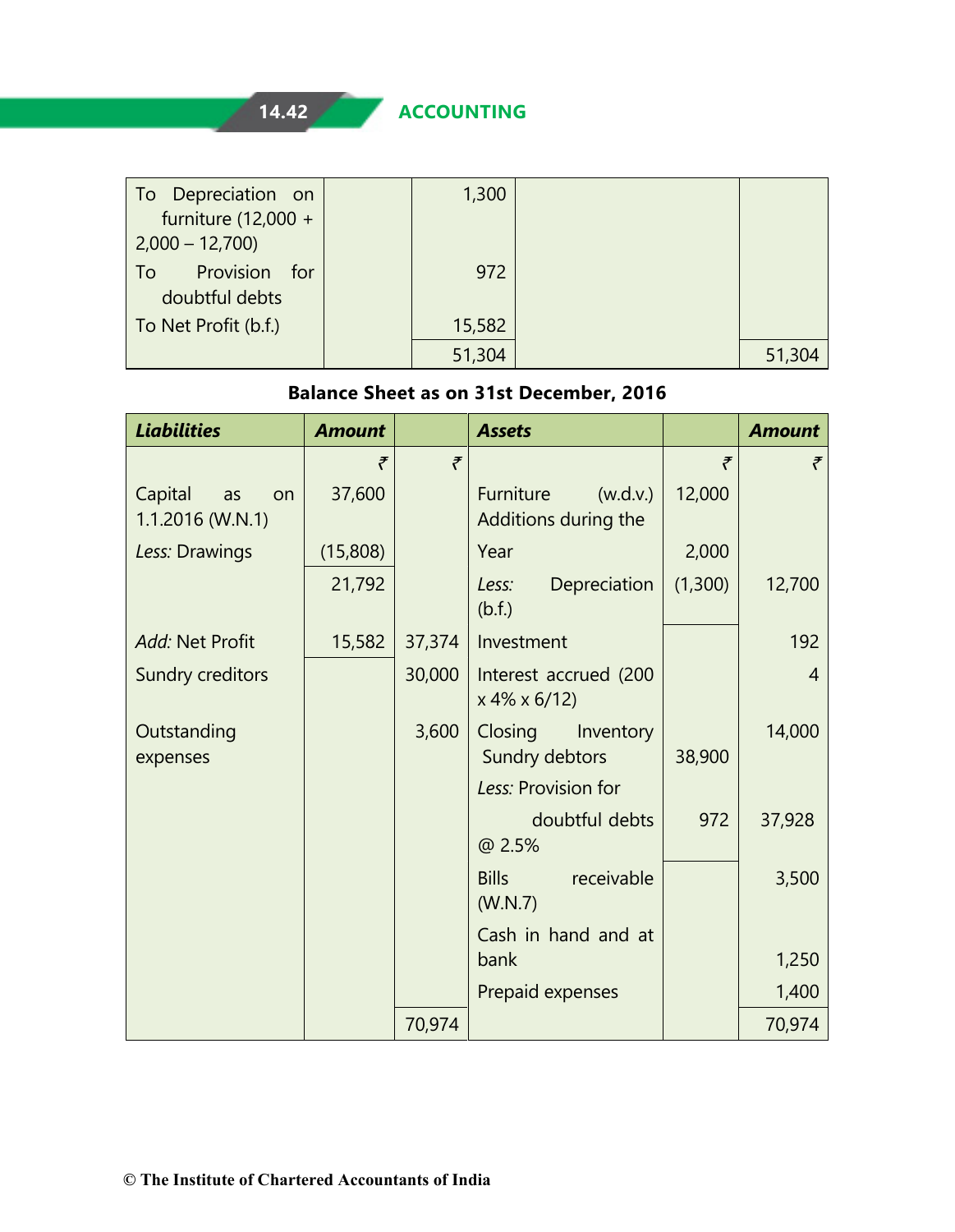#### **Working Notes:**

#### **(1) Capital on 1st January, 2016**

#### **Balance Sheet As On 1st January, 2016**

| <b>Liabilities</b>          | ₹      | <b>Assets</b>            |        |
|-----------------------------|--------|--------------------------|--------|
| Capital (Bal.fig.)          | 37,600 | Furniture (w.d.v.)       | 12,000 |
| Creditors                   | 22,000 | Inventory at cost        | 16,000 |
| <b>Outstanding expenses</b> | 4,000  | Sundry debtors           | 32,000 |
|                             |        | Cash in hand and at bank | 2,400  |
|                             |        | Prepaid expenses         | 1,200  |
|                             | 63,600 |                          | 63,600 |

#### **(2) Purchases made during the year**

# **Sundry Creditors Account**

| To Cash and bank A/c                               | 78,400   | By Balance b/d        | 22,000   |
|----------------------------------------------------|----------|-----------------------|----------|
| Discount received A/c<br>To<br>$(80,000 - 78,400)$ | 1,600    | By Sundry debtors A/c | 800      |
| To Bills Receivable A/c                            | 4,000    | By Purchases A/c      | 91,200   |
| To Balance c/d                                     | 30,000   | (Balancing figure)    |          |
|                                                    | 1,14,000 |                       | 1,14,000 |

#### **(3) Sales made during the year**

| Opening inventory                 |         | 16,000   |
|-----------------------------------|---------|----------|
| Purchases                         | 91,200  |          |
| Less: For advertising             | (1,800) | 89,400   |
| Freight inwards                   |         | 6,000    |
|                                   |         | 1,11,400 |
| Less: Closing inventory           |         | (14,000) |
| Cost of goods sold                |         | 97,400   |
| Add: Gross profit (@ 50% on cost) |         | 48,700   |
|                                   |         | 1,46,100 |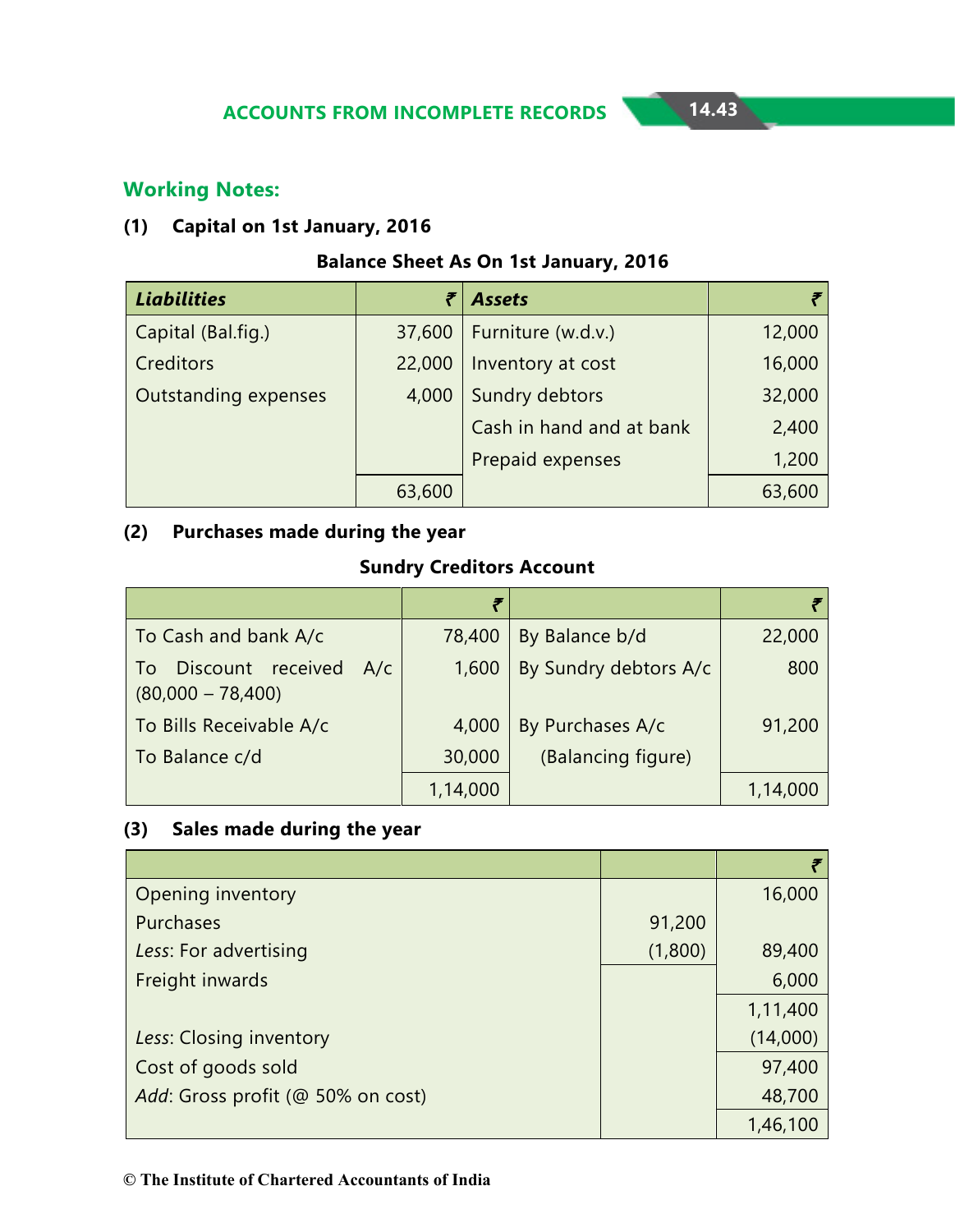**14.44 ACCOUNTING**

#### **(4) Debtors on 31st December, 2016**

#### **Sundry Debtors Account**

|                         | F        |                            |          |
|-------------------------|----------|----------------------------|----------|
| To Balance b/d          | 32,000   | By Cash and bank A/c       | 1,17,000 |
| To Sales A/c (W.N.3)    | 1,46,100 | By Discount allowed A/c    | 3,000    |
| To Sundry creditors A/c |          | By Bills receivable A/c    | 20,000   |
| (bill dishonoured)      | 800      | By Balance c/d (Bal. fig.) | 38,900   |
|                         | 1,78,900 |                            | 1,78,900 |

#### **(5) Additional drawings by Ms. Rashmi**

#### **Cash and Bank Account**

|                             | F        |                            |          |
|-----------------------------|----------|----------------------------|----------|
| To Balance b/d              | 2,400    | By Freight inwards A/c     | 6,000    |
| To Sundry debtors A/c       | 1,17,000 | By Furniture A/c           | 2,000    |
| To Bills Receivable A/c     | 12,250   | By Investment A/c          | 192      |
| To Miscellaneous income A/c | 1,000    | By Expenses A/c            | 29,000   |
|                             |          | By Creditors A/c           | 78,400   |
|                             |          | By Drawings A/c            | 15,808   |
|                             |          | [₹ 14,000 + ₹ 1,808 (b.f.) |          |
|                             |          | (Additional drawings)]     |          |
|                             |          | By Balance c/d             | 1,250    |
|                             | 1,32,650 |                            | 1,32,650 |

# **(6) Amount of expenses debited to Profit and Loss A/c**

#### **Sundry Expenses Account**

|                         | ₹      |                             |        |
|-------------------------|--------|-----------------------------|--------|
| To Prepaid expenses A/c | 1,200  | By Outstanding expenses A/c | 4,000  |
| $($ on 1.1.2016 $)$     |        | $($ on 1.1.2014 $)$         |        |
| To Bank A/c             | 29,000 | By Profit and Loss A/c      |        |
| To Outstanding          | 3,600  | (Balancing figure)          | 28,400 |
| expenses A/c (on        |        |                             |        |
| 31.12.2016)             |        |                             |        |
|                         |        | By Prepaid expenses A/c     | 1,400  |
|                         | 33,800 |                             | 33,800 |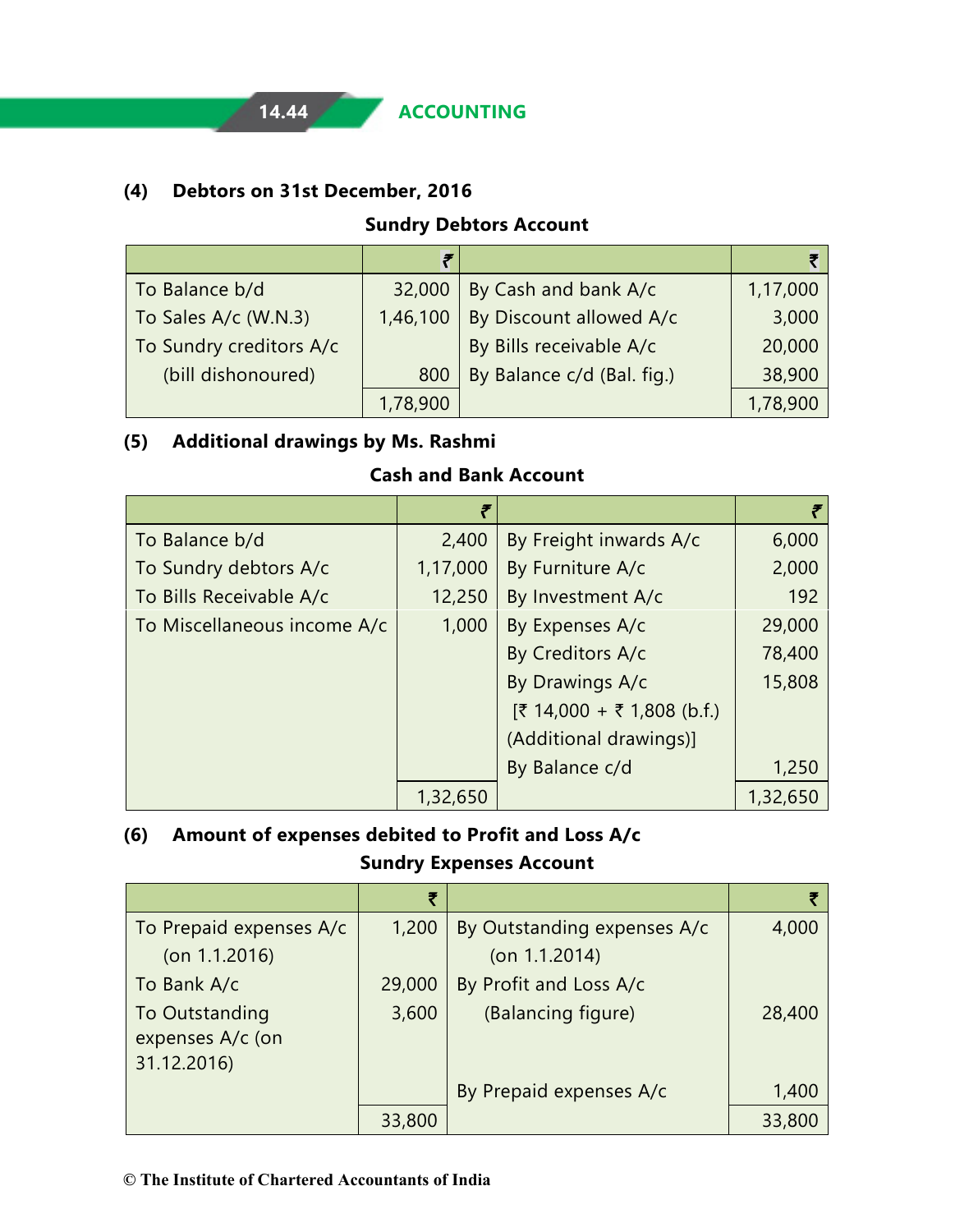$\bullet\bullet\bullet$ 

| To Debtors A/c | 20,000 | By Creditors A/c                       | 4,000  |
|----------------|--------|----------------------------------------|--------|
|                |        | By Bank A/c                            | 12,250 |
|                |        | By Discount on bills receivable<br>A/c | 250    |
|                |        | By Balance c/d (Balancing figure)      | 3,500  |
|                | 20,000 |                                        | 20,000 |

#### **(7) Bills Receivable on 31st December, 2016 Bills Receivable Account**

# SUMMARY

- Single entry system is generally found in sole trading concerns or even in partnership firms to some extent but never in case of limited liability companies on account of legal requirements.
- There are basically 3 types of single entry systems:
	- (i) Pure Single Entry
	- (ii) Simple Single Entry
	- (iii) Quasi Single Entry
- Single entry system ignores the concept of duality and therefore, transactions are not recorded in their two-fold aspects.

# **TEST..YOUR KNOWLEDGE**

#### **MCQs**

- **1.** In case of net worth method, profit is determined by
	- (a) Preparing a trading and profit and loss account.
	- (b) Comparing the capital in the beginning with the capital at the end of the accounting period.
	- (c) Comparing the net assets in the beginning with the net assets at the end of the accounting period.
- **2.** Single entry system can be followed by
	- (a) Small firms.
	- (b) Joint stock companies.

**© The Institute of Chartered Accountants of India**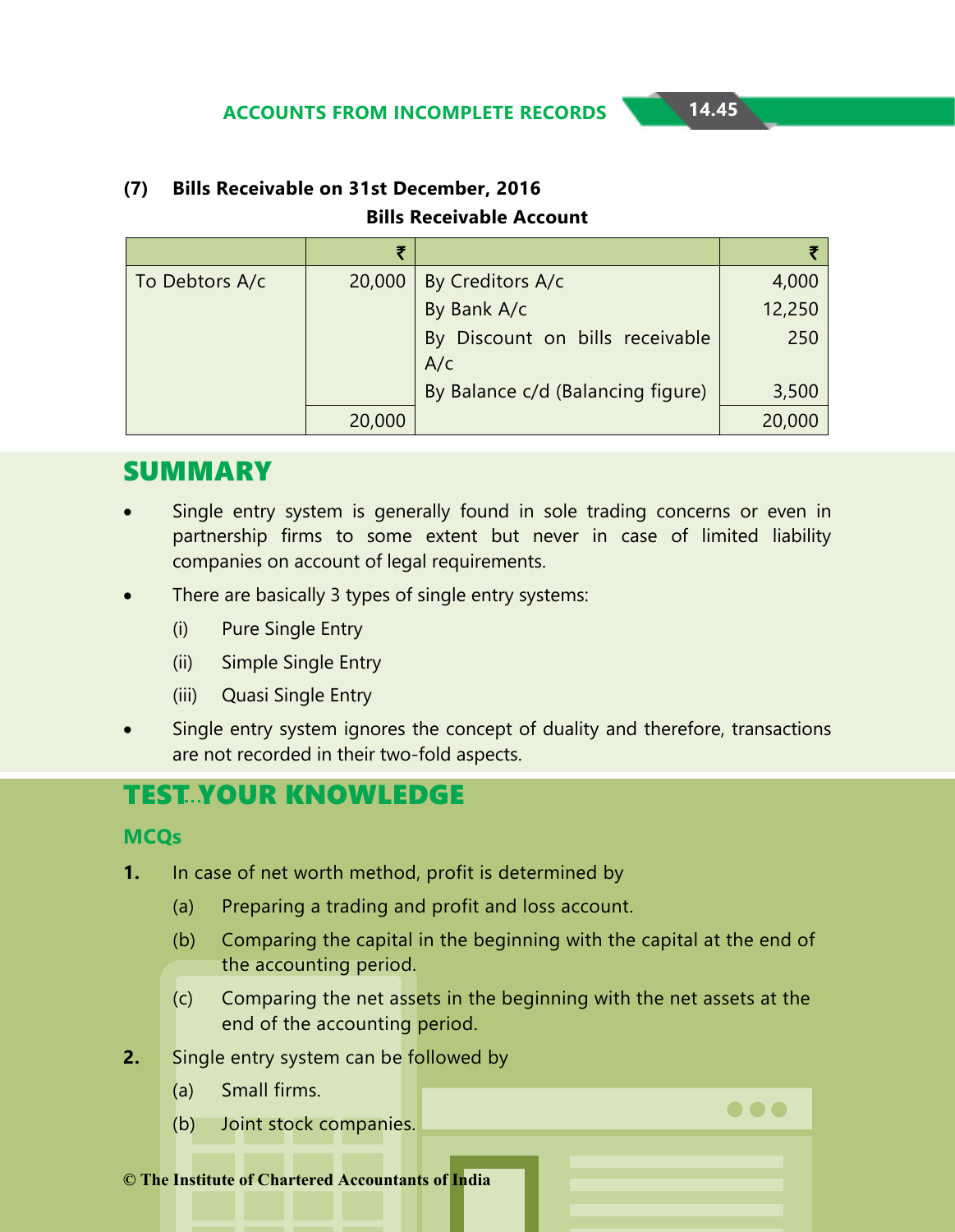- (c) Co-operative societies.
- **3.** Closing capital is calculated as
	- (a) Opening capital +Additional capital -Drawings.
	- (b) Opening capital +Additional capital –Drawings + Profit.
	- (c) Opening capital +Additional capital +Drawings Profit.
- **4.** Under single entry system, only personal accounts are kept and in some cases
	- (a) Cash book is maintained;
	- (b) Fixed assets' accounts are maintained;
	- (c) Liabilities' accounts are maintained.
- **5.** The closing capital of Mr. B as on 31.3.2016 was  $\bar{x}4,00,000$ . On 1.4.2015 his capital was  $\bar{\tau}$  3,50,000. His net profit for the year ended 31.3.2016 was ₹ 1,00,000. He introduced ₹30,000 as additional capital in February, 2016. Find out the amount drawn by Mr. B for his domestic expenses.
	- $(a)$  ₹1,00,000;
	- (b) ₹80,000;
	- $(c)$   $\bar{z}$ 1,20,000;

#### **Theory Questions**

**1.** What is meant by Single entry System? What are the types of procedures adopted for this system?

#### **Practical Questions**

#### **Question1**

Question A company sold 20% of the goods on cash basis and the balance on credit basis. Debtors are allowed 1½ month's credit and their balance as on 31.03.2016 is  $\bar{\tau}$  1,25,000. Assume that the sale is uniform through out the year. Calculate the credit sales and total sales of the company for the year ended 31.03.2016.

#### **Question 2**

The following is the Balance Sheet of the retail business of Sri Srinivas as at 31st December, 2015: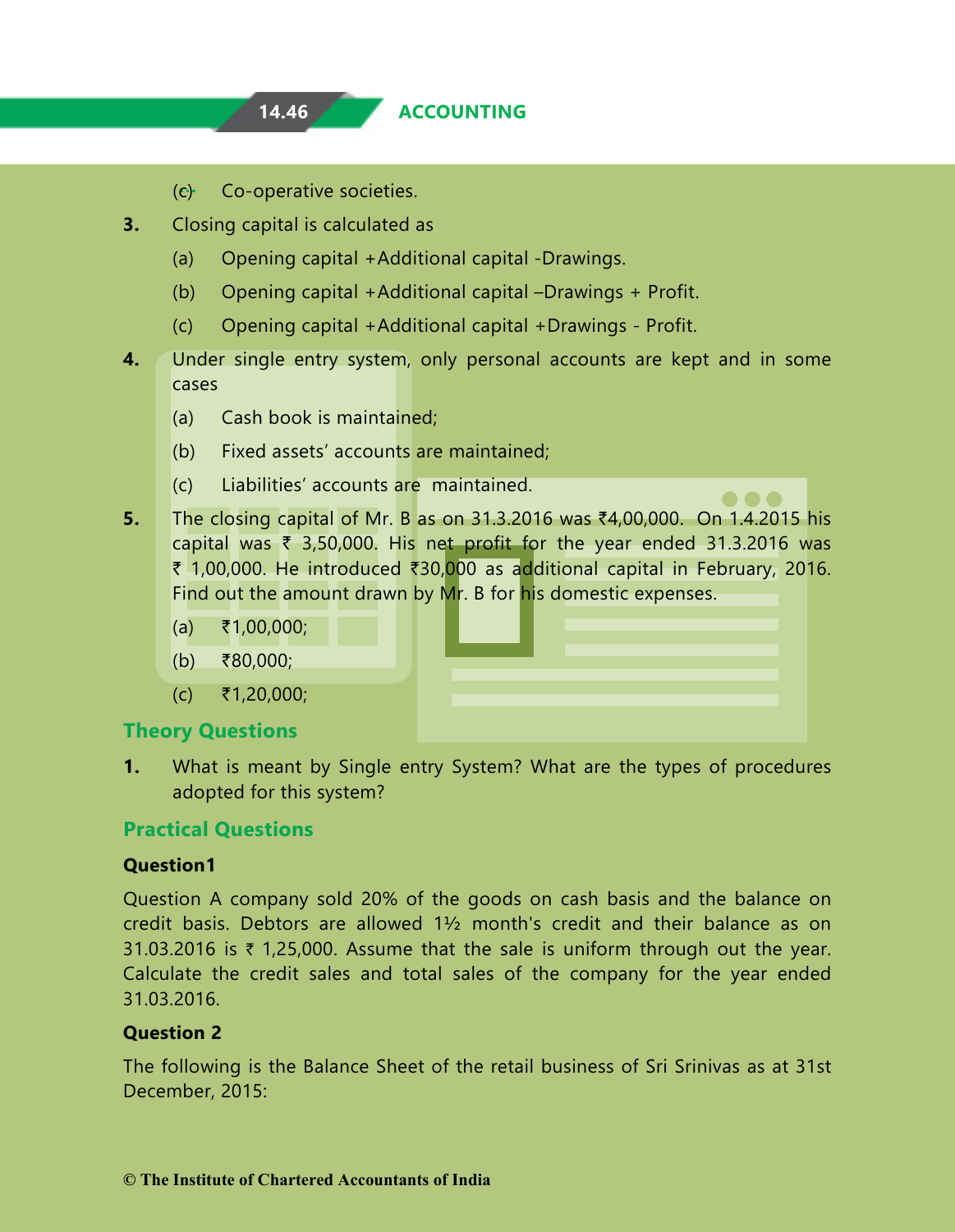$\bullet\bullet\bullet$ 

| Liabilities            | ₹        | <b>Assets</b>  |          |
|------------------------|----------|----------------|----------|
| Sri Srinivas's capital | 1,00,000 | Furniture      | 10,000   |
| Liabilities for goods  | 20,500   | <b>Stock</b>   | 70,000   |
| Rent                   | 1,000    | <b>Debtors</b> | 25,000   |
|                        |          | Cash at bank   | 14,500   |
|                        |          | Cash in hand   | 2,000    |
|                        | 1,21,500 |                | 1,21,500 |

You are furnished with the following information:

- (1) Sri Srinivas sells his goods at a profit of 20% on sales.
- (2) Goods are sold for cash and credit. Credit customers pay by cheques only.
- (3) Payments for purchases are always made by cheques.
- (4) It is the practice of Sri Srinivas to send to the bank every weekend the collections of the week after paying every week, salary of  $\bar{\tau}$  300 to the clerk, Sundry expenses of ₹ 50 and personal expenses ₹ 100.

Analysis of the Bank Pass–Book for the 13 weeks period ending 31st March, 2016 disclosed the following:

| Payments to creditors                               | 75,000   |
|-----------------------------------------------------|----------|
| Payments of rent upto 31.3.2016                     | 4,000    |
| Amounts deposited into the bank                     | 1,25,000 |
| (include ₹ 30,000 received from debtors by cheques) |          |
| The following are the balances on 31st March, 2016: |          |
| <b>Stock</b>                                        | 40,000   |
| <b>Debtors</b>                                      | 30,000   |
| Creditors for goods                                 | 36,500   |

On the evening of 31st March, 2016 the Cashier absconded with the available cash in the cash box. There was no cash deposit in the week ended on that date.

You are required to prepare a statement showing the amount of cash defalcated by the Cashier and also a Profit and Loss Account for the period ended 31st March, 2016 and a Balance Sheet as on that date.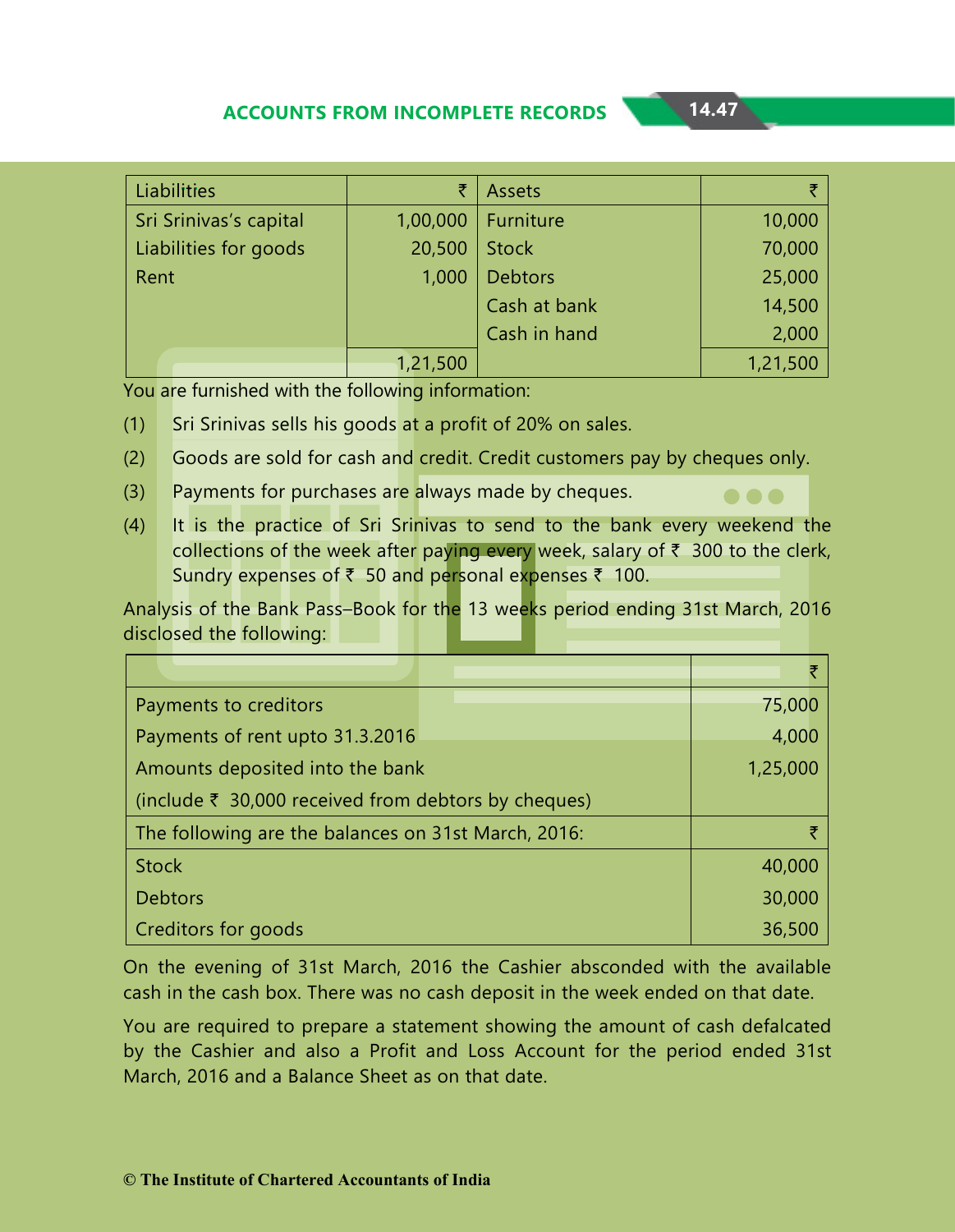#### **Question 3**

Mr. A runs a business of readymade garments. He closes the books of accounts on 31<sup>st</sup> March. The Balance Sheet as on 31<sup>st</sup> March, 2016 was as follows:

| <b>Liabilities</b> |          | <b>Assets</b>  |          |
|--------------------|----------|----------------|----------|
| A's capital a/c    | 4,04,000 | Furniture      | 40,000   |
| <b>Creditors</b>   | 82,000   | <b>Stock</b>   | 2,80,000 |
|                    |          | <b>Debtors</b> | 1,00,000 |
|                    |          | Cash in hand   | 28,000   |
|                    |          | Cash at bank   | 38,000   |
|                    | 4,86,000 |                | 4,86,000 |

You are furnished with the following information:

(1) His sales, for the year ended  $31<sup>st</sup>$  March, 2017 were 20% higher than the sales of previous year, out of which 20% sales was cash sales. Total sales during the year 2015-16 were  $\bar{\tau}$  5,00,000.

 $\bullet\bullet\bullet$ 

- (2) Payments for all the purchases were made by cheques only.
- (3) Goods were sold for cash and credit both. Credit customers pay be cheques only.
- (4) Deprecation on furniture is to be charged 10% p.a.
- (5) Mr. A sent to the bank the collection of the month at the last date of the each month after paying salary of  $\bar{\tau}$  2,000 to the clerk, office expenses ₹ 1,200 and personal expenses  $\bar{z}$  500.

Analysis of bank pass book for the year ending 31<sup>st</sup> March 2017 disclosed the following:

| Payment to creditors                               | 3,00,000 |
|----------------------------------------------------|----------|
| Payment of rent up to 31 <sup>st</sup> March, 2017 | 16,000   |
| Cash deposited into the bank during the year       | 80,000   |

The following are the balances on  $31<sup>st</sup>$  March, 2017:

| <b>Stock</b>        | 1,60,000 |
|---------------------|----------|
| <b>Debtors</b>      | 1,20,000 |
| Creditors for goods | 1,46,000 |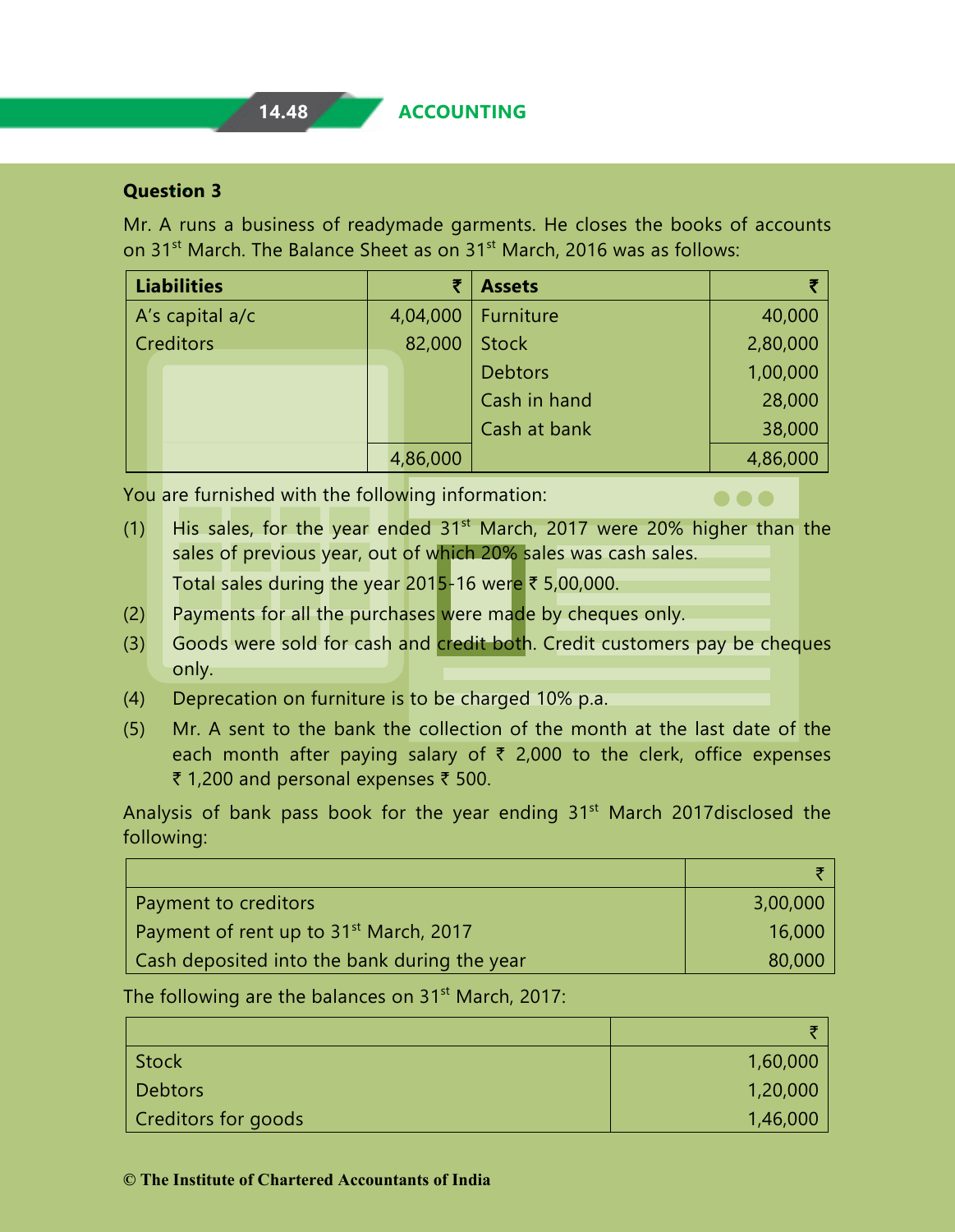On the evening of 31<sup>st</sup> March 2017, the cashier absconded with the available cash in the cash book.

You are required to prepare Trading and Profit and Loss A/c for the year ended 31<sup>st</sup> March, 2017 and Balance Sheet as on that date. All the workings should form part of the answer.

#### **Question 4**

A trader keeps his books of account under single entry system. On 31st March, 2015 his statement of affairs stood as follows :

| <b>Liabilities</b>          | ₹         | <b>Assets</b>                    |           |
|-----------------------------|-----------|----------------------------------|-----------|
| <b>Trade Creditors</b>      | 5,80,000  | Furniture, Fixtures and Fittings | 1,00,000  |
| <b>Bills Payable</b>        | 1,25,000  | <b>Stock</b>                     | 6,10,000  |
| <b>Outstanding Expenses</b> | 45,000    | <b>Trade Debtors</b>             | 1,48,000  |
| <b>Capital Account</b>      | 2,50,000  | <b>Bills Receivable</b>          | 60,000    |
|                             |           | <b>Unexpired Insurance</b>       | 2,000     |
|                             |           | Cash in Hand and at Bank         | 80,000    |
|                             | 10,00,000 |                                  | 10,00,000 |

The following was the summary of Cash–book for the year ended 31st March, 2016:

| <b>Receipts</b>                      |           | <b>Payments</b>                 |           |
|--------------------------------------|-----------|---------------------------------|-----------|
| Cash in Hand and at Bank on          |           | Trade<br>Payments<br>to         | 75,07,000 |
|                                      |           | <b>Creditors</b>                |           |
| 1st April, 2016                      | 80,000    | <b>Bills</b><br>for<br>Payments | 8,15,000  |
|                                      |           | payable                         |           |
| <b>Cash Sales</b>                    | 73,80,000 | <b>Sundry Expenses paid</b>     | 6,20,700  |
| <b>Receipts from Trade Debtors</b>   | 15,10,000 | <b>Drawings</b>                 | 2,40,000  |
| <b>Receipts for Bills Receivable</b> | 3,40,000  | Cash in Hand and at             |           |
|                                      |           | <b>Bank</b>                     |           |
|                                      |           | on 31st March, 2016             | 1,27,300  |
|                                      | 93,10,000 |                                 | 93,10,000 |

Discount allowed to trade debtors and received from trade creditors amounted to ₹ 36,000 and ₹ 28,000 respectively. Bills endorsed amounted to ₹ 15,000. Annual Fire Insurance premium of  $\bar{\tau}$  6,000 was paid every year on 1st August for the renewal of the policy. Furniture, fixtures and fittings were subject to depreciation @ 15% per annum on diminishing balances method.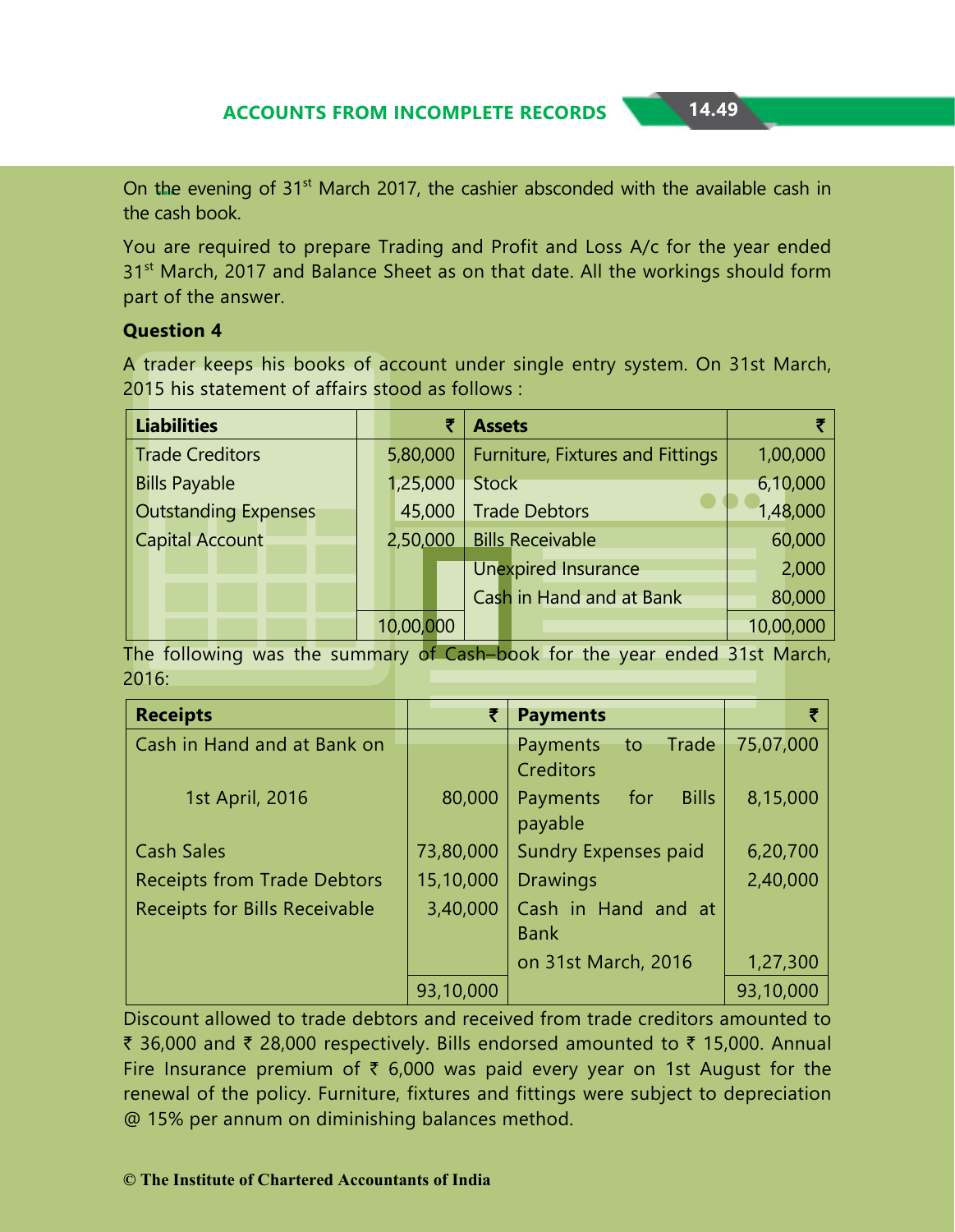#### You are also informed about the following balances as on 31st March, 2016 :

| <b>Stock</b>                | 6,50,000 |
|-----------------------------|----------|
| <b>Trade Debtors</b>        | 1,52,000 |
| <b>Bills Receivable</b>     | 75,000   |
| <b>Bills Payable</b>        | 1,40,000 |
| <b>Outstanding Expenses</b> | 5,000    |

The trader maintains a steady gross profit ratio of 10% on sales.

Prepare Trading and Profit and Loss Account for the year ended 31st March, 2016 and Balance Sheet as at that date.

 $\bullet\bullet\bullet$ 

#### **Question 5**

The following is the Balance Sheet of a concern on 31st March, 2015 :

|                   | ₹         |                     |           |
|-------------------|-----------|---------------------|-----------|
| Capital           | 10,00,000 | <b>Fixed Assets</b> | 4,00,000  |
| Creditors (Trade) | 1,40,000  | <b>Stock</b>        | 3,00,000  |
| Profit & Loss A/c | 60,000    | <b>Debtors</b>      | 1,50,000  |
| Cash & Bank       | 3,50,000  |                     |           |
|                   | 12,00,000 |                     | 12,00,000 |

The management estimates the purchases and sales for the year ended 31st March, 2016 as under :

|              | upto 28.2.2016 | <b>March 2016</b> |
|--------------|----------------|-------------------|
|              |                | ₹                 |
| Purchases    | 14,10,000      | 1,10,000          |
| <b>Sales</b> | 19,20,000      | 2,00,000          |

It was decided to invest  $\bar{\tau}$  1,00,000 in purchases of fixed assets, which are depreciated @ 10% on cost.

The time lag for payment to Trade Creditors for purchase and receipt from Sales is one month. The business earns a gross profit of 30% on turnover. The expenses against gross profit amount to 10% of the turnover. The amount of depreciation is not included in these expenses.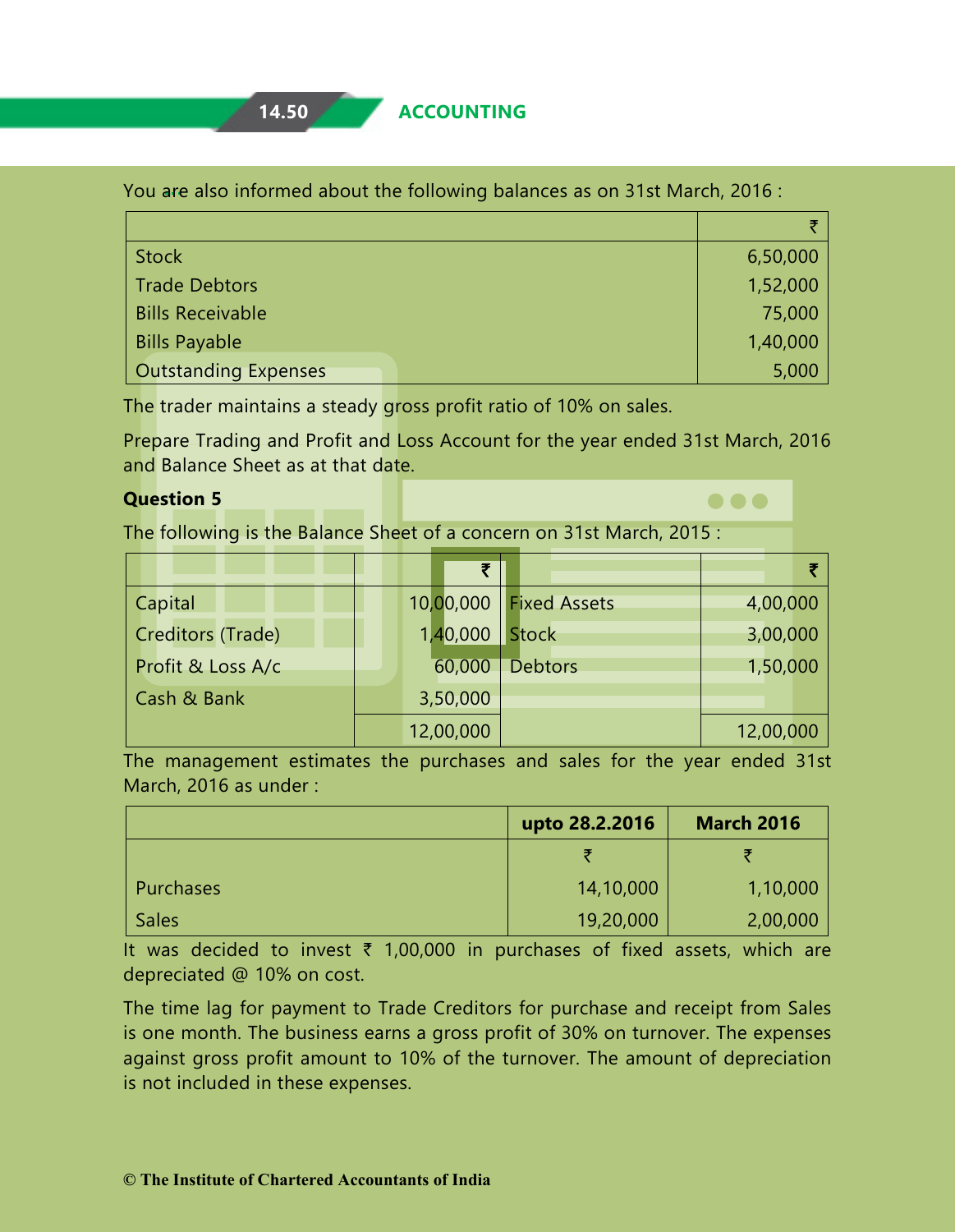Draft a Balance Sheet as at 31st March, 2016 assuming that creditors are all Trade Creditors for purchases and debtors for sales and there is no other item of current assets and liabilities apart from stock and cash and bank balances. Assume that all sales and purchases are on credit basis.

# ANSWERS/ SOLUTIONS

**MCQs** 

**1.** (b) **2.** (a) **3.** (b) **4.** (a) **5.** (b)

#### **Theoretical Questions**

1. Single entry system is an inaccurate and unsystematic method of recording business transactions. The procedures adopted are: Pure single entry; Simple entry and Queasy single entry. For details, Refer Para 1 and 2 of the chapter.

| <b>Practical Questions</b>                                                                         |                                                                   |
|----------------------------------------------------------------------------------------------------|-------------------------------------------------------------------|
| <b>Answer 1</b>                                                                                    |                                                                   |
| <b>Calculation of Credit Sales and Total sales</b>                                                 |                                                                   |
| Credit Sales for the year ended 2015-16 = Debtors x $\frac{12 \text{ months}}{1.5 \text{ months}}$ |                                                                   |
|                                                                                                    | = ₹1,25,000 $\times \frac{12 \text{ months}}{1.5 \text{ months}}$ |
|                                                                                                    | $=$ ₹ 10,00,000                                                   |
| Total sales for the year ended 2015-16 = Credit sales x $\frac{100\%}{80\%}$                       |                                                                   |
|                                                                                                    | = ₹ 10,00,000 x $\frac{100\%}{80\%}$                              |
|                                                                                                    | $=$ ₹ 12,50,000                                                   |

#### **Answer 2**

#### **Statement showing the amount of cash defalcated by the Cashier**

| Cash balance as on 1.1.2016                | 2,000    |          |
|--------------------------------------------|----------|----------|
| Add: Cash sales (W.N.2 and W.N.4)          | 1,16,250 | 1,18,250 |
| Less : Salary to clerk (₹ 300 $\times$ 13) | 3,900    |          |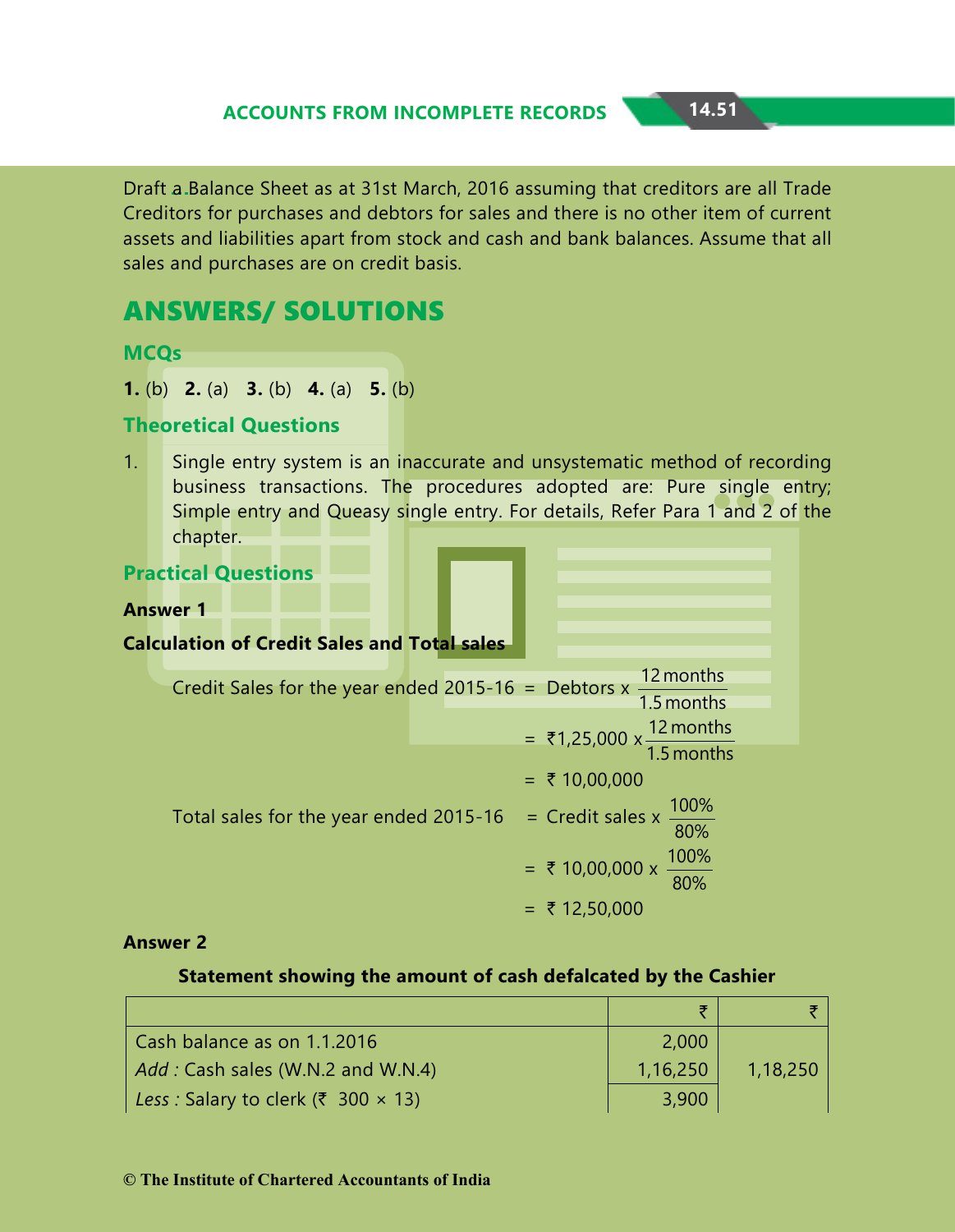| Sundry-expenses (₹ 50 $\times$ 13)                   | 650    |            |
|------------------------------------------------------|--------|------------|
| Drawings of Sri Srinivas (₹ 100 $\times$ 13)         | 1,300  |            |
| Deposit into bank (₹ 1,25,000 – ₹ 30,000)            | 95,000 | (1,00,850) |
| Cash balance as on 31.3.2016 (defalcated by cashier) |        | 17,400     |

#### **Trading and Profit and Loss Account of Sri Srinivas for the 13 week period ended 31st March, 2016**

|                               | ₹       |                     | ₹        | ₹        |
|-------------------------------|---------|---------------------|----------|----------|
| To Opening stock              | 70,000  | <b>By Sales:</b>    |          |          |
| <b>To Purchases</b>           | 91,000  | (W.N.2)<br>Cash     | 1,16,250 |          |
|                               |         | and W.N.4)          |          |          |
| To Gross Profit c/d           | 30,250  | Credit (W.N.3)      | 35,000   | 1,51,250 |
|                               |         | By Closing stock    |          | 40,000   |
|                               | 191,250 |                     |          | 1,91,250 |
| To Salaries $(300 \times 13)$ | 3,900   | By Gross profit b/d |          | 30,250   |
| To Rent (₹ 4,000 – ₹          | 3,000   |                     |          |          |
| 1,000                         |         |                     |          |          |
| To Sundry Expenses (50        | 650     |                     |          |          |
| $x$ 13)                       |         |                     |          |          |
| To Loss of cash by theft      | 17,400  |                     |          |          |
| To Net Profit (b.f.)          | 5,300   |                     |          |          |
|                               | 30,250  |                     |          | 30,250   |

#### **Balance Sheet of Sri Srinivas as on 31st March, 2016**

| <b>Liabilities</b>     |          | ₹        | Assets         |          |
|------------------------|----------|----------|----------------|----------|
| Capital as on 1.1.2016 | 1,00,000 |          | Furniture      | 10,000   |
| Add: Profit            | 5,300    |          | <b>Stock</b>   | 40,000   |
|                        | 1,05,300 |          | <b>Debtors</b> | 30,000   |
| Less: Drawings         | (1,300)  | 1,04,000 | Cash at bank   | 60,500   |
| Liabilities for goods  |          | 36,500   |                |          |
|                        |          | 1,40,500 |                | 1,40,500 |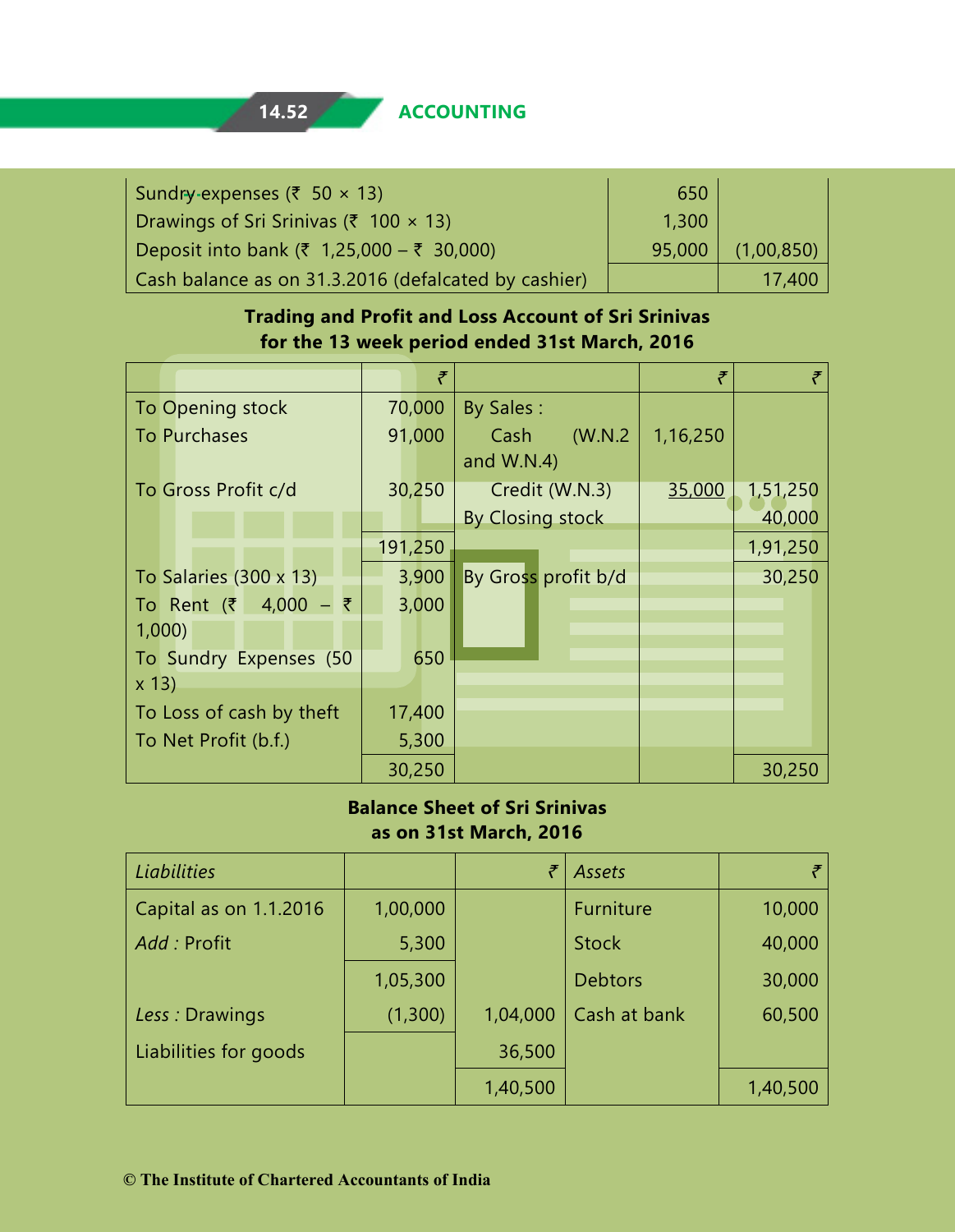#### **Working Notes :**

#### **(1)** *Purchases*

| To Bank A/c    |          | 75,000   By Balance b/d                 | 20,500   |
|----------------|----------|-----------------------------------------|----------|
| To Balance c/d |          | $36,500$   By Purchases A/c (Bal. fig.) | 91,000   |
|                | 1,11,500 |                                         | 1,11,500 |

# **Creditors Account**

#### **(2)** *Total sales*

| <b>Opening stock</b>             | 70,000   |
|----------------------------------|----------|
| Add: Purchases                   | 91,000   |
|                                  | 1,61,000 |
| Less: Closing stock              | (40,000) |
| Cost of goods sold               | 1,21,000 |
| Add : Gross profit @ 25% on cost | 30,250   |
| <b>Total Sales</b>               | 1,51,250 |

# **(3)** *Credit Sales*

### **Debtors Account**

| To Balance b/d           |        | $25,000$   By Bank A/c  | 30,000 |
|--------------------------|--------|-------------------------|--------|
| To Sales A/c (Bal. fig.) |        | 35,000   By Balance c/d | 30,000 |
|                          | 60,000 |                         | 60,000 |

# **(4)** *Cash Sales*

| Total sales        | 1,51,250 |
|--------------------|----------|
| Less: Credit Sales | (35,000) |
| Cash sales         | 1,16,250 |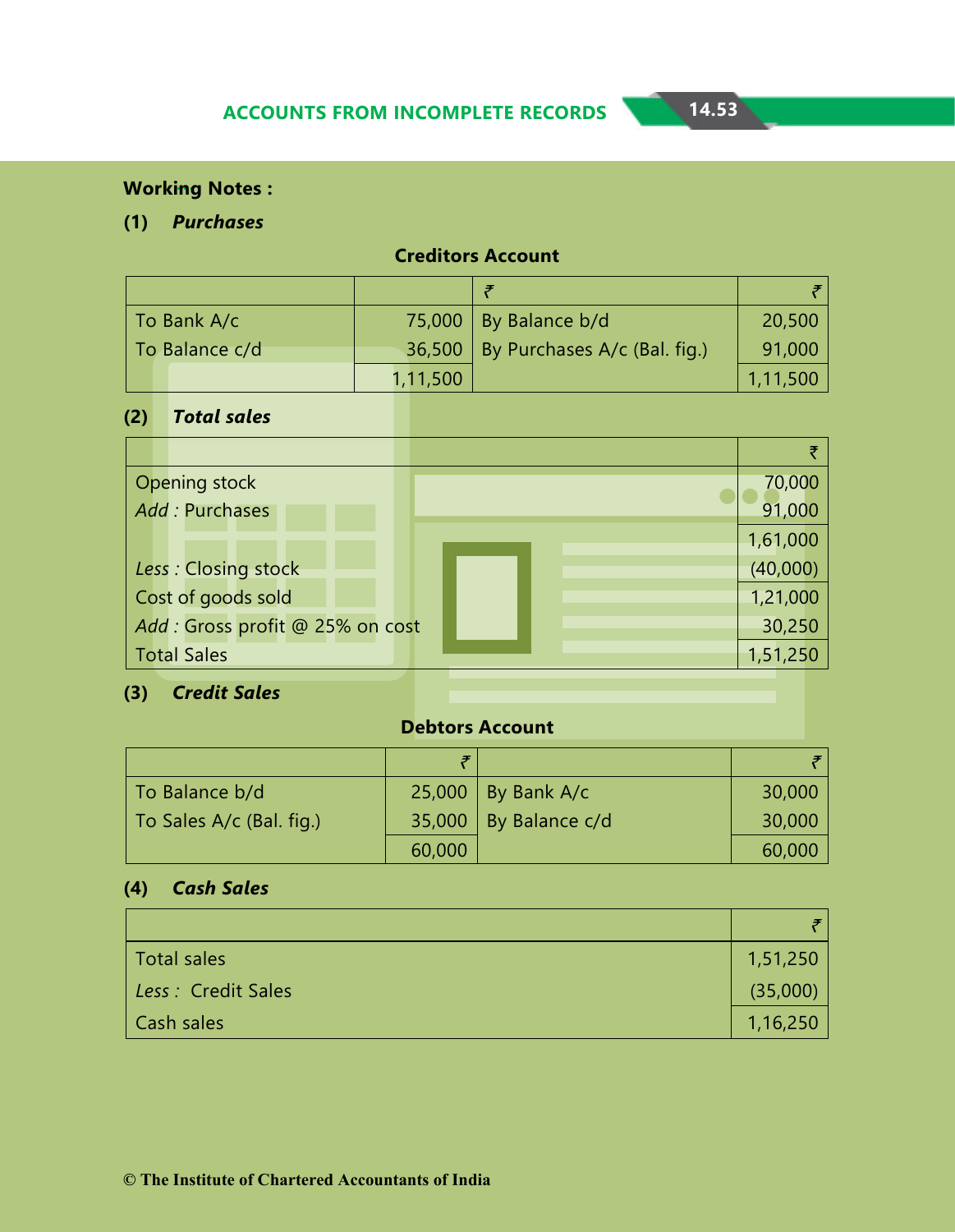| (5) Bank balance as on 31.3.2016 |  |  |
|----------------------------------|--|--|
|----------------------------------|--|--|

| To Balance b/d                          |          | 14,500   By Creditors $A/c$ | 75,000   |
|-----------------------------------------|----------|-----------------------------|----------|
| To Debtors A/c                          | 30,000   | By Rent A/c                 | 4,000    |
| $\vert$ To Cash A/c (1,25,000 - 30,000) | 95,000   | By Balance c/d (b.f.)       | 60,500   |
|                                         | 1,39,500 |                             | 1,39,500 |

#### **Notes :**

- 1. All purchases are taken on credit basis.
- 2. In the absence of information about the rate of depreciation, no depreciation has been charged on furniture. . . .
- 3. The amount defalcated by the cashier may be treated as recoverable from him. In that case,  $\bar{\tau}$  17,400 may be shown as sundry advances on assets side in the Balance Sheet and net profit for the 13 week period ending 31st March, 2016 would amount  $\bar{\tau}$  22,700.

#### **Answer 3**

#### **Trading and Profit and Loss Account for the year ending 31st March 2017**

| <b>Particulars</b>        | ₹        | <b>Particulars</b> | $\tilde{\tau}$ |
|---------------------------|----------|--------------------|----------------|
| To Opening stock          | 2,80,000 | By Sales (W.N. 3)  |                |
| To Purchases (W.N. 1)     | 3,64,000 | Credit<br>4,80,000 |                |
| To Gross profit (b.f.)    | 1,16,000 | Cash<br>1,20,000   | 6,00,000       |
|                           |          | By Closing stock   | 1,60,000       |
|                           | 7,60,000 |                    | 7,60,000       |
| To Salary (2,000 x 12)    | 24,000   | By Gross profit    | 1,16,000       |
| To Rent                   | 16,000   |                    |                |
| To Office expenses        | 14,400   |                    |                |
| $(1,200 \times 12)$       |          |                    |                |
| To Loss of cash (W.N. 6)  | 23,600   |                    |                |
| Depreciation<br>To<br>on. | 4,000    |                    |                |
| furniture                 |          |                    |                |
| To Net Profit (b.f.)      | 34,000   |                    |                |
|                           | 1,16,000 |                    | 1,16,000       |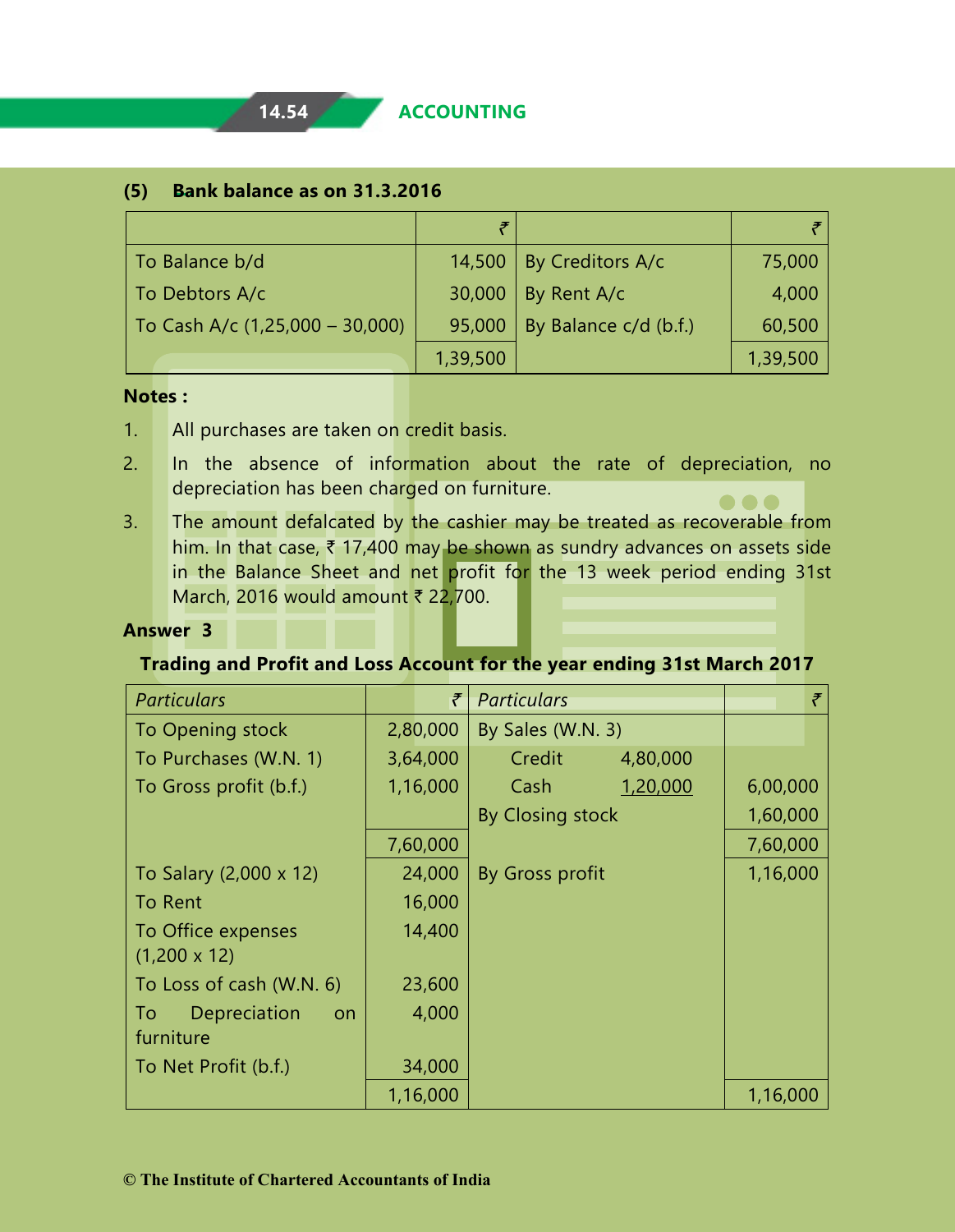| <b>Balance Sheet as on 31st March, 2017</b><br> |          |          |                            |          |  |  |  |
|-------------------------------------------------|----------|----------|----------------------------|----------|--|--|--|
| <b>Liabilities</b>                              |          | ₹        | <b>Assets</b>              | ₹        |  |  |  |
| A's Capital                                     | 4,04,000 |          | Furniture<br>40,000        |          |  |  |  |
| Add: Net Profit                                 | 34,000   |          | Less: Depreciation (4,000) | 36,000   |  |  |  |
| Less: Drawings                                  |          |          | <b>Stock</b>               | 1,60,000 |  |  |  |
| $(500 \times 12)$                               | (6,000)  | 4,32,000 |                            |          |  |  |  |
| Creditors                                       |          | 1,46,000 | <b>Debtors</b>             | 1,20,000 |  |  |  |
|                                                 |          |          | Cash at bank               | 2,62,000 |  |  |  |
|                                                 |          | 5,78,000 |                            | 5,78,000 |  |  |  |

# **Working Notes:**

 $\bullet\bullet\bullet$ 

# **(1) Calculation of purchases**

#### **Creditors Account**

| <b>Particulars</b> |          | $\bar{z}$ Particulars             |          |
|--------------------|----------|-----------------------------------|----------|
| To Bank A/c        |          | 3,00,000 By Balance b/d           | 82,000   |
| To Balance c/d     |          | 1,46,000 By Purchases (Bal. fig.) | 3,64,000 |
|                    | 4,46,000 |                                   | 4,46,000 |

# **(2) Calculation of total sales**

| Sales for the year 2015-16       | 5,00,000 |
|----------------------------------|----------|
| Add: 20% increase                | 1,00,000 |
| Total sales for the year 2016-17 | 6,00,000 |

# **(3) Calculation of credit sales**

| Total sales                           | 6,00,000   |
|---------------------------------------|------------|
| Less: Cash sales (20% of total sales) | (1,20,000) |
|                                       | 4,80,000   |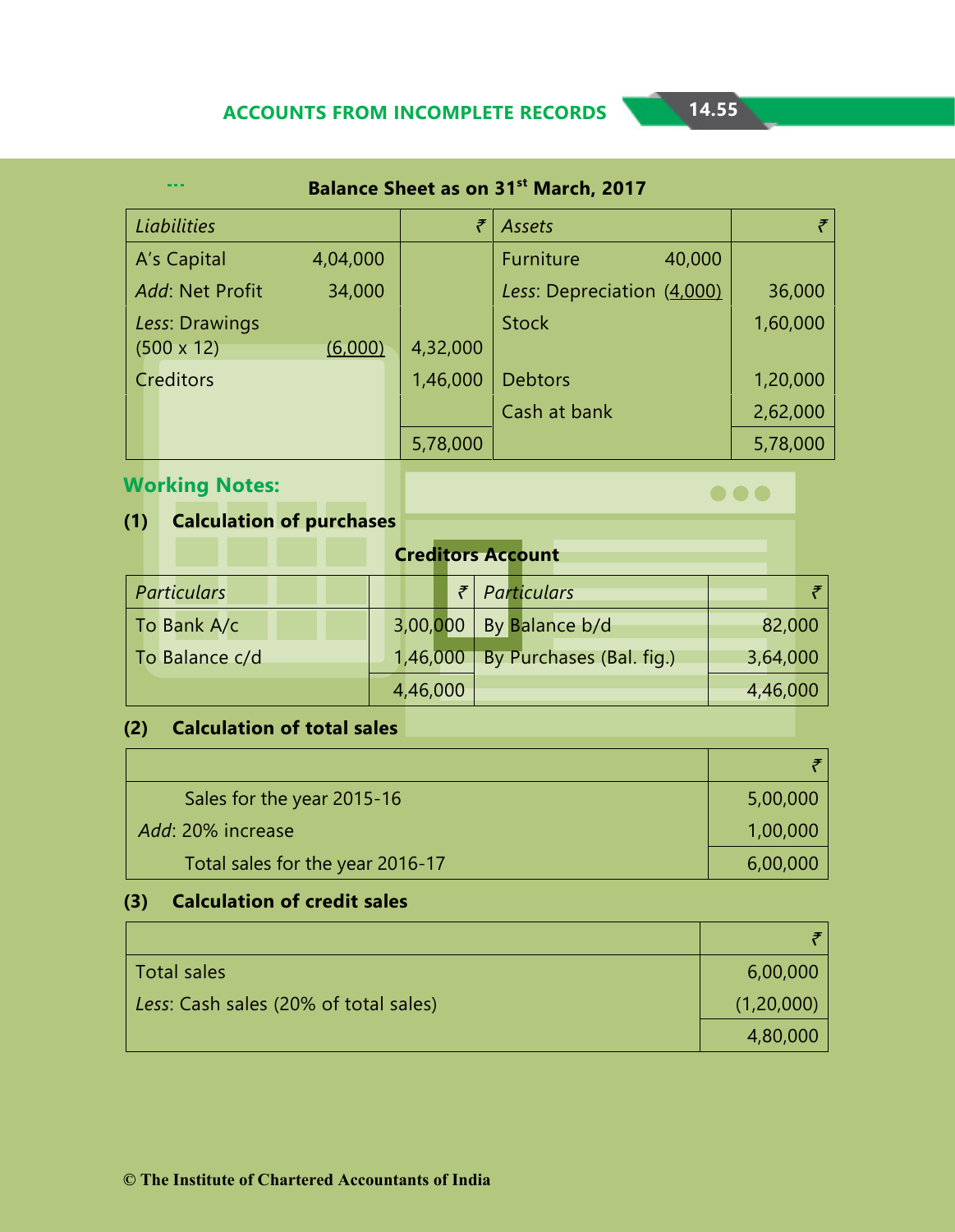# **(4) Calculation of cash collected from debtors**

**Debtors Account**

| <b>Particulars</b> |          | $\bar{z}$ Particulars              |          |
|--------------------|----------|------------------------------------|----------|
| To Balance b/d     |          | 1,00,000   By Bank A/c (Bal. fig.) | 4,60,000 |
| To Sales A/c       |          | 4,80,000   By Balance $c/d$        | 1,20,000 |
|                    | 5,80,000 |                                    | 5,80,000 |

# **(5) Calculation of closing balance of cash at bank**

| <b>Particulars</b> |                                 | $\bar{z}$ Particulars |          |
|--------------------|---------------------------------|-----------------------|----------|
| To Balance b/d     | 38,000                          | By Creditors A/c      | 3,00,000 |
| To Debtors A/c     | 4,60,000                        | By Rent A/c           | 16,000   |
| To Cash A/c        | By Balance c/d (b.f.)<br>80,000 |                       | 2,62,000 |
|                    | 5,78,000                        |                       | 5,78,000 |

**Bank Account**

# **(6) Calculation of the amount of cash defalcated by the cashier**

|          | Cash balance as on 1 <sup>st</sup> April 2016                     |        | 28,000       |
|----------|-------------------------------------------------------------------|--------|--------------|
| Add:     | Cash sales during the year                                        |        | 1,20,000     |
|          |                                                                   |        | 1,48,000     |
| Less:    | Salary (₹2,000x12)                                                | 24,000 |              |
|          | Office expenses (₹1,200 x 12)                                     | 14,400 |              |
|          | Drawings of A (₹500x12)                                           | 6,000  |              |
|          | Cash deposited into bank during the year                          | 80,000 | (1, 24, 400) |
| cashier) | Cash balance as on 31 <sup>st</sup> March 2017 (defalcated by the |        | 23,600       |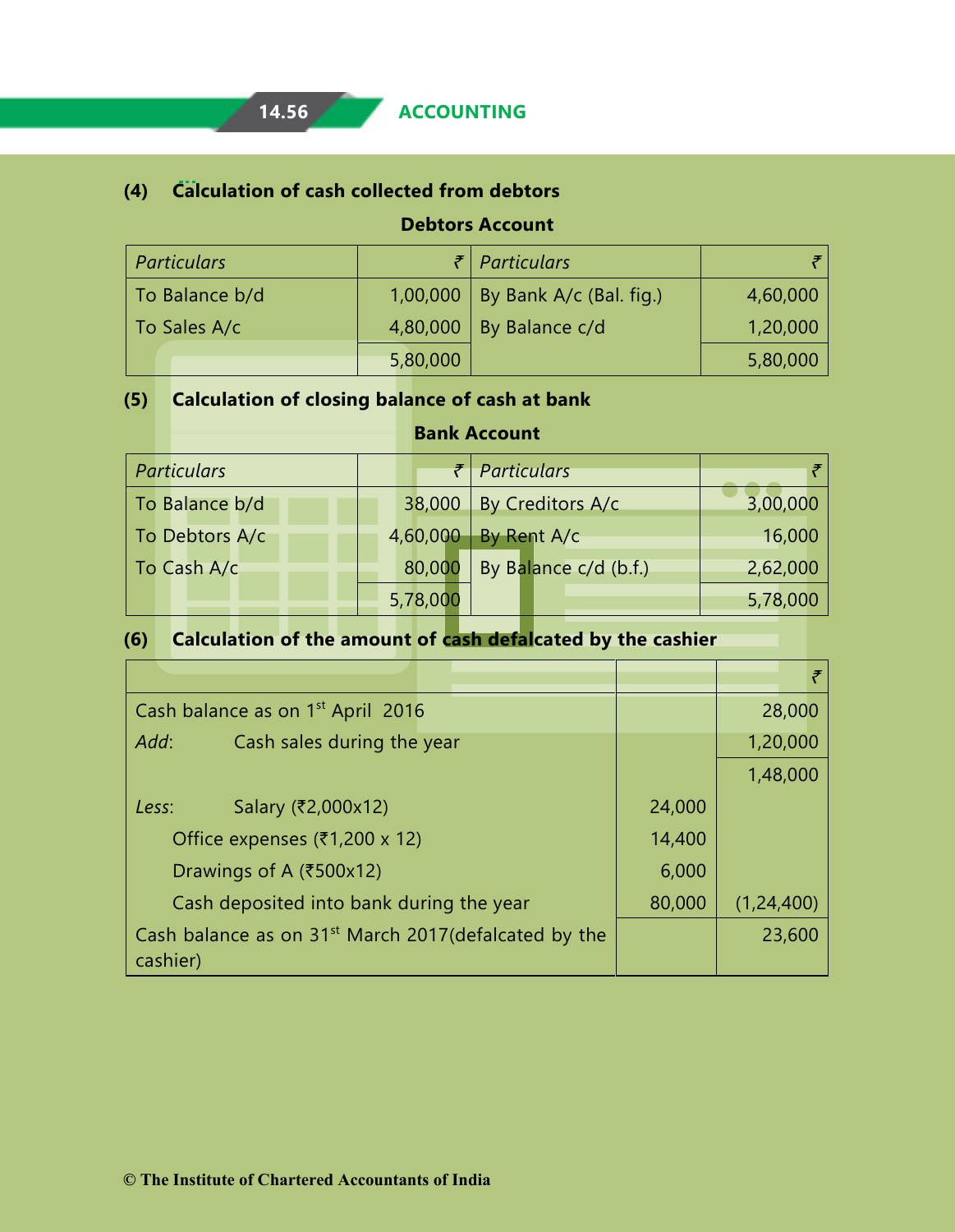#### **Trading and Profit and Loss Account for the year ended 31st March, 2016**

|           |                                | ₹         |                       |           |           |
|-----------|--------------------------------|-----------|-----------------------|-----------|-----------|
| To        | <b>Opening Stock</b>           | 6,10,000  | <b>By Sales</b>       |           |           |
| To        | Purchases (W.N. 3)             | 84,10,000 | Cash                  | 73,80,000 |           |
| To        | Gross profit c/d               | 9,30,000  | Credit (W.N. 2)       | 19,20,000 | 93,00,000 |
|           | $(10\% \text{ of } 93,00,000)$ |           | By Closing stock      |           | 6,50,000  |
|           |                                | 99,50,000 |                       |           | 99,50,000 |
| To        | Sundry<br>expenses             | 5,80,700  | By Gross profit       |           | 9,30,000  |
|           | (W.N. 6)                       |           | b/d                   |           |           |
| To        | <b>Discount allowed</b>        | 36,000    | <b>Discount</b><br>By |           | 28,000    |
|           |                                |           | received              |           |           |
| To        | Depreciation                   | 15,000    |                       |           |           |
|           | $(15\% \t{7} 1,00,000)$        |           |                       |           |           |
| <b>To</b> | Net Profit (b.f.)              | 3,26,300  |                       |           |           |
|           |                                | 9,58,000  |                       |           | 9,58,000  |

#### **Balance Sheet as at 31st March, 2016**

| <b>Liabilities</b>     |            | Amount    | Assets                     | Amount    |
|------------------------|------------|-----------|----------------------------|-----------|
|                        |            | ₹         |                            |           |
| Capital                |            |           | 1,00,000<br>Furniture &    |           |
|                        |            |           | <b>Fittings</b>            |           |
| Opening balance        | 2,50,000   |           | (15,000)<br>Less :         | 85,000    |
|                        |            |           | Depreciation               |           |
| Less: Drawing          | (2,40,000) |           | <b>Stock</b>               | 6,50,000  |
|                        | 10,000     |           | <b>Trade Debtors</b>       | 1,52,000  |
| Add : Net profit       | 3,26,300   | 3,36,300  | <b>Bills receivable</b>    | 75,000    |
| for the years          |            |           |                            |           |
| <b>Bills payable</b>   |            | 1,40,000  | <b>Unexpired insurance</b> | 2,000     |
| <b>Trade creditors</b> |            | 6,10,000  | Cash in hand & at bank     | 1,27,300  |
| Outstanding            |            | 5,000     |                            |           |
| expenses               |            |           |                            |           |
|                        |            | 10,91,300 |                            | 10,91,300 |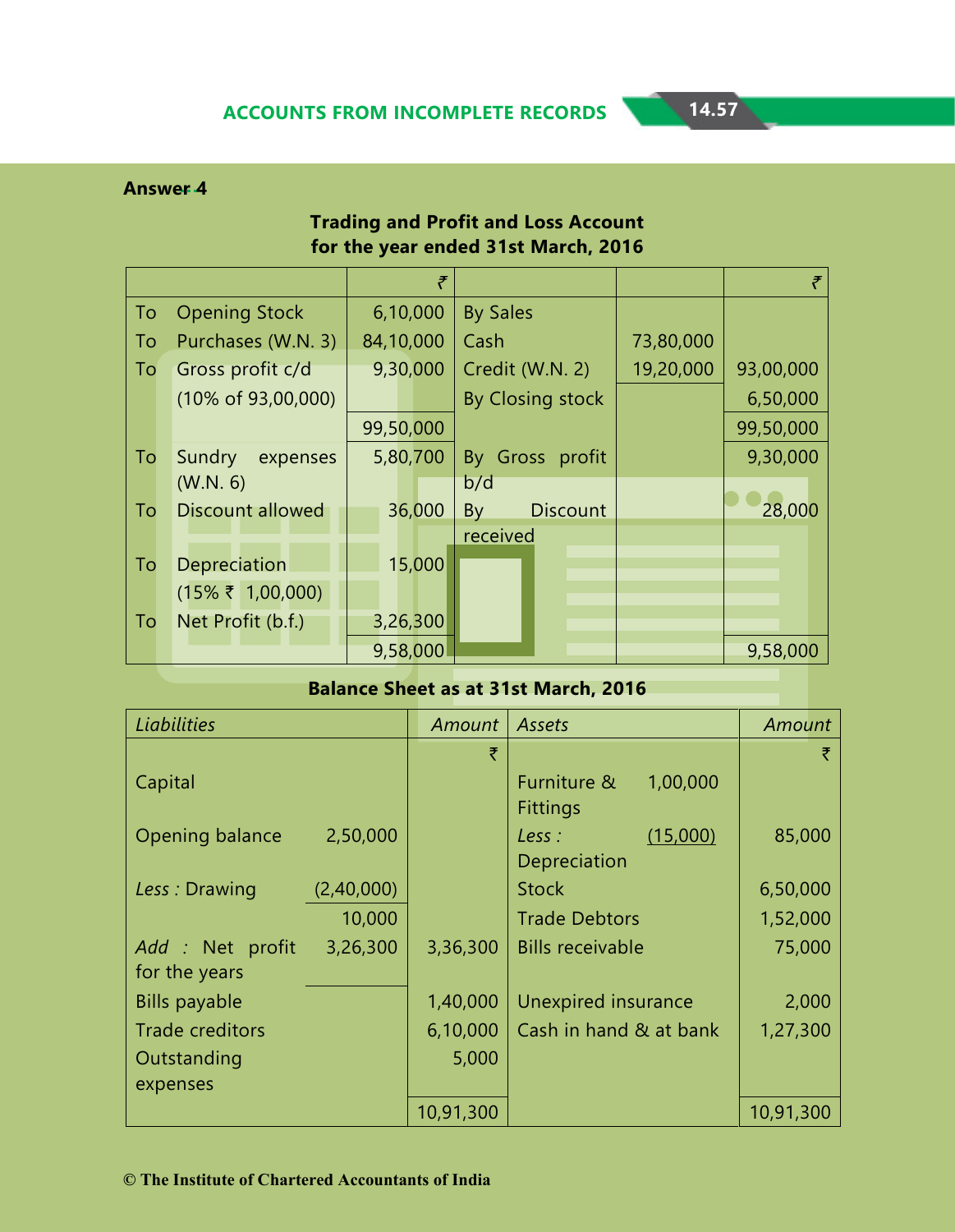#### **Working Notes :**

#### **1. Bills Receivable Account**

| To Balance b/d          | 60,000   | By Cash                                    | 3,40,000 |
|-------------------------|----------|--------------------------------------------|----------|
| To Trade debtors (b.f.) | 3,70,000 | By Trade creditors<br>(Bills)<br>endorsed) | 15,000   |
|                         |          | By Balance c/d                             | 75,000   |
|                         | 4,30,000 |                                            | 4,30,000 |

# **2. Trade Debtors Account**

| To Balance b/d  | 1,48,000  | By Cash/Bank        | 15,10,000 |
|-----------------|-----------|---------------------|-----------|
| To Credit sales | 19,20,000 | By Discount allowed | 36,000    |
| (Bal. fig.)     |           | By Bills receivable | 3,70,000  |
|                 |           | By Balance c/d      | 1,52,000  |
|                 | 20,68,000 |                     | 20,68,000 |

# **3. Memorandum Trading Account**

| To Opening stock                         | 6,10,000  | <b>By Sales</b>  | 93,00,000 |
|------------------------------------------|-----------|------------------|-----------|
| (Balancing<br>Purchases<br>To<br>figure) | 84,10,000 | By Closing stock | 6,50,000  |
| To Gross Profit (10% on sales)           | 9,30,000  |                  |           |
|                                          | 99,50,000 |                  | 99,50,000 |

#### **4. Bills Payable Account**

| To Cash/Bank   |          | $8,15,000$   By Balance b/d        | 1,25,000 |
|----------------|----------|------------------------------------|----------|
| To Balance c/d | 1,40,000 | By Creditors (balancing<br>figure) | 8,30,000 |
|                | 9,55,000 |                                    | 9,55,000 |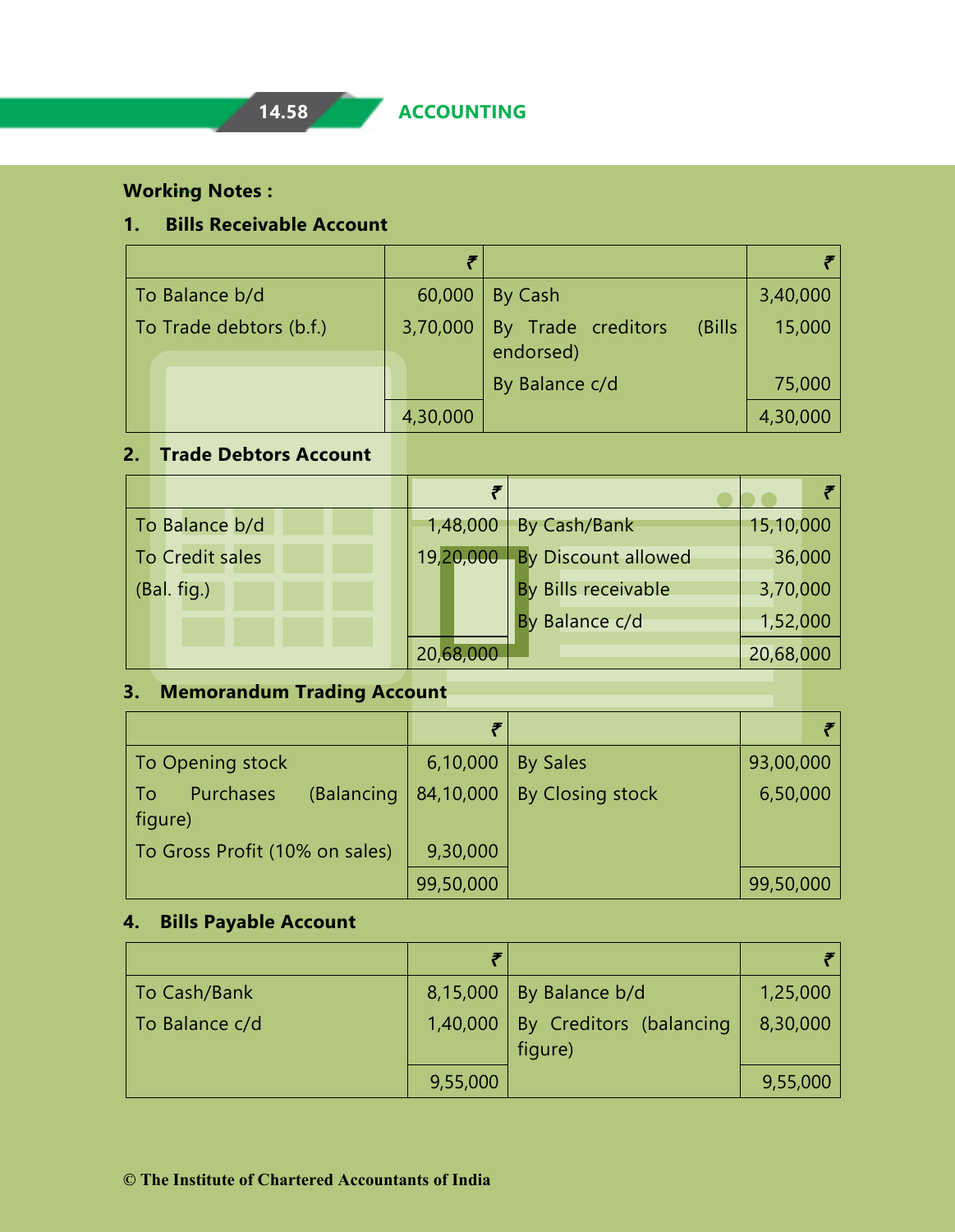# **5. Trade Creditors Account**

|                      | ₹         |                             |           |
|----------------------|-----------|-----------------------------|-----------|
| To Cash/Bank         | 75,07,000 | By Balance b/d              | 5,80,000  |
| To Discount received | 28,000    | By Purchases (as calculated | 84,10,000 |
| To Bills receivable  | 15,000    | in W.N. 3)                  |           |
| To Bills payable     | 8,30,000  |                             |           |
| To Balance c/d       |           |                             |           |
| (balancing figure)   | 6,10,000  |                             |           |
|                      | 89,90,000 |                             | 89,90,000 |

#### **6. Computation of sundry expenses to be charged to Profit & Loss A/c**

| Sundry expenses paid (as per cash book)                           | 6,20,700 |       |
|-------------------------------------------------------------------|----------|-------|
| Add: Prepaid expenses as on 31-3-2015                             |          | 2,000 |
|                                                                   | 6,22,700 |       |
| Less: Outstanding expenses as on 31-3-2015                        | (45,000) |       |
|                                                                   | 5,77,700 |       |
| Add: Outstanding expenses as on 31-3-2016                         |          | 5,000 |
|                                                                   | 5,82,700 |       |
| Less: Prepaid expenses as on 31-3-2016 (Insurance paid till July, | (2,000)  |       |
| 2016) (6,000 x 4/12)                                              |          |       |
|                                                                   | 5,80,700 |       |

#### **Answer 5**

#### **Projected Balance Sheet of ...... as on 31st March, 2016**

| Capital                         | 10,00,000 | <b>Fixed Assets</b> | 4,00,000 |          |
|---------------------------------|-----------|---------------------|----------|----------|
| Profit & Loss Account           |           | <b>Additions</b>    | 1,00,000 |          |
| as on 1st April, 2015<br>60,000 |           |                     | 5,00,000 |          |
| Add : Profit for the            |           | Less : Depreciation |          |          |
| 3,74,000<br>year                | 4,34,000  | @ 10%               | (50,000) | 4,50,000 |